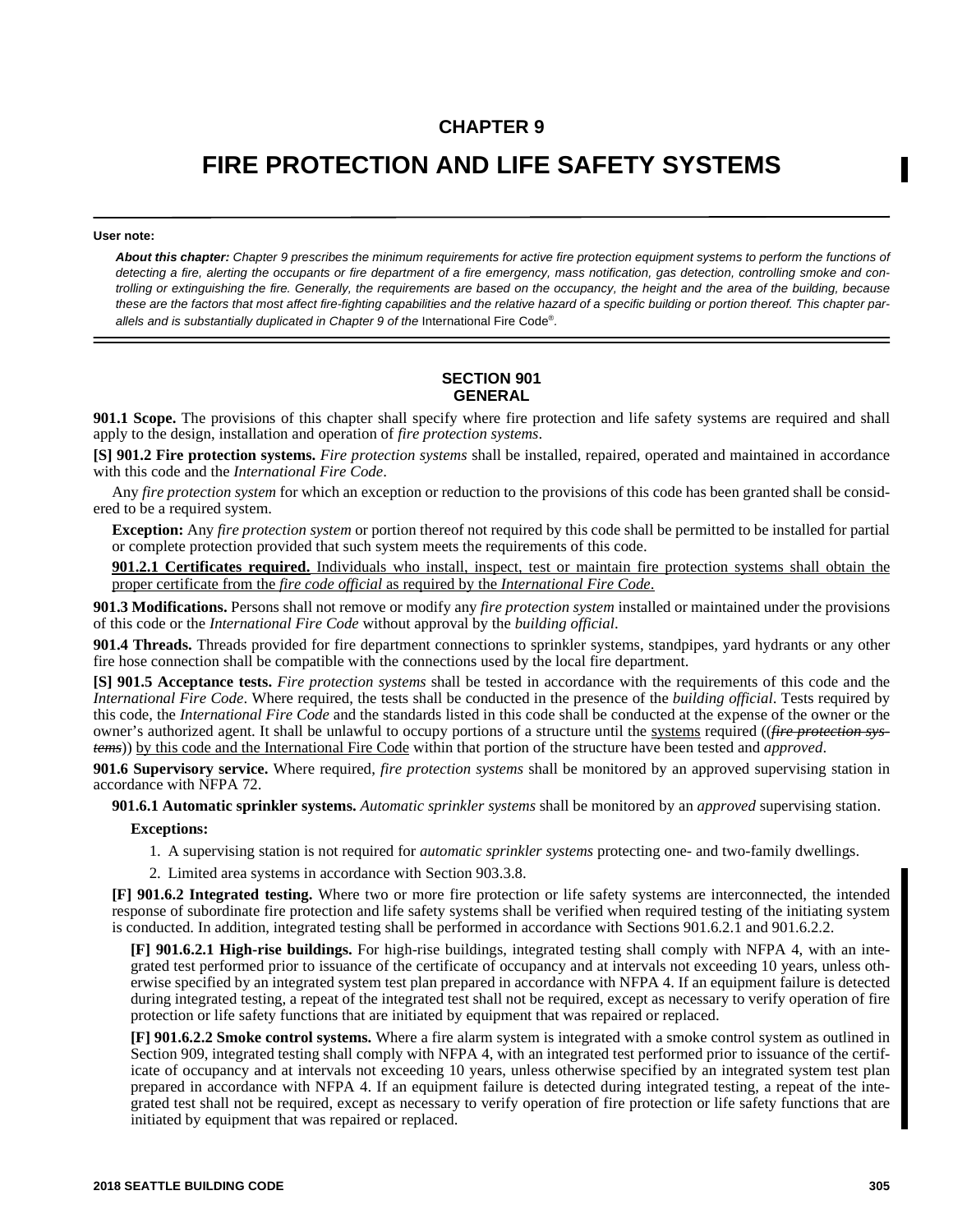**901.6.3 Fire alarm systems.** Fire alarm systems required by the provisions of Section 907.2 of this code and Sections 907.2 and 907.9 of the *International Fire Code* shall be monitored by an *approved* supervising station in accordance with Section 907.6.6 of this code.

#### **Exceptions:**

- 1. Single- and multiple-station smoke alarms required by Section 907.2.10.
- 2. Smoke detectors in Group I-3 occupancies.
- 3. Supervisory service is not required for *automatic sprinkler systems* in one- and two-family dwellings and townhouses.

**901.6.4 Group H.** Supervision and monitoring of emergency alarm, detection and automatic fire-extinguishing systems in Group H occupancies shall be in accordance with the *International Fire Code*.

**901.7 Fire areas.** Where buildings, or portions thereof, are divided into *fire areas* so as not to exceed the limits established for requiring a *fire protection system* in accordance with this chapter, such *fire areas* shall be separated by *fire walls* constructed in accordance with Section 706, fire barriers constructed in accordance with Section 707, or *horizontal assemblies* constructed in accordance with Section 711, or a combination thereof having a fire-resistance rating of not less than that determined in accordance with Section 707.3.10.

## **SECTION 902 FIRE PUMP AND RISER ROOM SIZE**

**[F] 902.1 Pump and riser room size.** Where provided, fire pump rooms and *automatic sprinkler system* riser rooms shall be designed with adequate space for all equipment necessary for the installation, as defined by the manufacturer, with sufficient working room around the stationary equipment. Clearances around equipment to elements of permanent construction, including other installed equipment and appliances, shall be sufficient to allow inspection, service, repair or replacement without removing such elements of permanent construction or disabling the function of a required fire-resistance-rated assembly. Fire pump and *automatic sprinkler system* riser rooms shall be provided with doors and unobstructed passageways large enough to allow removal of the largest piece of equipment.

**[F] 902.1.1 Access.** Automatic sprinkler system risers, fire pumps and controllers shall be provided with ready access. Where located in a fire pump room or automatic sprinkler system riser room, the door shall be permitted to be locked provided that the key is available at all times.

**[F] 902.1.2 Marking on access doors.** Access doors for automatic sprinkler system riser rooms and fire pump rooms shall be labeled with an approved sign. The lettering shall be in contrasting color to the background. Letters shall have a minimum height of 2 inches (51 mm) with a minimum stroke of  $3/8$  inch (10 mm).

**[F] 902.1.3 Environment.** Automatic sprinkler system riser rooms and fire pump rooms shall be maintained at a temperature of not less than 40ºF (4ºC). Heating units shall be permanently installed.

**[F] 902.1.4 Lighting.** Permanently installed artificial illumination shall be provided in the automatic sprinkler system riser rooms and fire pump rooms.

#### **SECTION 903 AUTOMATIC SPRINKLER SYSTEMS**

**[F] 903.1 General.** *Automatic sprinkler systems* shall comply with this section.

**[F] 903.1.1 Alternative protection.** Alternative *automatic fire-extinguishing systems* complying with Section 904 shall be permitted instead of automatic sprinkler protection where recognized by the applicable standard and *approved* by the fire code official.

**[S][F] 903.2 Where required.** Approved *automatic sprinkler systems* in new buildings and structures shall be provided in the locations described in Sections 903.2.1 through 903.2.12.

**Exception:** Spaces or areas in telecommunications buildings used exclusively for telecommunications equipment, associated electrical power distribution equipment, batteries and standby engines, provided that those spaces or areas are equipped throughout with an *automatic smoke detection system* in accordance with Section 907.2 and are separated from the remainder of the building by not less than 1-hour *fire barriers* constructed in accordance with Section 707 or not less than 2-hour *horizontal assemblies* constructed in accordance with Section 711, or both.

**[F] 903.2.1 Group A.** An *automatic sprinkler system* shall be provided throughout buildings and portions thereof used as Group A occupancies as provided in this section.

**[F] 903.2.1.1 Group A-1.** An *automatic sprinkler system* shall be provided throughout stories containing Group A-1 occupancies and throughout all stories from the Group A-1 occupancy to and including the levels of exit discharge serving that occupancy where one of the following conditions exists: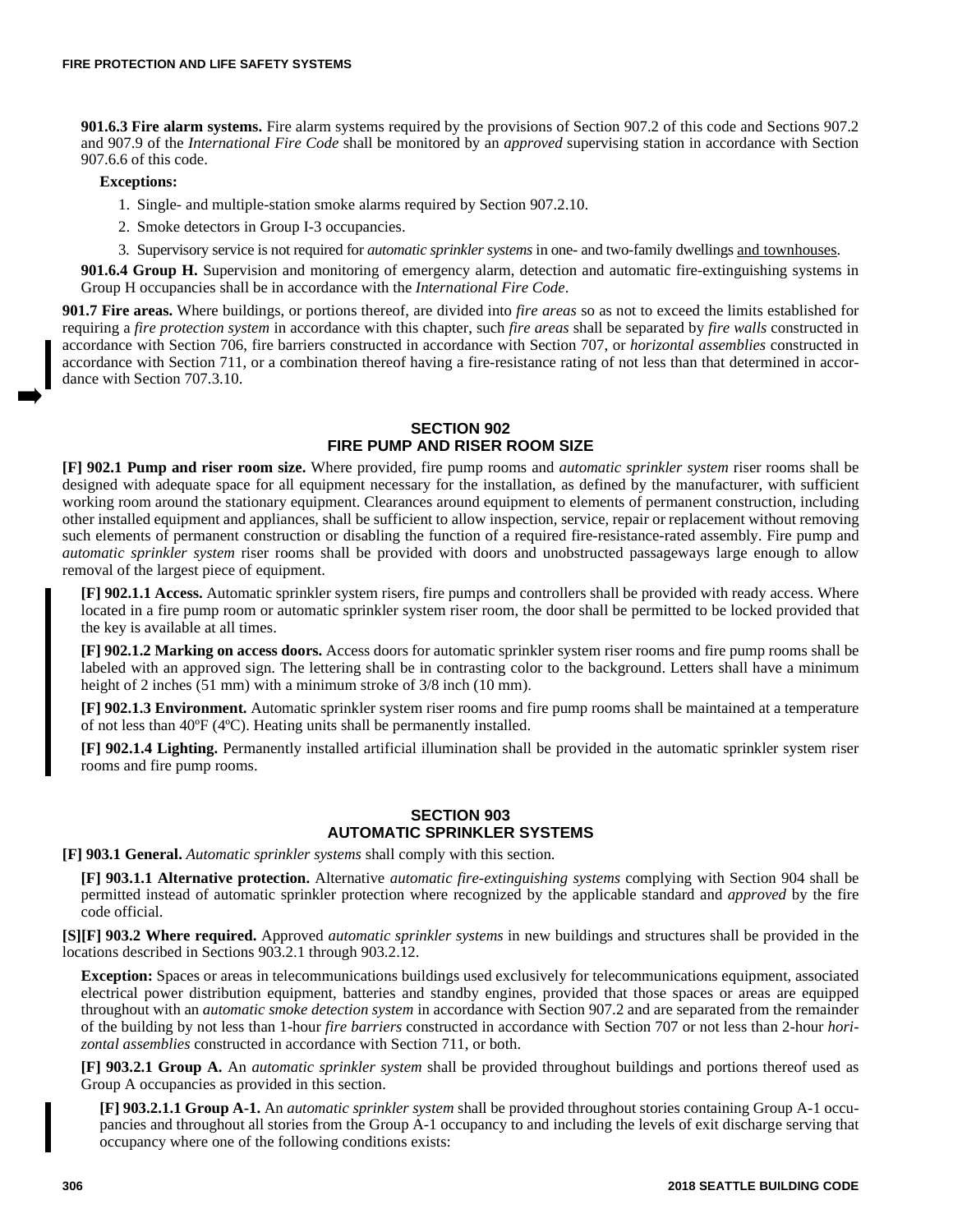- 1. The *fire area* exceeds  $12,000$  square feet  $(1115 \text{ m}^2)$ .
- 2. The *fire area* has an *occupant load* of 300 or more.
- 3. The *fire area* is located on a floor other than a *level of exit discharge* serving such occupancies.
- 4. The *fire area* contains a multitheater complex.

**[S][F] 903.2.1.2 Group A-2.** An *automatic sprinkler system* shall be provided throughout stories containing Group A-2 occupancies and throughout all stories from the Group A-2 occupancy to and including the levels of exit discharge serving that occupancy where one of the following conditions exists:

- 1. The *fire area* exceeds  $5,000$  square feet  $(464 \text{ m}^2)$ .
- 2. The *fire area* has an *occupant load* of 100 or more.
- 3. The *fire area* is located on a floor other than a *level of exit discharge* serving such occupancies.

**Exception:** Item 3 does not apply to fire areas that include space located one floor above the level of exit discharge if the occupant load of the upper floor is less than 50.

**[S][F] 903.2.1.3 Group A-3.** An *automatic sprinkler system* shall be provided throughout stories containing Group A-3 occupancies and throughout all stories from the Group A-3 occupancy to and including the levels of exit discharge serving that occupancy where one of the following conditions exists:

- 1. The *fire area* exceeds  $12,000$  square feet  $(1115 \text{ m}^2)$ .
- 2. The *fire area* has an *occupant load* of 300 or more.
- 3. The *fire area* is located on a floor other than a *level of exit discharge* serving such occupancies.

**Exception:** Item 3 does not apply to fire areas that include space located one floor above the level of exit discharge if the occupant load of the upper floor is less than 50.

**[F] 903.2.1.4 Group A-4.** An *automatic sprinkler system* shall be provided throughout stories containing Group A-4 occupancies and throughout all stories from the Group A-4 occupancy to and including the levels of exit discharge serving that occupancy where one of the following conditions exists:

- 1. The *fire area* exceeds  $12,000$  square feet  $(1115 \text{ m}^2)$ .
- 2. The *fire area* has an *occupant load* of 300 or more.
- 3. The *fire area* is located on a floor other than a *level of exit discharge* serving such occupancies.

**[F] 903.2.1.5 Group A-5.** An *automatic sprinkler system* shall be provided for all enclosed Group A-5 accessory use areas in excess of  $1,000$  square feet  $(93 \text{ m}^2)$ .

**[F] 903.2.1.5.1 Spaces under grandstands or bleachers.** Enclosed spaces under grandstands or *bleachers* shall be equipped with an *automatic sprinkler system* in accordance with Section 903.3.1.1 where either of the following exist:

- 1. The enclosed area is 1,000 square feet  $(93 \text{ m}^2)$  or less and is not constructed in accordance with Section 1029.1.1.1.
- 2. The enclosed area exceeds  $1,000$  square feet  $(93 \text{ m}^2)$ .

**[W][F] 903.2.1.6 Assembly occupancies on roofs.** Where an occupied roof has an assembly occupancy with an *occupant load* exceeding 100 for Group A-2 and 300 for other Group A occupancies, ((all floors between the occupied roof and the *level of exit discharge*)) the *building* shall be equipped with an *automatic sprinkler system* in accordance with Section 903.3.1.1 or 903.3.1.2.

**Exception:** Open parking garages of Type I or Type II construction.

**903.2.1.7 Multiple fire areas.** An *automatic sprinkler system* shall be provided where multiple fire areas of Group A-1, A-2, A-3 or A-4 occupancies share exit or exit access components and the combined *occupant load* of theses fire areas is 300 or more.

**[W] 903.2.1.8 Nightclubs.** An *automatic sprinkler system* shall be provided throughout *nightclubs.*

**[F] 903.2.2 Ambulatory care facilities.** An *automatic sprinkler system* shall be installed throughout the entire floor containing an *ambulatory care facility* where either of the following conditions exist at any time:

- 1. Four or more care recipients are incapable of self-preservation.
- 2. One or more care recipients that are incapable of self-preservation are located at other than the level of exit discharge serving such a facility.

In buildings where ambulatory care is provided on levels other than the *level of exit discharge*, an *automatic sprinkler system* shall be installed throughout the entire floor as well as all floors below where such care is provided, and all floors between the level of ambulatory care and the nearest *level of exit discharge*, the level of exit discharge, and all floors below the level of *exit discharge*.

**Exception:** Floors classified as an open parking garage are not required to be sprinklered.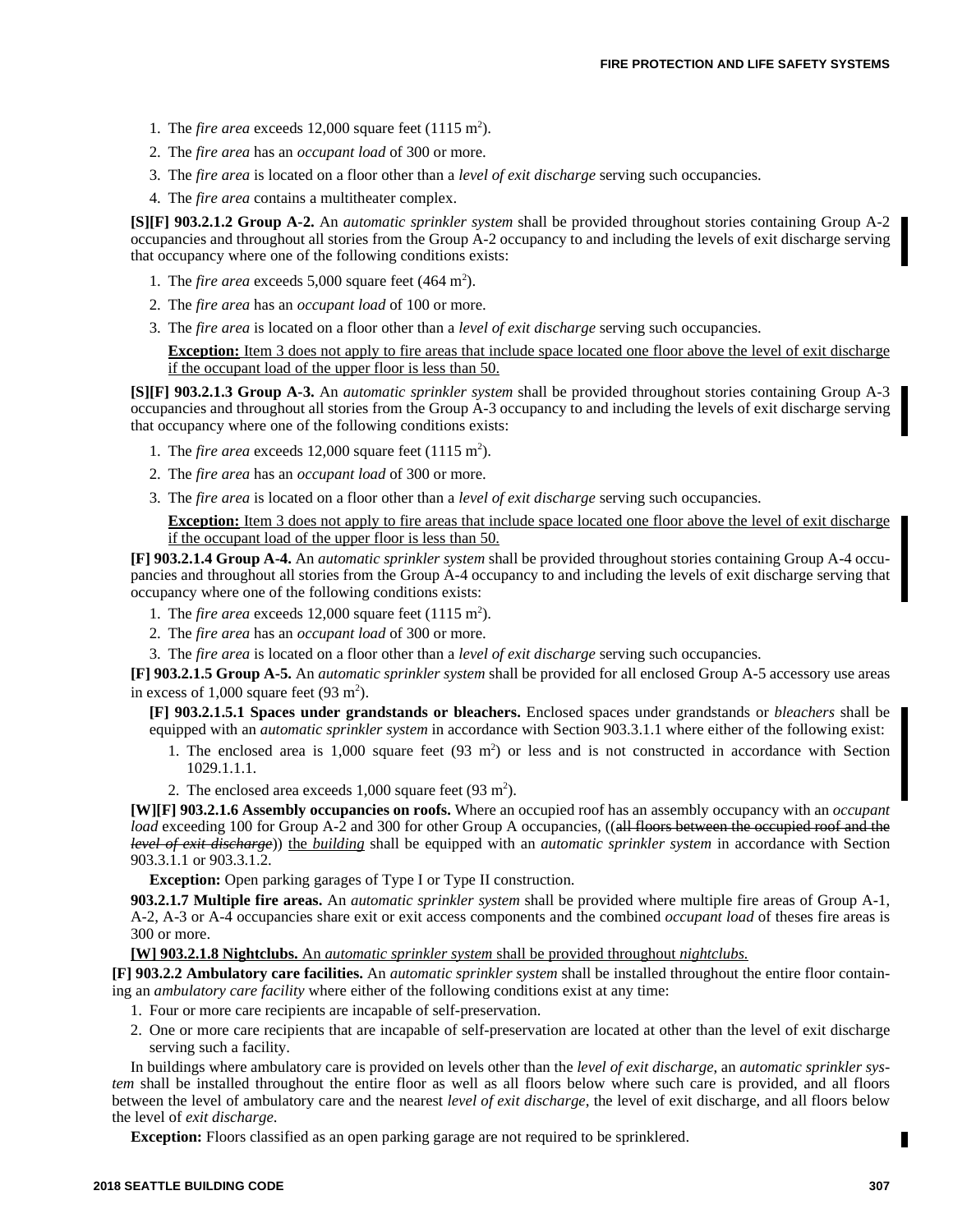**[W][S][F] 903.2.3 Group E.** An *automatic sprinkler system* shall be provided for fire areas containing Group E ((occupancies as follows:)) where the fire area has an occupant load of 51 or more, calculated in accordance with Table 1004.5.

((<del>1. Throughout all Group E *fire areas* greater than 12,000 square feet (1115 m<sup>2</sup>) in area.</del>

- 2. The Group E fire area is located on a floor other than a level of exit discharge serving such occupancies. **Exception:** In buildings where every classroom has not fewer than one exterior exit door at ground level, an *automatic sprinkler system* is not required in any area below the lowest level of exit discharge serving that area.
- 3. The Group E fire area has an occupant load of 300 or more.))

#### **Exceptions:**

- 1. *Portable school classrooms* with an occupant load of 50 or less calculated in accordance with Table 1004.5, provided that the aggregate area of any cluster of *portable school classrooms* does not exceed 6,000 square feet (557 m<sup>2</sup>); and clusters of *portable school classrooms* shall be separated as required in Chapter 5.
- 2. *Portable school classrooms* with an occupant load from 51 through 98, calculated in accordance with Table 1004.5, and provided with two means of direct independent exterior egress from each classroom in accordance with Chapter 10, and one exit from each classroom shall be accessible, provided that the aggregate area of any cluster of portable classrooms does not exceed 6,000 square feet (557 m<sup>2</sup>), and clusters of *portable school classrooms* shall be separated as required by Chapter 5.
- 3. Fire areas containing day care and preschool facilities with a total occupant load of 100 or less located at the level of exit discharge where every room in which care is provided has not fewer than one exit discharge door.

**[F] 903.2.4 Group F-1.** An *automatic sprinkler system* shall be provided throughout all buildings containing a Group F-1 occupancy where one of the following conditions exists:

- 1. A Group F-1 *fire area* exceeds  $12,000$  square feet  $(1115 \text{ m}^2)$ .
- 2. A Group F-1 *fire area* is located more than three stories above *grade plane*.
- 3. The combined area of all Group F-1 *fire areas* on all floors, including any mezzanines, exceeds 24,000 square feet  $(2230 \text{ m}^2).$
- 4. A Group F-1 occupancy used for the manufacture of upholstered furniture or mattresses exceeds 2,500 square feet (232  $m<sup>2</sup>$ ).

**[F] 903.2.4.1 Woodworking operations.** An *automatic sprinkler system* shall be provided throughout all Group F-1 occupancy *fire areas* that contain woodworking operations in excess of 2,500 square feet (232 m<sup>2</sup>) in area that generate finely divided combustible waste or use finely divided combustible materials.

**[F] 903.2.5 Group H.** *Automatic sprinkler systems* shall be provided in high-hazard occupancies as required in Sections 903.2.5.1 through 903.2.5.3.

**[F] 903.2.5.1 General.** An *automatic sprinkler system* shall be installed in Group H occupancies.

**[F] 903.2.5.2 Group H-5 occupancies.** An *automatic sprinkler system* shall be installed throughout buildings containing Group H-5 occupancies. The design of the sprinkler system shall be not less than that required by this code for the occupancy hazard classifications in accordance with Table 903.2.5.2.

Where the design area of the sprinkler system consists of a *corridor* protected by one row of sprinklers, the maximum number of sprinklers required to be calculated is 13.

**[F] 903.2.5.3 Pyroxylin plastics.** An *automatic sprinkler system* shall be provided in buildings, or portions thereof, where cellulose nitrate film or pyroxylin plastics are manufactured, stored or handled in quantities exceeding 100 pounds (45 kg).

**[F] TABLE 903.2.5.2 GROUP H-5 SPRINKLER DESIGN CRITERIA**

| <b>LOCATION</b>                  | OCCUPANCY HAZARD CLASSIFICATION |
|----------------------------------|---------------------------------|
| <b>Fabrication</b> areas         | Ordinary Hazard Group 2         |
| Service corridors                | Ordinary Hazard Group 2         |
| Storage rooms without dispensing | Ordinary Hazard Group 2         |
| Storage rooms with dispensing    | Extra Hazard Group 2            |
| Corridors                        | Ordinary Hazard Group 2         |

**[W][S][F] 903.2.6 Group I.** An *automatic sprinkler system* in accordance with Section 903.3.1.1 shall be provided throughout buildings with a Group I *fire area.*

#### **Exceptions:**

1. An *automatic sprinkler system* installed in accordance with Section 903.3.1.2 shall be permitted in Group I-1, Condition 1 facilities.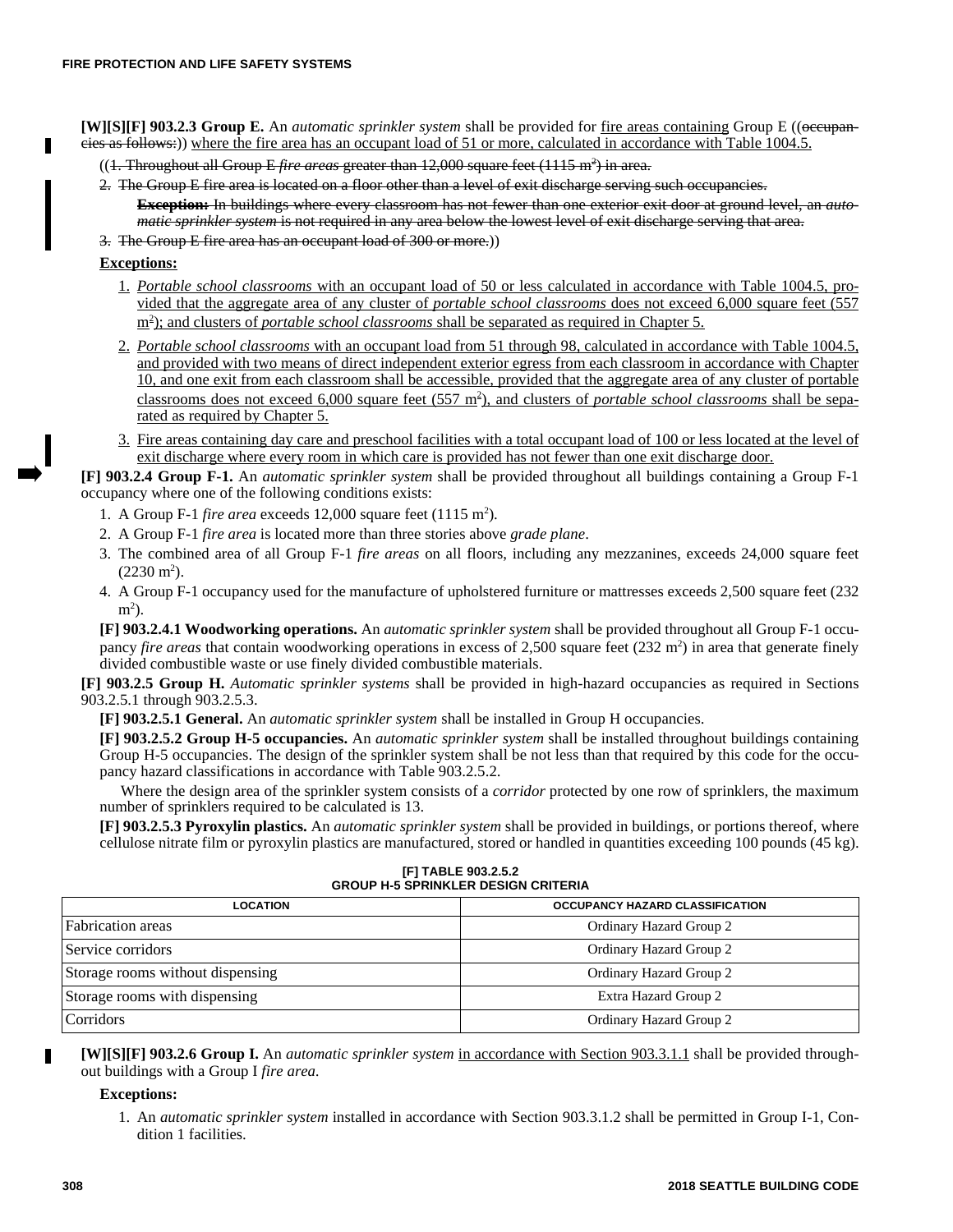- ((2. An *automatic sprinkler system* is not required where Group I-4 day care facilities are at the *level of exit discharge* and where every room where care is provided has not fewer than one exterior exit door.
- 3. In buildings where Group I-4 day care is provided on levels other than the *level of exit discharge,* an *automatic sprinkler system* in accordance with Section 903.3.1.1 shall be installed on the entire floor where care is provided, all floors between the level of care and the *level of exit discharge,* and all floors below the *level of exit discharge* other than areas classified as an open parking garage.))
- 2. Where new construction houses less than sixteen persons receiving care, an automatic sprinkler system installed in accordance with 903.3.1.2 shall be permitted for Group I-1, Condition 2, assisted living facilities licensed under chapter 388-78A WAC and residential treatment facilities licensed under chapter 246-337 WAC.
- 3. An automatic sprinkler system installed in accordance with Section 903.3.1.2 shall be permitted in additions to existing buildings where both of the following situations are true:
	- 3.1. The addition is made to a building previously approved as Group LC or Group R-2 that houses either an assisted living facility licensed under chapter 388-78A WAC or residential treatment facility licensed under chapter 246-337 WAC.
	- 3.2. The addition contains spaces for 16 or fewer persons receiving care.

**[W][S] 903.2.6.1 Group I-4.** An automatic sprinkler system shall be provided in fire areas containing Group I-4 occupancies where the fire area has an occupant load of 51 or more, calculated in accordance with Table 1004.5.

**Exception:** An automatic sprinkler system is not required for Group I-4 day care facilities with a total occupant load of 100 or less, and located at the level of exit discharge and where every room where care is provided has not fewer than one exterior exit door.

**903.2.6.1.1 Group I-4 daycare located other than level of discharge.** In buildings where Group I-4 day care is provided on levels other than the level of exit discharge, an automatic sprinkler system in accordance with Section 903.3.1.1 shall be installed on the entire floor where care is provided, including the level of exit discharge, and all floors between the level of care and the level of exit discharge and all floors below the level of exit discharge other than areas classified as an open parking garage.

**[S][F] 903.2.7 Group M.** An *automatic sprinkler system* shall be provided throughout buildings containing a Group M occupancy where one of the following conditions exists:

- 1. A Group M *fire area* exceeds 12,000 square feet (1115 m<sup>2</sup>).
- 2. A Group M *fire area* is located more than three stories above *grade plane*.
- 3. The combined area of all Group M *fire areas* on all floors, including any mezzanines, exceeds 24,000 square feet (2230  $m<sup>2</sup>$ ).
- 4. A Group M occupancy where the area used for the display and sale of upholstered furniture or mattresses exceeds 5,000 square feet  $(464 \text{ m}^2)$ .

**[F] 903.2.7.1 High-piled storage.** An *automatic sprinkler system* shall be provided in accordance with the *International Fire Code* in all buildings of Group M where storage of merchandise is in high-piled or rack storage arrays.

**[W][F] 903.2.8 Group R.** An *automatic sprinkler system* installed in accordance with Section 903.3 shall be provided throughout all buildings with a Group R *fire area.*

**Exception:** Group R-1 if all of the following conditions apply:

- 1. The Group R *fire area* is no more than 500 square feet and is used for recreational use only.
- 2. The Group R fire area is on only one *story*.
- 3. The Group R fire area does not include a basement.
- 4. The Group R fire area is no closer than 30 feet from another structure.
- 5. Cooking is not allowed within the Group R fire area.
- 6. The Group R fire area has an occupant load of no more than 8.
- 7. A hand-held (portable) fire extinguisher is in every Group R fire area.

**[W][F] 903.2.8.1 Group R-3.** An *automatic sprinkler system* installed in accordance with Section 903.3.1.3 shall be permitted in Group R-3 occupancies.

**(([F] 903.2.8.2 Group R-4, Condition 1.** An *automatic sprinkler system* installed in accordance with Section 903.3.1.3 shall be permitted in Group R-4, Condition 1 occupancies.

**[F] 903.2.8.3 Group R-4, Condition 2.** An *automatic sprinkler system* installed in accordance with Section 903.3.1.2 shall be permitted in Group R-4, Condition 2 occupancies.)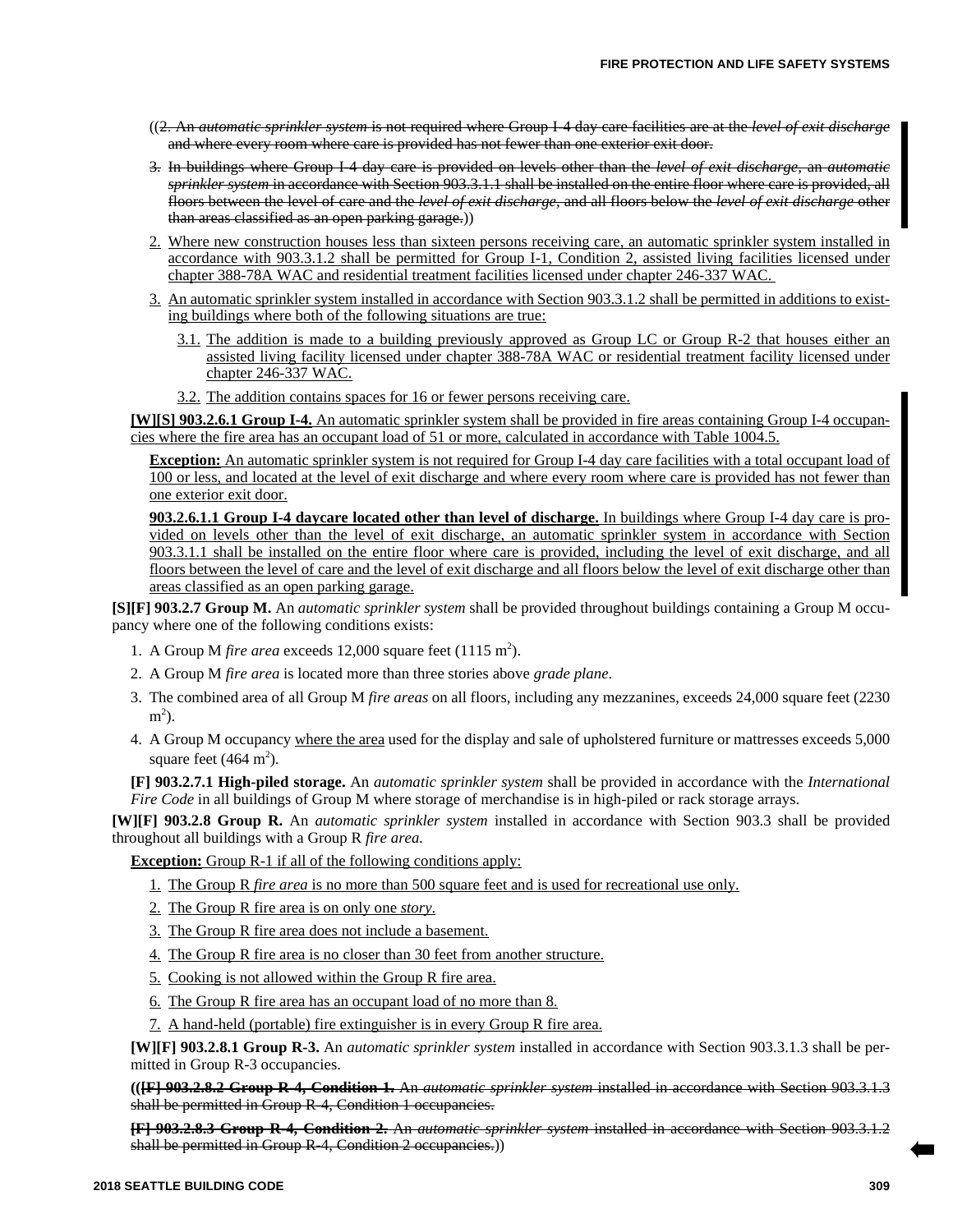**[F] ((903.2.8.4)) 903.2.8.2 Care facilities.** An a*utomatic sprinkler system* installed in accordance with Section 903.3.1.3 shall be permitted in care facilities with five or fewer individuals in a single-family dwelling.

**[S][F] 903.2.9 Group S-1.** An *automatic sprinkler system* shall be provided throughout all buildings containing a Group S-1 occupancy where one of the following conditions exists:

- 1. A Group S-1 *fire area* exceeds  $12,000$  square feet  $(1115 \text{ m}^2)$ .
- 2. A Group S-1 *fire area* is located more than three stories above *grade plane*.
- 3. The combined area of all Group S-1 *fire areas* on all floors, including any mezzanines, exceeds 24,000 square feet  $(2230 \text{ m}^2)$ .
- 4. A Group S-1 *fire area* used for the storage of commercial motor vehicles where the *fire area* exceeds 5,000 square feet  $(464 \text{ m}^2)$ .
- 5. A Group S-1 occupancy where the area used for the storage of upholstered furniture or mattresses exceeds 2,500 square feet  $(232 \text{ m}^2)$ .
- 6. A Group S-1 occupancy used for self-storage where the *fire area* exceeds 2,500 square feet (232 m<sup>2</sup>).

**Exception:** Self-service storage facilities no greater than one story above grade plane where all storage spaces can be accessed directly from the exterior.

**[F] 903.2.9.1 ((Repair)) Major repair garages.** An *automatic sprinkler system* shall be provided throughout all buildings used as *major repair garages* in accordance with Section 406, as shown:

- 1. Buildings having two or more *stories above grade plane*, including basements, with a *fire area* containing a *major repair garage* exceeding 10,000 square feet (929 m<sup>2</sup>).
- 2. Buildings not more than one *story above grade plane*, with a *fire area* containing a *major repair garage* exceeding 12,000 square feet  $(1115 \text{ m}^2)$ .
- 3. Buildings with *major repair garages* servicing vehicles parked in basements.
- 4. A Group S-1 *fire area* used for the major repair of commercial motor vehicles where the *fire area* exceeds 5,000 square feet  $(464 \text{ m}^2)$ .

**[F] 903.2.9.2 Bulk storage of tires.** Buildings and structures where the area for the storage of tires exceeds 20,000 cubic feet (566 m<sup>3</sup>) shall be equipped throughout with an *automatic sprinkler system* in accordance with Section 903.3.1.1.

**[F] 903.2.10 Group S-2 enclosed parking garages.** An *automatic sprinkler system* shall be provided throughout buildings classified as enclosed parking garages in accordance with Section 406.6 where either of the following conditions exists:

- 1. Where the *fire area* of the enclosed parking garage exceeds 12,000 square feet (1115 m<sup>2</sup>).
- 2. Where the enclosed parking garage is located beneath other groups.

**Exception:** Enclosed parking garages located beneath Group R-3 occupancies.

**[F] 903.2.10.1 Commercial parking garages.** An *automatic sprinkler system* shall be provided throughout buildings used for storage of commercial motor vehicles where the *fire area* exceeds 5,000 square feet (464 m<sup>2</sup>).

**[F] 903.2.11 Specific building areas and hazards.** In all occupancies other than Group U, an *automatic sprinkler system* shall be installed for building design or hazards in the locations set forth in Sections 903.2.11.1 through  $((993.2.11.6))$ 903.2.11.7.

**[F] 903.2.11.1 Stories without openings.** An *automatic sprinkler system* shall be installed throughout all *stories*, including basements, of all buildings where the floor area exceeds 1,500 square feet  $(139.4 \text{ m}^2)$  and where the story does not comply with the following criteria for exterior wall openings:

- 1. Openings below grade that lead directly to ground level by an exterior *stairway* complying with Section 1011 or an outside ramp complying with Section 1012. Openings shall be located in each 50 linear feet (15 240 mm), or fraction thereof, of *exterior wall* in the *story* on not fewer than one side. The required openings shall be distributed such that the lineal distance between adjacent openings does not exceed 50 feet (15 240 mm).
- 2. Openings entirely above the adjoining ground level totaling not less than 20 square feet  $(1.86 \text{ m}^2)$  in each 50 linear feet (15 240 mm), or fraction thereof, of *exterior wall* in the story on not fewer than one side. The required openings shall be distributed such that the lineal distance between adjacent openings does not exceed 50 feet (15 240 mm). The height of the bottom of the clear opening shall not exceed 44 inches (1118 mm) measured from the floor.

**[F] 903.2.11.1.1 Opening dimensions and access.** Openings shall have a minimum dimension of not less than 30 inches (762 mm). Access to such openings shall be provided for the fire department from the exterior and shall not be obstructed in a manner such that fire fighting or rescue cannot be accomplished from the exterior.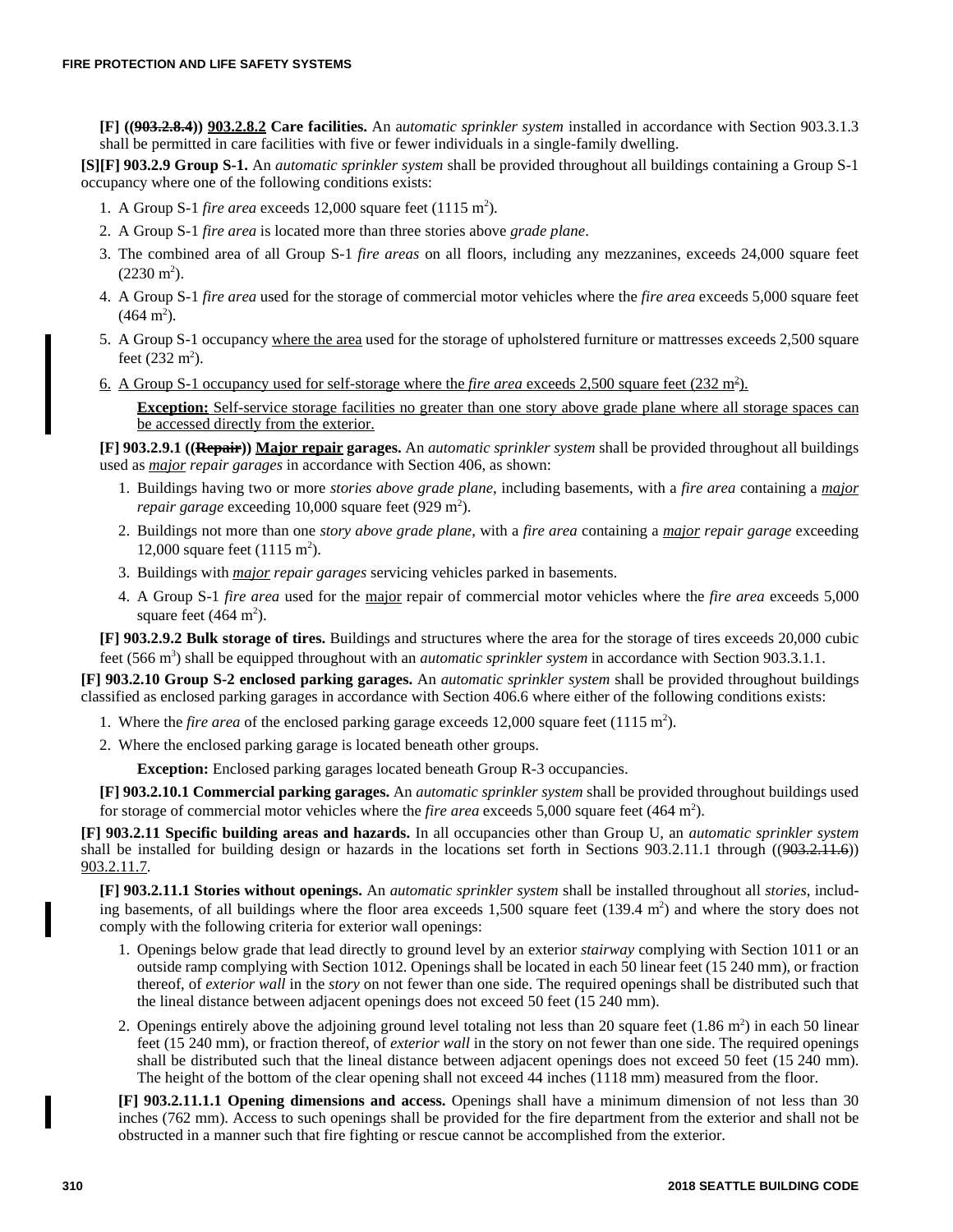**[F] 903.2.11.1.2 Openings on one side only.** Where openings in a *story* are provided on only one side and the opposite wall of such *story* is more than 75 feet (22 860 mm) from such openings, the *story* shall be equipped throughout with an *approved automatic sprinkler system*, or openings shall be provided on not fewer than two sides of the *story*.

**[W][F] 903.2.11.1.3 Basements.** Where any portion of a *basement* is located more than 75 feet (22 860 mm) from openings required by Section 903.2.11.1, or where new walls, partitions or other similar obstructions are installed that ((restrict the application of water from hose streams)) increase the exit access travel distance to more than 75 feet, the *basement* shall be equipped throughout with an *approved automatic sprinkler system.*

**[F] 903.2.11.2 Rubbish and linen chutes.** An *automatic sprinkler system* shall be installed at the top of rubbish and linen chutes and in their terminal rooms. Chutes shall have additional sprinkler heads installed at alternate floors and at the lowest intake. Where a rubbish chute extends through a building more than one floor below the lowest intake, the extension shall have sprinklers installed that are recessed from the drop area of the chute and protected from freezing in accordance with Section 903.3.1.1. Such sprinklers shall be installed at alternate floors, beginning with the second level below the last intake and ending with the floor above the discharge. *Access* to sprinklers in chutes shall be provided for servicing.

**[F] 903.2.11.3 Buildings 55 feet or more in height.** An *automatic sprinkler system* shall be installed throughout buildings that have one or more stories with an *occupant load* of 30 or more located 55 feet (16 764 mm) or more above the lowest level of fire department vehicle access, measured to the finished floor.

#### **Exceptions:**

- 1. Open parking structures.
- 2. Occupancies in Group F-2.

**[F] 903.2.11.4 Ducts conveying hazardous exhausts.** Where required by the *International Mechanical Code*, automatic sprinklers shall be provided in ducts conveying hazardous exhaust or flammable or combustible materials.

**Exception:** Ducts where the largest cross-sectional diameter of the duct is less than 10 inches (254 mm).

**[F] 903.2.11.5 Commercial cooking operations.** An *automatic sprinkler system* shall be installed in commercial kitchen exhaust hood and duct systems where an *automatic sprinkler system* is used to comply with Section 904.

**[S][F] 903.2.11.6 Other required ((suppression)) fire protection systems.** In addition to the requirements of Section 903.2, the provisions indicated in Table 903.2.11.6 require the installation of a fire suppression system for certain buildings and areas.

| <b>SECTION</b>              | <b>SUBJECT</b>                                                                                     |
|-----------------------------|----------------------------------------------------------------------------------------------------|
| 402.5, 402.6.2              | Covered and open mall buildings                                                                    |
| 403.3                       | High-rise buildings                                                                                |
| 404.3                       | <b>Atriums</b>                                                                                     |
| 405.3                       | Underground structures                                                                             |
| 407.7                       | Group I-2                                                                                          |
| 410.6                       | <b>Stages</b>                                                                                      |
| 411.3                       | Special amusement buildings                                                                        |
| 412.2.4                     | Airport traffic control towers                                                                     |
| 412.3.6, 412.3.6.1, 412.5.6 | Aircraft hangars                                                                                   |
| 415.11.11                   | Group H-5 HPM exhaust ducts                                                                        |
| 416.5                       | <b>Flammable finishes</b>                                                                          |
| 417.4                       | Drying rooms                                                                                       |
| 419.5                       | Live/work units                                                                                    |
| 424.3                       | Children's play structures                                                                         |
| 428                         | Buildings containing laboratory suites                                                             |
| 507                         | Unlimited area buildings                                                                           |
| 509.4                       | Incidental uses                                                                                    |
| 1029.6.2.3                  | Smoke-protected assembly seating                                                                   |
| <b>IFC</b>                  | Sprinkler system requirements as set forth in Section<br>903.2.11.6 of the International Fire Code |

#### **[S][F] TABLE 903.2.11.6 ADDITIONAL REQUIRED ((SUPPRESSION)) FIRE PROTECTION SYSTEMS**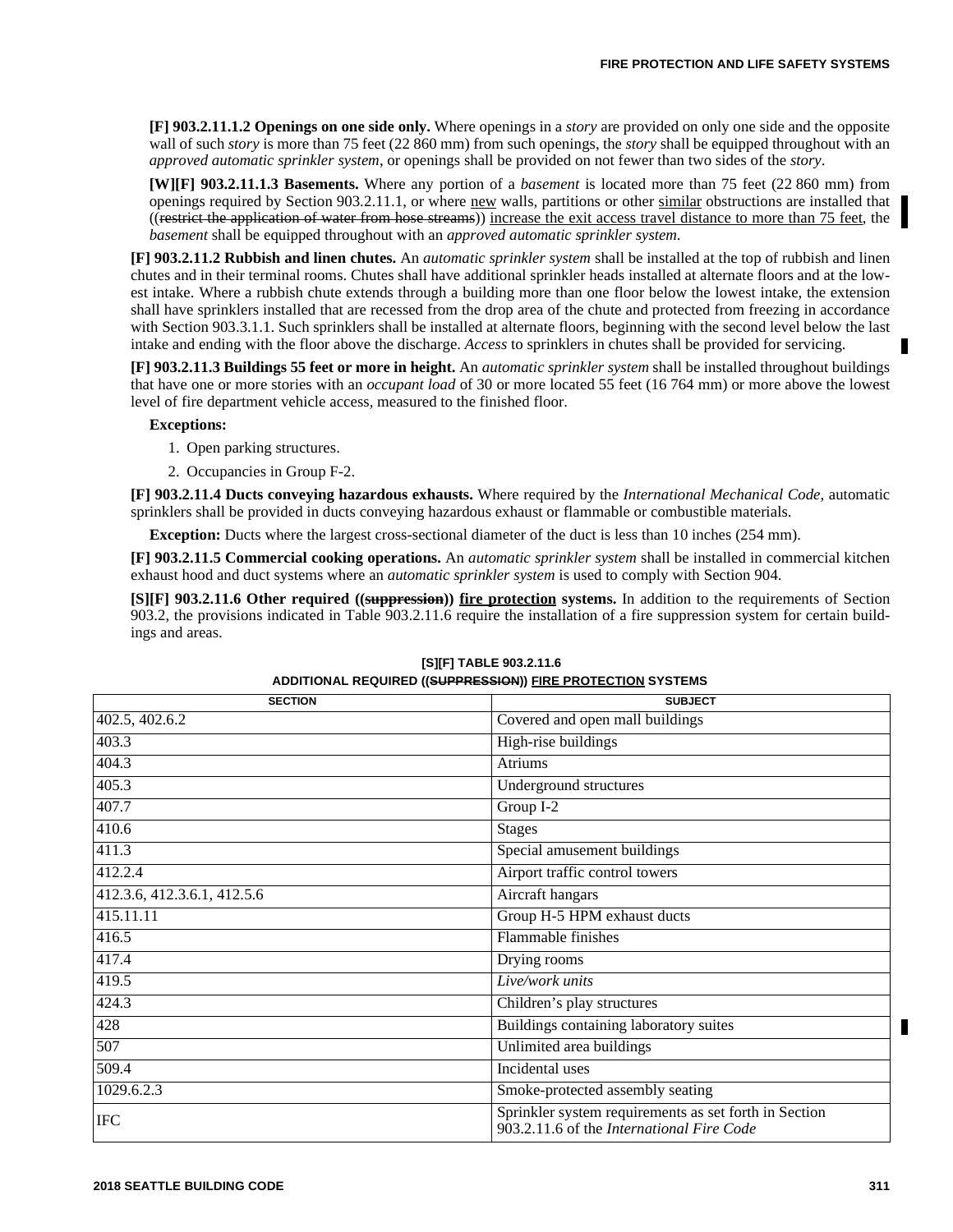**[W] 903.2.11.7 Relocatable buildings within buildings.** Relocatable buildings or structures located within a building with an *approved* fire sprinkler system shall be provided with fire sprinkler protection within the occupiable space of the building and the space underneath the relocatable building.

## **Exceptions:**

- 1. Sprinkler protection is not required underneath the building when the space is separated from the adjacent space by construction resisting the passage of smoke and heat and combustible storage will not be located there.
- 2. If the building or structure does not have a roof or ceiling obstructing the overhead sprinklers.
- 3. Construction trailers and temporary offices used during new building construction prior to occupancy.
- 4. Movable shopping mall kiosks with a roof or canopy dimension of less than 4 feet on the smallest side.

**[F] 903.2.12 During construction.** *Automatic sprinkler systems* required during construction, *alteration* and demolition operations shall be provided in accordance with Chapter 33 of the *International Fire Code*.

**[F] 903.3 Installation requirements.** *Automatic sprinkler systems* shall be designed and installed in accordance with Sections 903.3.1 through 903.3.8.

**[S][F] 903.3.1 Standards.** Sprinkler systems shall be designed and installed in accordance with Section 903.3.1.1 and rules promulgated by the building or *fire code official* unless otherwise permitted by Sections 903.3.1.2 and 903.3.1.3 and other chapters of this code, as applicable.

**[F] 903.3.1.1 NFPA 13 sprinkler systems.** Where the provisions of this code require that a building or portion thereof be equipped throughout with an *automatic sprinkler system* in accordance with this section, sprinklers shall be installed throughout in accordance with NFPA 13 except as provided in Sections  $903.3.1.1.1$  and  $((903.3.1.1.2))$   $903.3.1.1.3$ .

**[F] 903.3.1.1.1 Exempt locations.** Automatic sprinklers shall not be required in the following rooms or areas where such rooms or areas are protected with an *approved* automatic fire detection system in accordance with Section 907.2 that will respond to visible or invisible particles of combustion. Sprinklers shall not be omitted from a room merely because it is damp, of fire-resistance-rated construction or contains electrical equipment.

- 1. A room where the application of water, or flame and water, constitutes a serious life or fire hazard, when approved by the *fire code official.*
- 2. A room or space where sprinklers are considered undesirable because of the nature of the contents, where *approved* by the fire code official.
- 3. ((Generator and transformer rooms)) Transformer vaults separated from the remainder of the building by walls and floor/ceiling or roof/ceiling assemblies having a *fire-resistance rating* of not less than ((2)) 3 hours.
- 4. Rooms or areas that are of noncombustible construction with wholly noncombustible contents.
- ((5. Fire service access elevator machine rooms and machinery spaces.
- 6)) 5. Machine rooms, machinery spaces, control rooms and control spaces ((associated with occupant evacuation elevators designed in accordance with Section 3008)) in accordance with rules promulgated by the building and *fire code official.*

**[F] 903.3.1.1.2 Bathrooms.** In Group R occupancies sprinklers shall not be required in bathrooms that do not exceed 55 square feet (5 m<sup>2</sup>) in area and are located within individual *dwelling units* or *sleeping units*, provided that walls and ceilings, including the walls and ceilings behind a shower enclosure or tub, are of noncombustible or limited-combustible materials with a 15-minute thermal barrier rating.

**[S] 903.3.1.1.3 High-rise building sprinkler system design.** High-rise building sprinkler systems shall be combination standpipe/sprinkler systems incorporating the following features:

- 1. Each floor sprinkler system shall be connected between standpipe risers.
- 2. Shut-off valves, water-flow devices and check valves (or pressure reducing valves) shall be provided on each floor at the sprinkler system connection to each standpipe.
- 3. Two four-way fire department connections serving the combination system shall be provided on separate streets well separated from each other.
- 4. At least one of the fire department connections shall be connected to the riser above a riser isolation valve.
- 5. When a mid-level fire pump is required to meet pressure requirements, two pumps with the same rating shall be installed.
- 6. Dry-pipe sprinkler systems serving parking garages may use separate two-way fire department connection. The dry-pipe sprinkler system shall be supplied by the on-site water tank.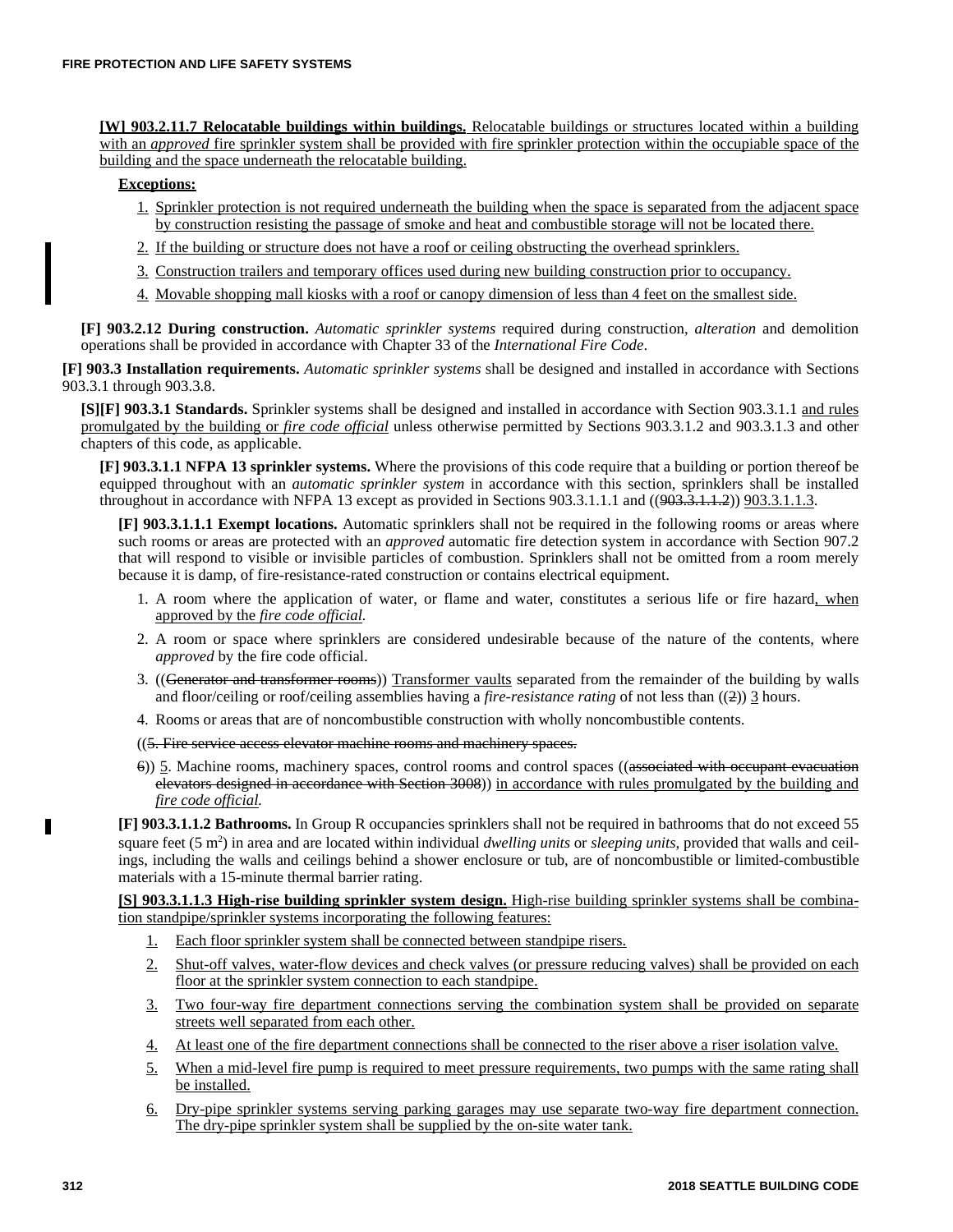- 7. The standpipe risers in each required stair shall be a minimum pipe size of 6 inches (152 mm).
- 8. Two 2-1/2-inch (64 mm) hose connections shall be provided on every floor level landing in every required stairway. If pressure reducing valves (PRV) are required, each hose connection shall be provided with its own PRV.
- 9. The system shall be designed to provide a minimum flow of 300 gpm (19 L/s) at a minimum pressure of 150 psi (1034 kPa) [maximum 205 psi (1379 kPa)] at each standpipe connection in addition to the flow and pressure requirements contained in NFPA 14.

**[F] 903.3.1.2 NFPA 13R sprinkler systems.** *Automatic sprinkler systems* in Group R occupancies up to and including four stories in height in buildings not exceeding 60 feet (18 288 mm) in height above grade plane shall be permitted to be installed throughout in accordance with NFPA 13R.

The number of stories of Group R occupancies constructed in accordance with Sections 510.2 and 510.4 shall be measured from the horizontal assembly creating separate buildings.

**[S][F] 903.3.1.2.1 Balconies and decks.** Sprinkler protection shall be provided for exterior balconies, decks and ground floor patios of *dwelling units* and *sleeping units* in accordance with rules promulgated by the *building official* or *fire code official.* ((where)) Where either of the following conditions exists:

- 1. The building is of Type V construction, provided that there is a roof or deck above.
- 2. Exterior balconies, decks and ground floor patios of dwelling units and sleeping units are constructed in accordance with Section 705.2.3.1, Exception 3.

Sidewall sprinklers that are used to protect such areas shall be permitted to be located such that their deflectors are within 1 inch (25 mm) to 6 inches (152 mm) below the structural members and a maximum distance of 14 inches (356 mm) below the deck of the exterior balconies and decks that are constructed of open wood joist construction.

**[F] 903.3.1.2.2 Open-ended corridors.** Sprinkler protection shall be provided in *open-ended corridors* and associated *exterior stairways* and *ramps* as specified in Section 1027.6, Exception 3.

**[F] 903.3.1.2.3 Attics.** Attic protection shall be provided as follows:

- 1. Attics that are used or intended for living purposes or storage shall be protected by an *automatic sprinkler system*.
- 2. Where fuel-fired equipment is installed in an unsprinklered attic, not fewer than one quick-response intermediate temperature sprinkler shall be installed above the equipment.
- 3. Where located in a building of Type III, Type IV or Type V construction designed in accordance with Section 510.2 or 510.4, attics not required by Item 1 to have sprinklers shall comply with one of the following if the roof assembly is located more than 55 feet (16 764 mm) above the lowest level of required fire department vehicle access:
	- 3.1. Provide *automatic sprinkler system* protection.
	- 3.2. Construct the attic using noncombust-ible materials.
	- 3.3. Construct the attic using fire-retardant-treated wood complying with Section 2303.2*.*
	- 3.4. Fill the attic with noncombustible insulation.

The height of the roof assembly shall be determined by measuring the distance from the lowest required fire vehicle access road surface adjacent to the building to the eave of the highest pitched roof, the intersection of the highest roof to the exterior wall, or the top of the highest parapet, whichever yields the greatest distance. For the purpose of this measurement, required fire vehicle access roads shall include only those roads that are necessary for compliance with Section 503 of the *International Fire Code*.

- 4. Group R-4, Condition 2 occupancy attics not required by Item 1 to have sprinklers shall comply with one of the following:
	- 4.1. Provide *automatic sprinkler system* protection.
	- 4.2. Provide a heat detection system throughout the attic that is arranged to activate the building fire alarm system.
	- 4.3. Construct the attic using noncombust-ible materials.
	- 4.4. Construct the attic using fire-retardant-treated wood complying with Section 2303.2.
	- 4.5. Fill the attic with noncombustible insulation.

**[S][F] 903.3.1.3 NFPA 13D sprinkler systems.** *Automatic sprinkler systems* installed in one- and two-family *dwellings*; Group R-3; ((Group R-4, Condition 1;)) and *townhouses,* when approved by the *fire code official,* shall be permitted to be installed throughout in accordance with NFPA 13D.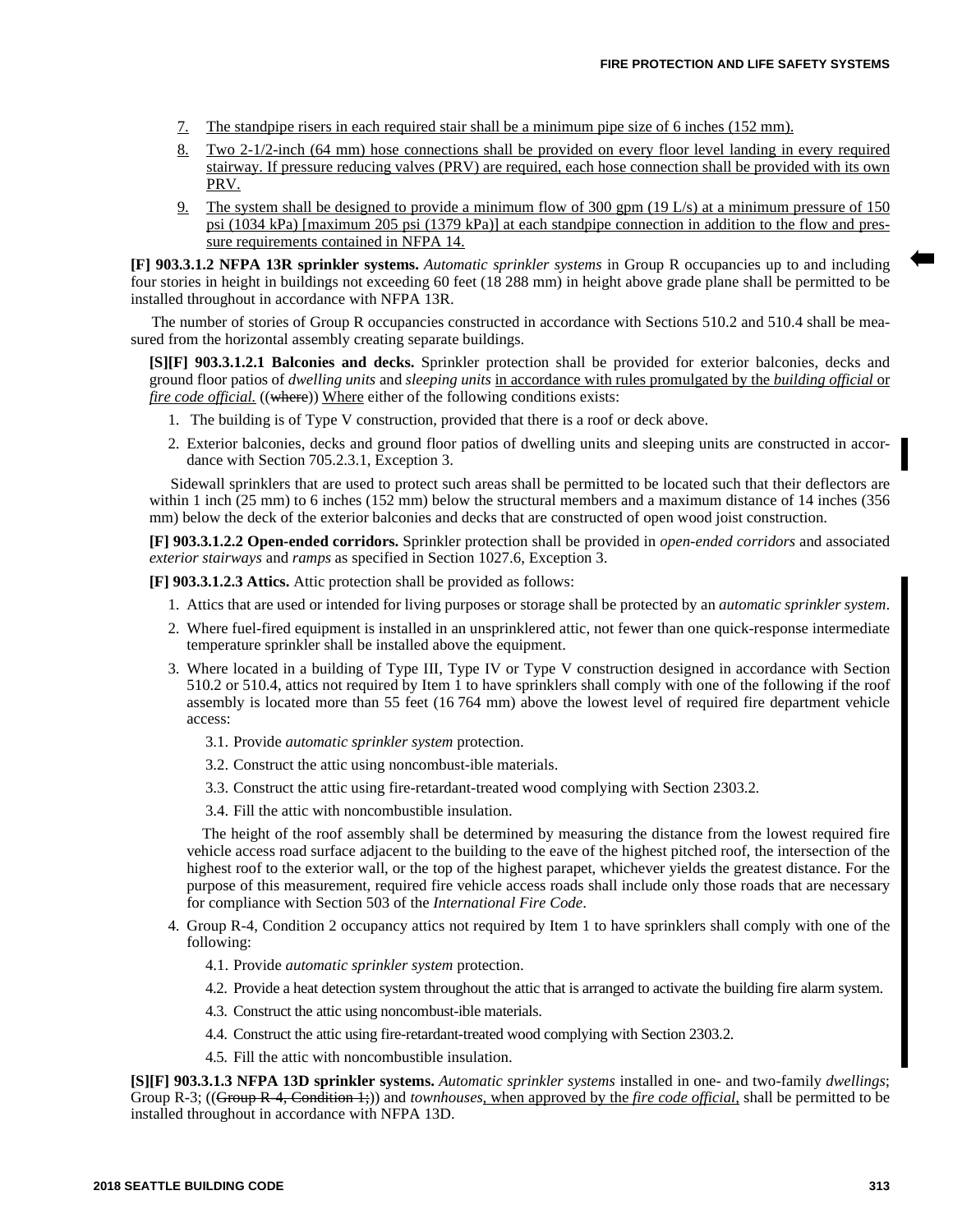**[F] 903.3.2 Quick-response and residential sprinklers.** Where *automatic sprinkler systems* are required by this code, quick-response or residential automatic sprinklers shall be installed in all of the following areas in accordance with Section 903.3.1 and their listings:

- 1. Throughout all spaces within a smoke compartment containing care recipient *sleeping units* in Group I-2 in accordance with this code*.*
- 2. Throughout all spaces within a smoke compartment containing treatment rooms in ambulatory care facilities.
- 3. *Dwelling units* and *sleeping units* in Group I-1 and R occupancies.
- 4. Light-hazard occupancies as defined in NFPA 13.

**[S][F] 903.3.3 Obstructed locations.** Automatic sprinklers shall be installed ((with regard to obstructions that will delay activation or obstruct the water distribution pattern)) in accordance with NFPA 13 obstruction criteria and the listing requirements of the sprinkler and shall be in accordance with the applicable *automatic sprinkler system* standard that is being used. Automatic sprinklers shall be installed in or under covered kiosks, displays, booths, concession stands, or equipment that exceeds 4 feet (1219 mm) in width and depth. Not less than a 3-foot (914 mm) clearance shall be maintained between automatic sprinklers and the top of piles of combustible fibers.

**Exception:** Kitchen equipment under exhaust hoods protected with a fire-extinguishing system in accordance with Section 904.

**[F] 903.3.4 Actuation.** *Automatic sprinkler systems* shall be automatically actuated unless specifically provided for in this code.

**[S][F] 903.3.5 Water supplies.** Water supplies for *automatic sprinkler systems* shall comply with this section and the standards referenced in Section 903.3.1. The potable water supply shall be protected against backflow in accordance with the requirements of this section and the ((*International)) Uniform Plumbing Code*. For connections to public waterworks systems, the water supply test data provided by Seattle Public Utilities and used for design of fire protection systems shall be adjusted ((to account for seasonal and daily pressure fluctuations based on information from the water supply authority and as approved by the fire code official)) in accordance with rules promulgated by the *fire code official*.

**[S][F] 903.3.5.1 Domestic services.** ((Where the domestic service provides the water supply for the *automatic sprinkler system,* the supply shall be)) Both NFPA 13R and NFPA 13D sprinkler systems can be supplied by a domestic service in accordance with this section.

**[S][F] 903.3.5.2 ((Residential combination)) Combined fire/domestic services.** A single combination water supply shall be allowed for all types of sprinkler systems provided that, when required by the applicable sprinkler standard, the domestic demand is added to the sprinkler demand ((as required by)) in accordance with the domestic demand tables in NFPA 13R.

**[W][S] 903.3.5.3 Underground portions of fire protection system water supply piping.** The installation or modification of an underground water main, public or private, supplying a water-based fire protection system shall be in accordance with NFPA 24 and RCW 18.160. Piping and appurtenances downstream of the first control valve on the lateral or service line from the distribution main to one foot above finished floor shall be approved by the *fire code official*. Such underground piping shall be installed by a fire sprinkler contractor licensed in accordance with chapter 18.160 RCW and holding either a Level U or a Level 3 license. For underground piping supplying systems installed in accordance with Section 903.3.1.2, a Level 2, 3, or U licensed contractor is acceptable.

**Exceptions:** Portions of underground piping that are combined fire/domestic services, or are supplying *automatic sprinkler systems* installed in accordance with NFPA 13D.

**[S] 903.3.5.4 Fire service.** A fire service shall be allowed for all types of sprinkler piping.

**[F] 903.3.6 Hose threads.** Fire hose threads and fittings used in connection with *automatic sprinkler systems* shall be as prescribed by the fire code official.

**[F] 903.3.7 Fire department connections.** Fire department connections for *automatic sprinkler systems* shall be installed in accordance with Section 912.

**[F] 903.3.8 Limited area sprinkler systems.** Limited area sprinkler systems shall be in accordance with the standards listed in Section 903.3.1 except as provided in Sections 903.3.8.1 through 903.3.8.5.

**903.3.8.1 Number of sprinklers.** Limited area sprinkler systems shall not exceed six sprinklers in any single *fire area*.

**903.3.8.2 Occupancy hazard classification.** Only areas classified by NFPA 13 as Light Hazard or Ordinary Hazard Group 1 shall be permitted to be protected by limited area sprinkler systems.

**903.3.8.3 Piping arrangement.** Where a limited area sprinkler system is installed in a building with an automatic wet standpipe system, sprinklers shall be supplied by the standpipe system. Where a limited area sprinkler system is installed in a building without an automatic wet standpipe system, water shall be permitted to be supplied by the plumbing system provided that the plumbing system is capable of simultaneously supplying domestic and sprinkler demands.

П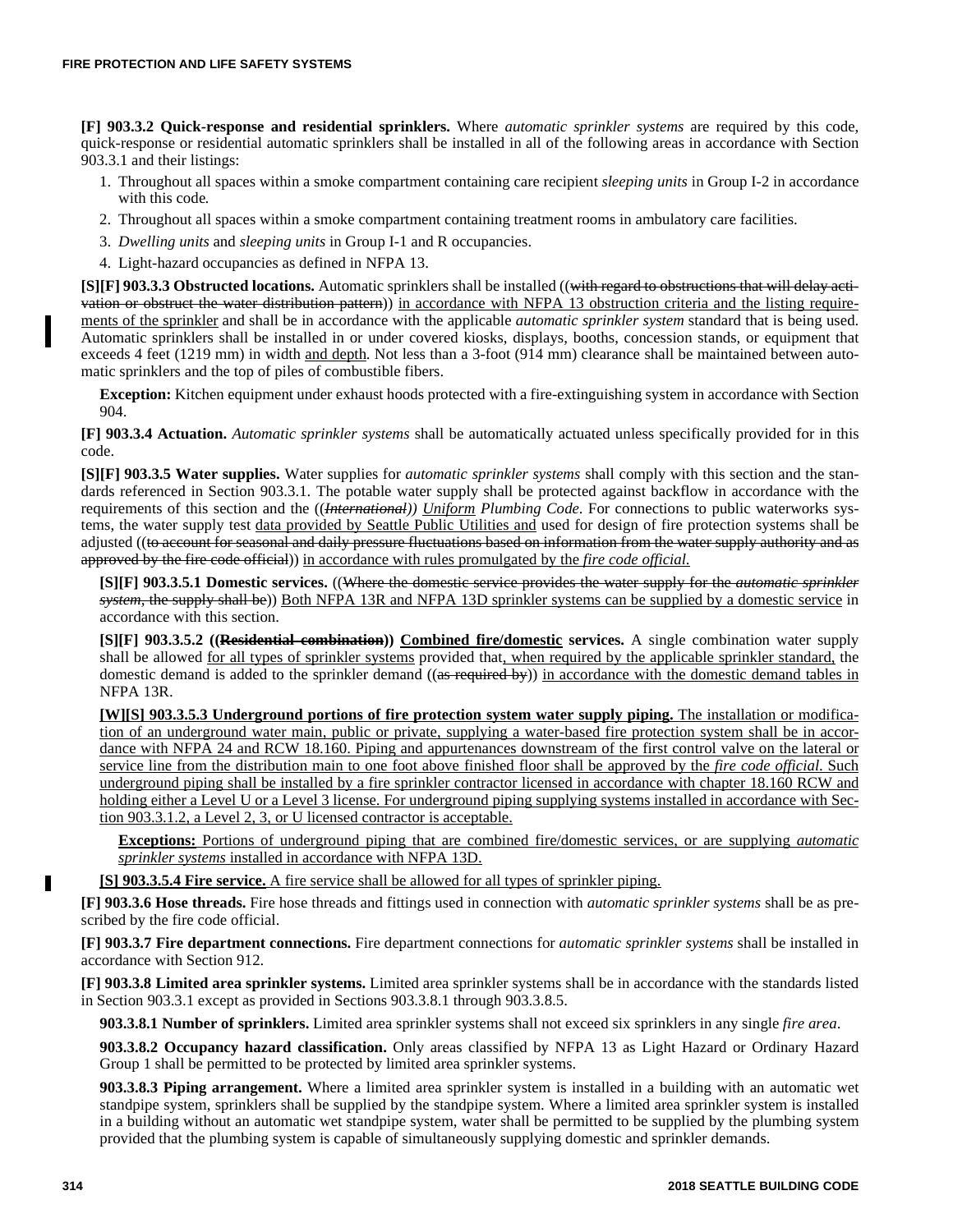**903.3.8.4 Supervision.** Control valves shall not be installed between the water supply and sprinklers unless the valves are of an *approved* indicating type that are supervised or secured in the open position.

**903.3.8.5 Calculations.** Hydraulic calculations in accordance with NFPA 13 shall be provided to demonstrate that the available water flow and pressure are adequate to supply all sprinklers installed in any single *fire area* with discharge densities corresponding to the hazard classification.

**[S][F] 903.4 Sprinkler system supervision and alarms.** Valves controlling the water supply for *automatic sprinkler systems*, pumps, tanks, water levels and temperatures, critical air pressures and waterflow switches on all sprinkler systems shall be electrically supervised by a *listed* fire alarm control unit.

#### **Exceptions:**

- 1. *Automatic sprinkler systems* protecting one- and two-family *dwellings* and *townhouses* if approved by the *fire code official.*
- 2. Limited area sprinkler systems in accordance with Section 903.3.8.
- 3. *Automatic sprinkler systems* installed in accordance with NFPA 13R where a common supply main is used to supply both domestic water and the *automatic sprinkler system*, and a separate shutoff valve for the *automatic sprinkler system* is not provided.
- 4. Jockey pump control valves that are sealed or locked in the open position.
- 5. Control valves to commercial kitchen hoods, paint spray booths or dip tanks that are sealed or locked in the open position.
- 6. Valves controlling the fuel supply to fire pump engines that are sealed or locked in the open position.
- 7. Trim valves to pressure switches in dry, preaction and deluge sprinkler systems that are sealed or locked in the open position.

**[F] 903.4.1 Monitoring.** Alarm, supervisory and trouble signals shall be distinctly different and shall be automatically transmitted to an *approved* supervising station or, where *approved* by the fire code official, shall sound an audible signal at a *constantly attended location*.

#### **Exceptions:**

- 1. ((Underground key or hub valves in roadway boxes)) Valves provided by the municipality or public utility are not required to be monitored.
- 2. Backflow prevention device test valves located in limited area sprinkler system supply piping shall be locked in the open position. In occupancies required to be equipped with a fire alarm system, the backflow preventer valves shall be electrically supervised by a tamper switch installed in accordance with NFPA 72 and separately annunciated.

**[F] 903.4.2 Alarms.** An approved audible device, located on the exterior of the building in an approved location, shall be connected to each *automatic sprinkler system*. Such sprinkler waterflow alarm devices shall be activated by water flow equivalent to the flow of a single sprinkler of the smallest orifice size installed in the system. Where a fire alarm system is installed, actuation of the *automatic sprinkler system* shall actuate the building fire alarm system.

**[F] 903.4.3 Floor control valves.** *Approved* supervised indicating control valves shall be provided at the point of connection to the riser on each floor in high-rise buildings.

**[F] 903.5 Testing and maintenance.** Sprinkler systems shall be tested and maintained in accordance with the *International Fire Code*.

## **SECTION 904 ALTERNATIVE AUTOMATIC FIRE-EXTINGUISHING SYSTEMS**

**[F] 904.1 General.** Automatic fire-extinguishing systems, other than *automatic sprinkler systems*, shall be designed, installed, inspected, tested and maintained in accordance with the provisions of this section and the applicable referenced standards.

**[F] 904.2 Where permitted.** Automatic fire-extinguishing systems installed as an alternative to the required *automatic sprinkler systems* of Section 903 shall be *approved* by the fire code official.

**[F] 904.2.1 Restriction on using automatic sprinkler system exceptions or reductions.** Automatic fire-extinguishing systems shall not be considered alternatives for the purposes of exceptions or reductions allowed for *automatic sprinkler systems* or by other requirements of this code.

**[F] 904.2.2 Commercial hood and duct systems.** Each required commercial kitchen exhaust hood and duct system required by Section 609 of the *International Fire Code* or Chapter 5 of the *International Mechanical Code* to have a Type I hood shall be protected with an approved automatic fire-extinguishing system installed in accordance with this code.

**[S][F] 904.3 Installation.** Automatic fire-extinguishing systems shall be installed in accordance with this section.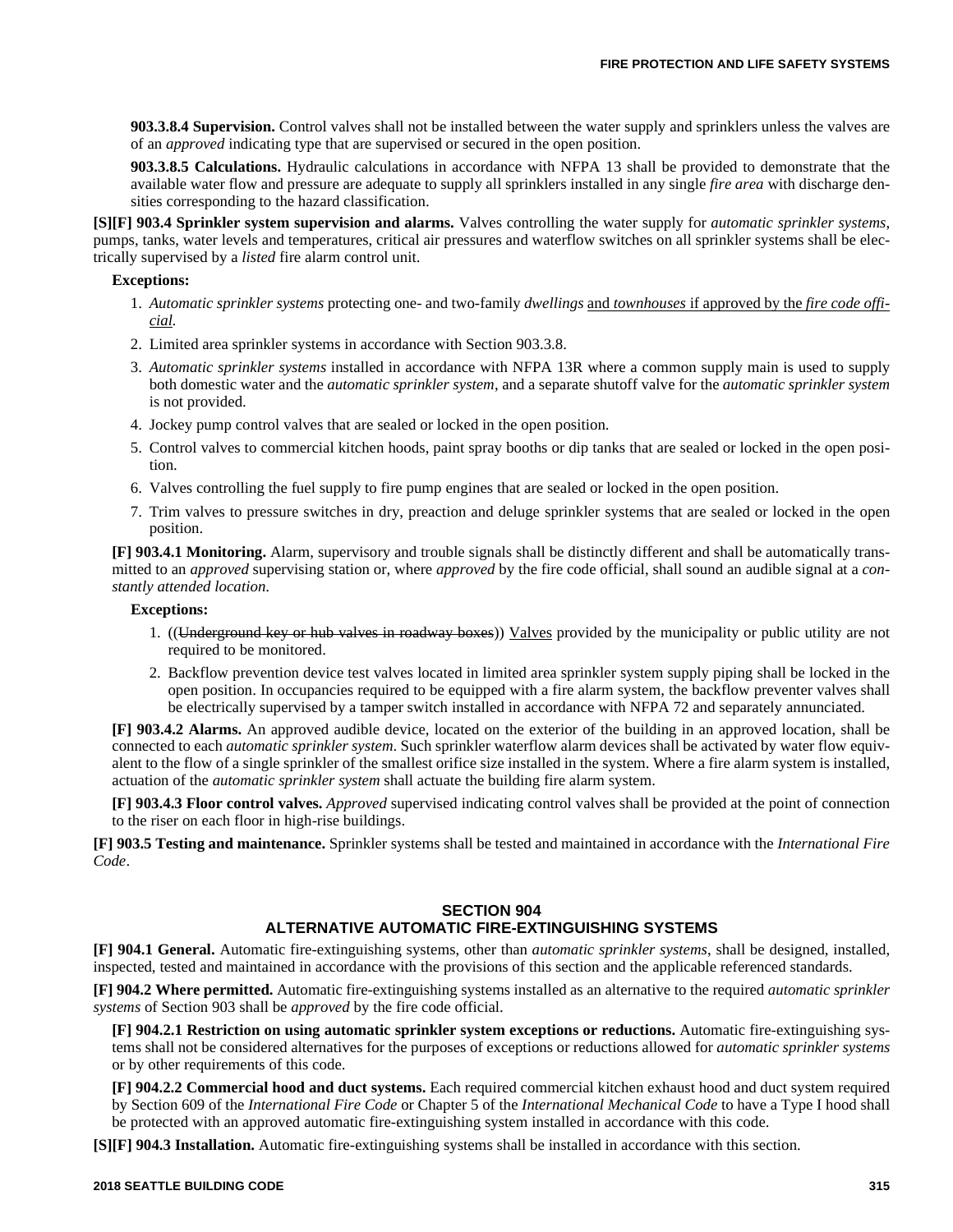**[F] 904.3.1 Electrical wiring.** Electrical wiring shall be in accordance with ((NFPA 70)) the Seattle Electrical Code.

**[F] 904.3.2 Actuation.** Automatic fire-extinguishing systems shall be automatically actuated and provided with a manual means of actuation in accordance with Section 904.11.1. Where more than one hazard could be simultaneously involved in fire due to their proximity, all hazards shall be protected by a single system designed to protect all hazards that could become involved.

**Exception:** Multiple systems shall be permitted to be installed if they are designed to operate simultaneously.

**[F] 904.3.3 System interlocking.** Automatic equipment interlocks with fuel shutoffs, ventilation controls, door closers, window shutters, conveyor openings, smoke and heat vents and other features necessary for proper operation of the fire-extinguishing system shall be provided as required by the design and installation standard utilized for the hazard.

**[F] 904.3.4 Alarms and warning signs.** Where alarms are required to indicate the operation of automatic fire-extinguishing systems, distinctive audible and visible alarms and warning signs shall be provided to warn of pending agent discharge. Where exposure to automatic-extinguishing agents poses a hazard to persons and a delay is required to ensure the evacuation of occupants before agent discharge, a separate warning signal shall be provided to alert occupants once agent discharge has begun. Audible signals shall be in accordance with Section 907.5.2.

**[F] 904.3.5 Monitoring.** Where a building fire alarm system is installed, automatic fire-extinguishing systems shall be monitored by the building fire alarm system in accordance with NFPA 72.

**[F] 904.4 Inspection and testing.** Automatic fire-extinguishing systems shall be inspected and tested in accordance with the provisions of this section prior to acceptance.

**[F] 904.4.1 Inspection.** Prior to conducting final acceptance tests, all of the following items shall be inspected:

- 1. Hazard specification for consistency with design hazard.
- 2. Type, location and spacing of automatic- and manual-initiating devices.
- 3. Size, placement and position of nozzles or discharge orifices.
- 4. Location and identification of audible and visible alarm devices.
- 5. Identification of devices with proper designations.
- 6. Operating instructions.

**[F] 904.4.2 Alarm testing.** Notification appliances, connections to fire alarm systems and connections to *approved* supervising stations shall be tested in accordance with this section and Section 907 to verify proper operation.

**[F] 904.4.2.1 Audible and visible signals.** The audibility and visibility of notification appliances signaling agent discharge or system operation, where required, shall be verified.

**[F] 904.4.3 Monitor testing.** Connections to protected premises and supervising station fire alarm systems shall be tested to verify proper identification and retransmission of alarms from automatic fire-extinguishing systems.

**[F] 904.5 Wet-chemical systems.** Wet-chemical extinguishing systems shall be installed, maintained, periodically inspected and tested in accordance with NFPA 17A and their listing. Records of inspections and testing shall be maintained.

**[F] 904.6 Dry-chemical systems.** Dry-chemical extinguishing systems shall be installed, maintained, periodically inspected and tested in accordance with NFPA 17 and their listing. Records of inspections and testing shall be maintained.

**[F] 904.7 Foam systems.** Foam-extinguishing systems shall be installed, maintained, periodically inspected and tested in accordance with NFPA 11 and NFPA 16 and their listing. Records of inspections and testing shall be maintained.

**[F] 904.8 Carbon dioxide systems.** Carbon dioxide extinguishing systems shall be installed, maintained, periodically inspected and tested in accordance with NFPA 12 and their listing. Records of inspections and testing shall be maintained.

**[F] 904.9 Halon systems.** Halogenated extinguishing systems shall be installed, maintained, periodically inspected and tested in accordance with NFPA 12A and their listing. Records of inspections and testing shall be maintained.

**[F] 904.10 Clean-agent systems.** Clean-agent fire-extinguishing systems shall be installed, maintained, periodically inspected and tested in accordance with NFPA 2001 and their listing. Records of inspections and testing shall be maintained.

**[F] 904.11 Automatic water mist systems.** *Automatic water mist systems* shall be permitted in applications that are consistent with the applicable listing or approvals and shall comply with Sections 904.11.1 through 904.11.3.

**[F] 904.11.1 Design and installation requirements.** *Automatic water mist systems* shall be designed and installed in accordance with Sections 904.11.1.1 through 904.11.1.4.

**[F] 904.11.1.1 General.** *Automatic water mist systems* shall be designed and installed in accordance with NFPA 750 and the manufacturer's instructions.

**[F] 904.11.1.2 Actuation.** *Automatic water mist systems* shall be automatically actuated.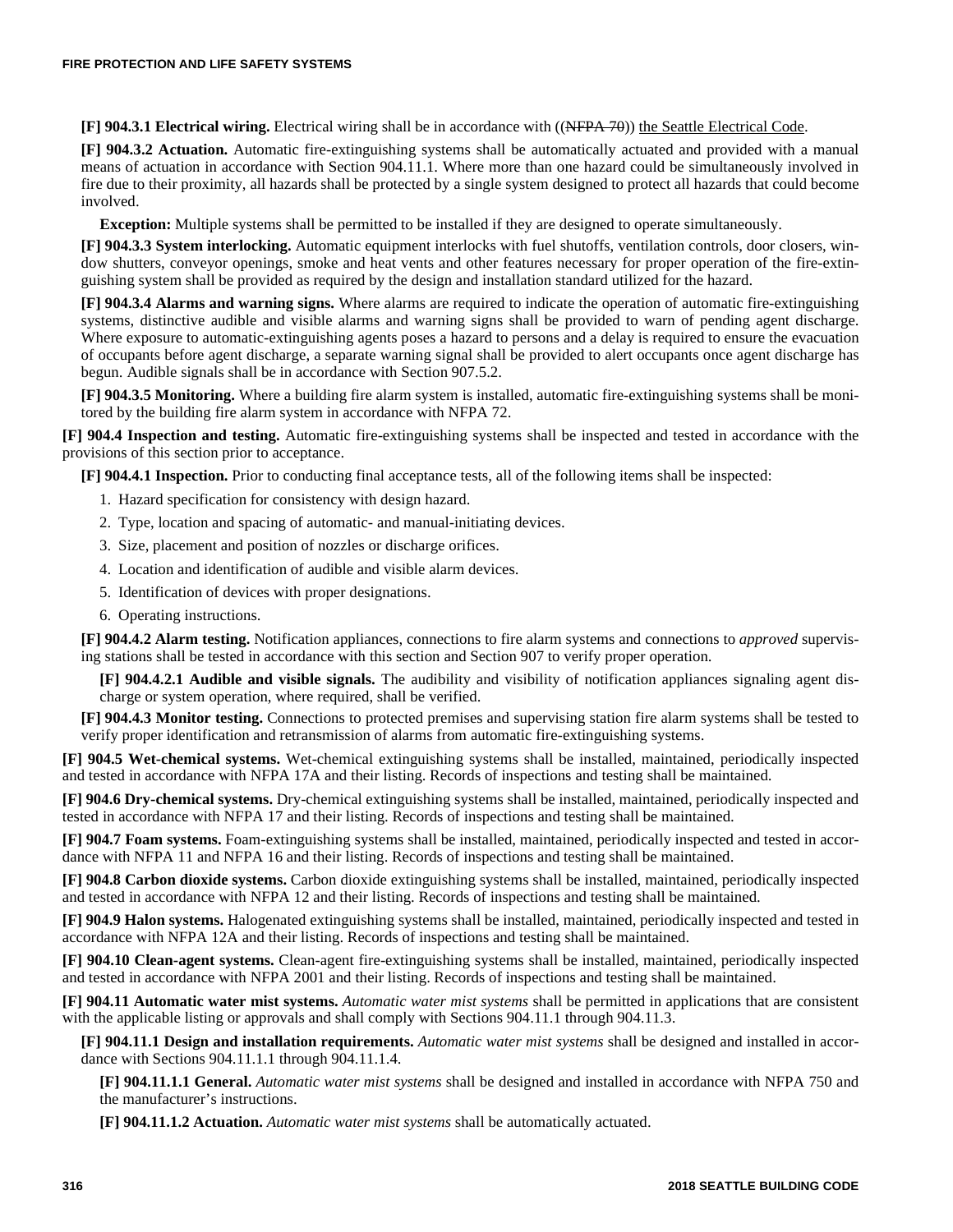**[F] 904.11.1.3 Water supply protection.** Connections to a potable water supply shall be protected against backflow in accordance with the *International Plumbing Code*.

**[F] 904.11.1.4 Secondary water supply.** Where a secondary water supply is required for an *automatic sprinkler system*, an *automatic water mist system* shall be provided with an *approved* secondary water supply.

**[F] 904.11.2 Water mist system supervision and alarms.** Supervision and alarms shall be provided as required for *automatic sprinkler systems* in accordance with Section 903.4.

**[F] 904.11.2.1 Monitoring.** Monitoring shall be provided as required for *automatic sprinkler systems* in accordance with Section 903.4.1.

**[F] 904.11.2.2 Alarms.** Alarms shall be provided as required for *automatic sprinkler systems* in accordance with Section 903.4.2.

**[F] 904.11.2.3 Floor control valves.** Floor control valves shall be provided as required for *automatic sprinkler systems* in accordance with Section 903.4.3.

**[F] 904.11.3 Testing and maintenance.** *Automatic water mist systems* shall be tested and maintained in accordance with the *International Fire Code*.

**[S][F] 904.12 Commercial cooking systems.** The automatic fire-extinguishing system for commercial cooking systems shall be of a type recognized for protection of commercial cooking equipment and exhaust systems of the type and arrangement protected. Preengineered automatic dry- and wet-chemical extinguishing systems shall be tested in accordance with UL 300 and *listed* and *labeled* for the intended application. Other types of automatic fire-extinguishing systems shall be *listed* and *labeled* for specific use as protection for commercial cooking operations. The system shall be installed in accordance with this code, NFPA 96, its listing and the manufacturer's installation instructions. Signage shall be provided on the exhaust hood or system cabinet, indicating the type and arrangement of cooking appliances protected by the automatic fire extinguishing system. Signage shall indicate appliances from left to right, be durable, and the size, color and lettering shall be approved. Automatic fire-extinguishing systems of the following types shall be installed in accordance with the referenced standard indicated, as follows:

- 1. Carbon dioxide extinguishing systems, NFPA 12.
- 2. *Automatic sprinkler systems*, NFPA 13.
- 3. Automatic water mist systems, NFPA 750.
- 4. Foam-water sprinkler system or foam-water spray systems, NFPA 16.
- 5. Dry-chemical extinguishing systems, NFPA 17.
- 6. Wet-chemical extinguishing systems, NFPA 17A.

**Exception:** Factory-built commercial cooking recirculating systems that are tested in accordance with UL 710B and *listed*, *labeled* and installed in accordance with Section 304.1 of the *International Mechanical Code*.

**[F] 904.12.1 Manual system operation.** A manual actuation device shall be located at or near a *means of egress* from the cooking area not less than 10 feet (3048 mm) and not more than 20 feet (6096 mm) from the kitchen exhaust system. The manual actuation device shall be installed not more than 48 inches (1200 mm) or less than 42 inches (1067 mm) above the floor and shall clearly identify the hazard protected. The manual actuation shall require a maximum force of 40 pounds (178 N) and a maximum movement of 14 inches (356 mm) to actuate the fire suppression system.

**Exception:** *Automatic sprinkler systems* shall not be required to be equipped with manual actuation means.

**[F] 904.12.2 System interconnection.** The actuation of the fire suppression system shall automatically shut down the fuel or electrical power supply to the cooking equipment. The fuel and electrical supply reset shall be manual.

**[F] 904.12.3 Carbon dioxide systems.** Where carbon dioxide systems are used, there shall be a nozzle at the top of the ventilating duct. Additional nozzles that are symmetrically arranged to give uniform distribution shall be installed within vertical ducts exceeding 20 feet (6096 mm) and horizontal ducts exceeding 50 feet (15 240 mm). *Dampers* shall be installed at either the top or the bottom of the duct and shall be arranged to operate automatically upon activation of the fire-extinguishing system. Where the *damper* is installed at the top of the duct, the top nozzle shall be immediately below the *damper*. Automatic carbon dioxide fire-extinguishing systems shall be sufficiently sized to protect against all hazards venting through a common duct simultaneously.

**[F] 904.12.3.1 Ventilation system.** Commercial-type cooking equipment protected by an automatic carbon dioxide-extinguishing system shall be arranged to shut off the ventilation system upon activation.

**[F] 904.12.4 Special provisions for automatic sprinkler systems.** *Automatic sprinkler systems* protecting commercial-type cooking equipment shall be supplied from a separate, indicating-type control valve that is identified. Access to the control valve shall be provided.

**[F] 904.12.4.1 Listed sprinklers.** Sprinklers used for the protection of fryers shall be tested in accordance with UL 199E, *listed* for that application and installed in accordance with their listing.  $*$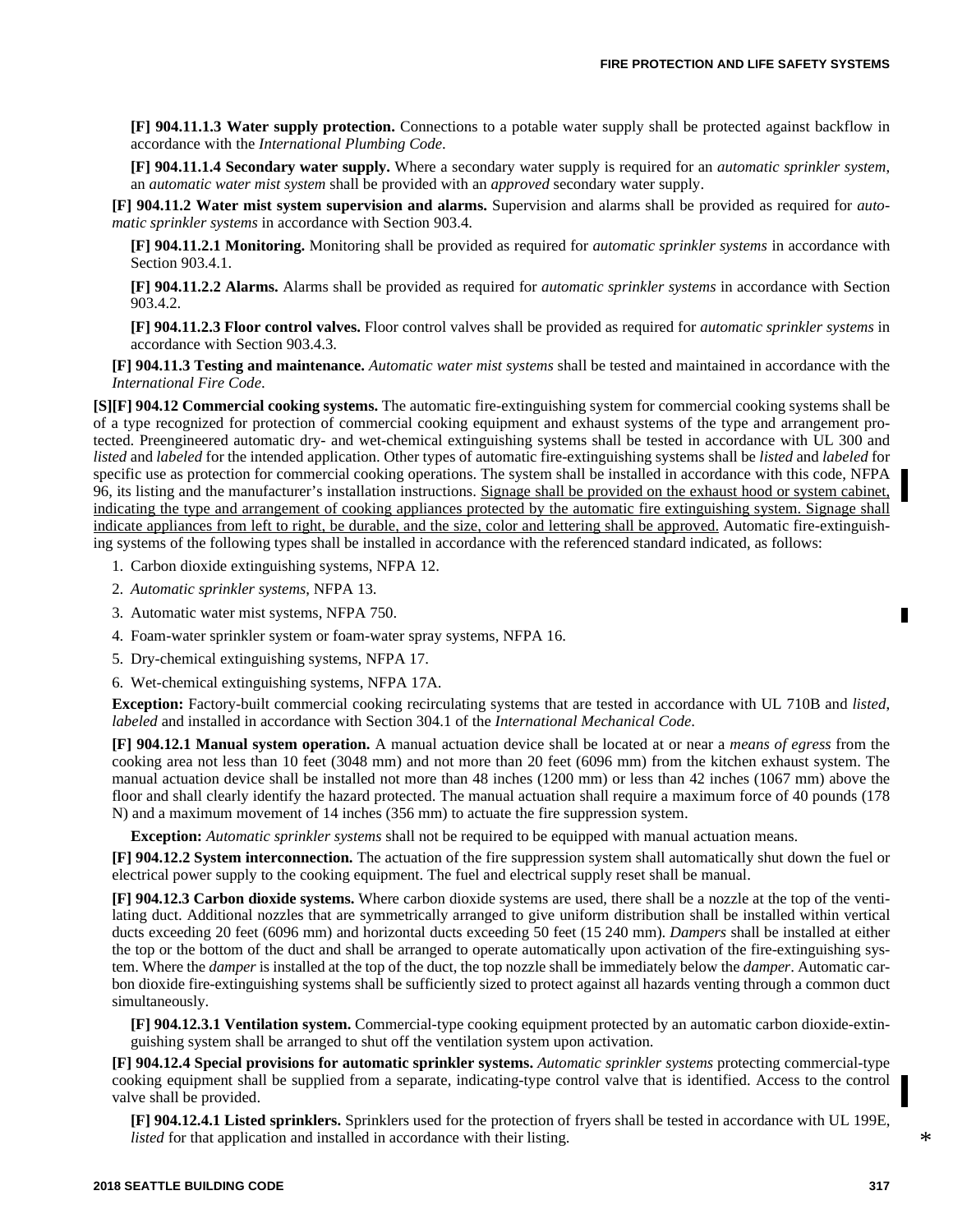**[F] 904.13 Domestic cooking systems.** Cooktops and ranges installed in the following occupancies shall be protected in accordance with Section 904.13.1:

- 1. In Group I-1 occupancies where domestic cooking facilities are installed in accordance with Section 420.8.
- 2. In Group I-2, Condition 1 occupancies where domestic cooking facilities are installed in accordance with Section 407.2.6.
- 3. In Group R-2 college dormitories where domestic cooking facilities are installed in accordance with Section 420.10.

**[F] 904.13.1 Protection from fire.** Cooktops and ranges shall be protected in accordance with Section 904.13.1.1 or 904.13.1.2.

**[F] 904.13.1.1 Automatic fire-extinguishing system.** The domestic recirculating or exterior vented cooking hood provided over the cooktop or range shall be equipped with an approved automatic fire-extinguishing system complying with the following:

- 1. The automatic fire-extinguishing system shall be of a type recognized for protection of domestic cooking equipment. Preengineered automatic fire-extinguishing systems shall be listed and labeled in accordance with UL 300A and installed in accordance with the manufacturer's instructions.
- 2. Manual actuation of the fire-extinguishing system shall be provided in accordance with Section 904.12.1.
- 3. Interconnection of the fuel and electric power supply shall be in accordance with Section 904.12.2.

**[F] 904.13.1.2 Ignition prevention.** Cooktops and ranges shall include burners that have been tested and listed to prevent ignition of cooking oil with burners turned on to their maximum heat settings and allowed to operate for 30 minutes.

**[F] 904.14 Aerosol fire-extinguishing systems.** Aerosol fire-extinguishing systems shall be installed, periodically inspected, tested and maintained in accordance with Sections 901 and 904.4, NFPA 2010, and in accordance with their listing.

Such devices and appurtenances shall be listed and installed in compliance with manufacturer's instructions.

#### **SECTION 905 STANDPIPE SYSTEMS**

**[F] 905.1 General.** Standpipe systems shall be provided in new buildings and structures in accordance with Sections 905.2 through 905.11. In buildings used for high-piled combustible storage, fire protection shall be in accordance with the *International Fire Code*.

**[S][F] 905.2 Installation standard.** Standpipe systems shall be installed in accordance with this section, ((and)) NFPA 14 and rules promulgated by the building or *fire code official*. Fire department connections for standpipe systems shall be in accordance with Section 912.

**[S][F] 905.3 Required installations.** Standpipe systems shall be installed where required by Sections 905.3.1 through ((905.3.8)) 905.3.7. Standpipe systems are allowed to be combined with *automatic sprinkler systems*.

**Exception:** Standpipe systems are not required in ((Group R-3 occupancies)) one- and two-family *dwellings* and townhouses.

**[F] 905.3.1 Height.** Class III standpipe systems shall be installed throughout buildings where any of the following conditions exist:

- 1. Four or more stories are above or below grade plane.
- ((2. The floor level of the highest *story* is located more than 30 feet (9144 mm) above the lowest level of fire department vehicle access.
- 3)) 2. The floor level of the lowest *story* is located more than 30 feet (9144 mm) below the highest level of fire department vehicle access.

#### **Exceptions:**

- 1. Class I standpipes are allowed in buildings equipped throughout with an *automatic sprinkler system* in accordance with Section 903.3.1.1 or 903.3.1.2.
- 2. Class I standpipes are allowed in Group B and E occupancies.
- 3. Class I manual standpipes are allowed in *open parking garages* where the highest floor is located not more than 150 feet (45 720 mm) above the lowest level of fire department vehicle access.
- 4. Class I manual dry standpipes are allowed in *open parking garages* that are subject to freezing temperatures, provided that the hose connections are located as required for Class II standpipes in accordance with Section 905.5.
- 5. Class I standpipes are allowed in basements equipped throughout with an *automatic sprinkler system*.
- 6. Class I standpipes are allowed in buildings where occupant-use hose lines will not be utilized by trained personnel or the fire department.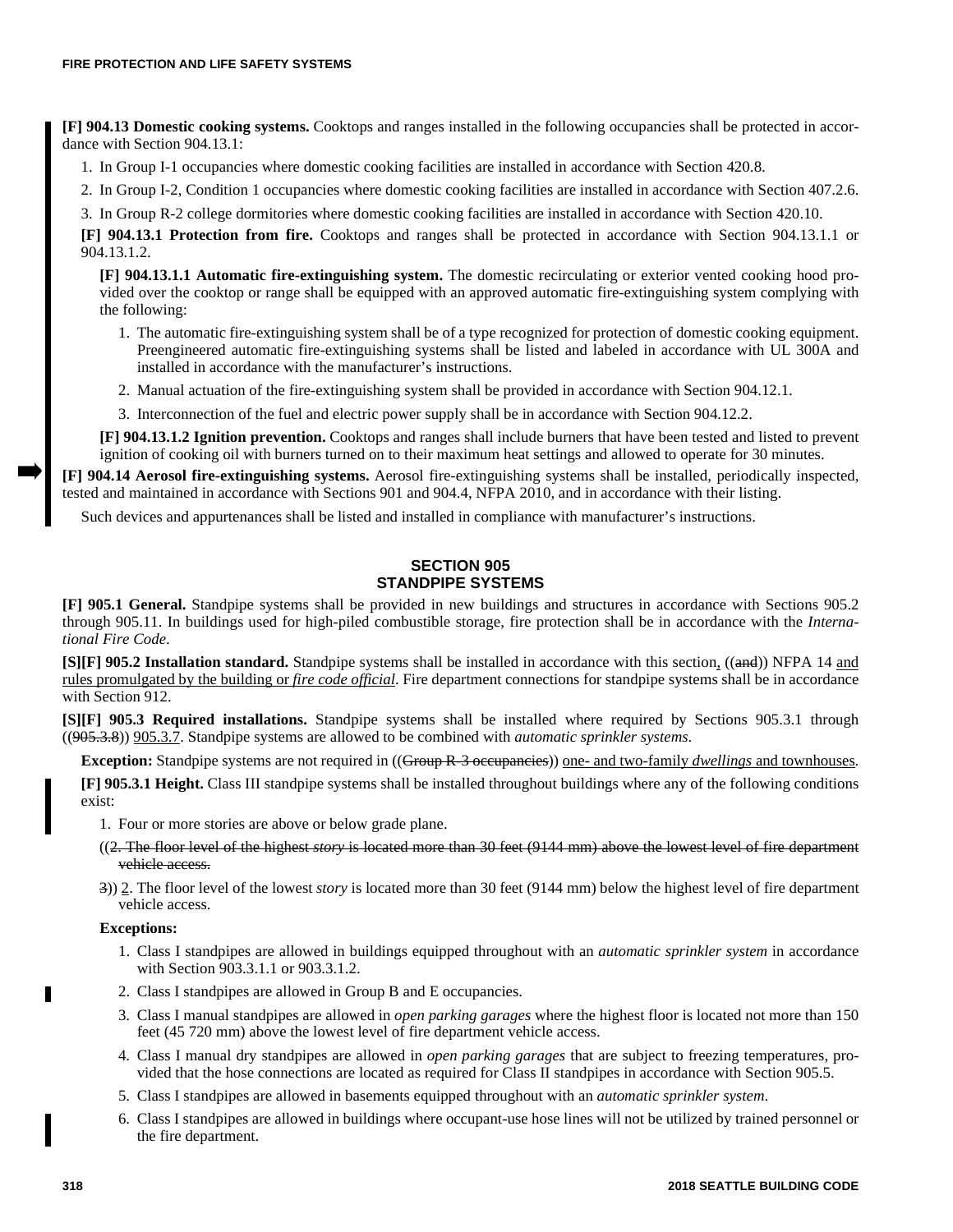- 7. In determining the lowest level of fire department vehicle access, it shall not be required to consider either of the following:
	- 7.1. Recessed loading docks for four vehicles or less.
	- 7.2. Conditions where topography makes access from the fire department vehicle to the building impractical or impossible.

**[F] 905.3.2 Group A.** Class I automatic wet standpipes shall be provided in nonsprinklered Group A buildings having an *occupant load* exceeding 1,000 persons.

#### **Exceptions:**

- 1. Open-air-seating spaces without enclosed spaces.
- 2. Class I automatic dry and semiautomatic dry standpipes or manual wet standpipes are allowed in buildings that are not high-rise buildings.

**[S][F] 905.3.3 Covered and open mall buildings.** Covered mall and open mall buildings shall be equipped throughout with a Class I standpipe system ((where required by Section 905.3.1. Mall buildings not required to be equipped with a standpipe system by Section 905.3.1 shall be equipped with Class I hose connections connected to the *automatic sprinkler system* sized to deliver water at 250 gallons per minute (946.4 L/min) at the hydraulically most remote hose connection while concurrently supplying the automatic sprinkler system demand. The standpipe system shall be designed to not exceed a 50 pounds per square inch (psi) (345 kPa) residual pressure loss with a flow of 250 gallons per minute (946.4 L/min) from the fire department connection to the hydraulically most remote hose connection. Hose)) with hose connections ((shall be)) provided at each of the following locations:

- 1. Within the mall at the entrance to each *exit* passageway or *corridor*.
- 2. At each floor-level landing within *interior exit stairways* opening directly on the mall.
- 3. At exterior public entrances to the mall of a covered mall building.
- 4. At public entrances at the perimeter line of an open mall building.
- 5. At other locations as necessary so that the distance to reach all portions of a tenant space does not exceed 200 feet (60 960 mm) from a hose connection.

((FF) 905.3.4 Stages. Stages greater than 1,000 square feet in area (93 m<sup>2</sup>) shall be equipped with a Class III wet standpipe system with 1-1/2-inch and 2-1/2-inch (38 mm and 64 mm) hose connections on each side of the stage.

**Exception:** Where the building or area is equipped throughout with an *automatic sprinkler system*, a 1-1/2-inch (38 mm) hose connection shall be installed in accordance with NFPA 13 or in accordance with NFPA 14 for Class II or III standpipes.

**[F] 905.3.4.1 Hose and cabinet.** The 1-1/2-inch (38 mm) hose connections shall be equipped with sufficient lengths of 1-1/2-inch (38 mm) hose to provide fire protection for the stage area. Hose connections shall be equipped with an *approved* adjustable fog nozzle and be mounted in a cabinet or on a rack.))

**[F] ((905.3.5)) 905.3.4 Underground buildings.** Underground buildings shall be equipped throughout with a Class I automatic wet or manual wet standpipe system.

**[F] ((905.3.6)) 905.3.5 Helistops and heliports.** Buildings with a rooftop *helistop* or *heliport* shall be equipped with a Class I or III standpipe system extended to the roof level on which the *helistop* or *heliport* is located in accordance with Section 2007.5 of the *International Fire Code*.

**[F] ((905.3.7)) 905.3.6 Marinas and boatyards.** Standpipes in marinas and boatyards shall comply with Chapter 36 of the *International Fire Code*.

**[F] ((905.3.8)) 905.3.7 Rooftop gardens and landscaped roofs.** Buildings or structures that have rooftop gardens or landscaped roofs and that are equipped with a standpipe system shall have the standpipe system extended to the roof level on which the rooftop garden or landscaped roof is located.

**[S][F] 905.4 Location of Class I standpipe hose connections.** Class I standpipe hose connections shall be provided in all of the following locations:

1. In every required *interior exit stairway*, a hose connection shall be provided for each story above and below grade plane. Hose connections shall be located at the main floor landing ((unless otherwise *approved* by the fire code official)) or the main landing at each *story*, but must be consistent throughout a building.

**Exception:** A single hose connection shall be permitted to be installed in the open corridor or open breezeway between open stairs that are not greater than 75 feet (22 860 mm) apart.

2. On each side of the wall adjacent to the *exit* opening of a *horizontal exit*.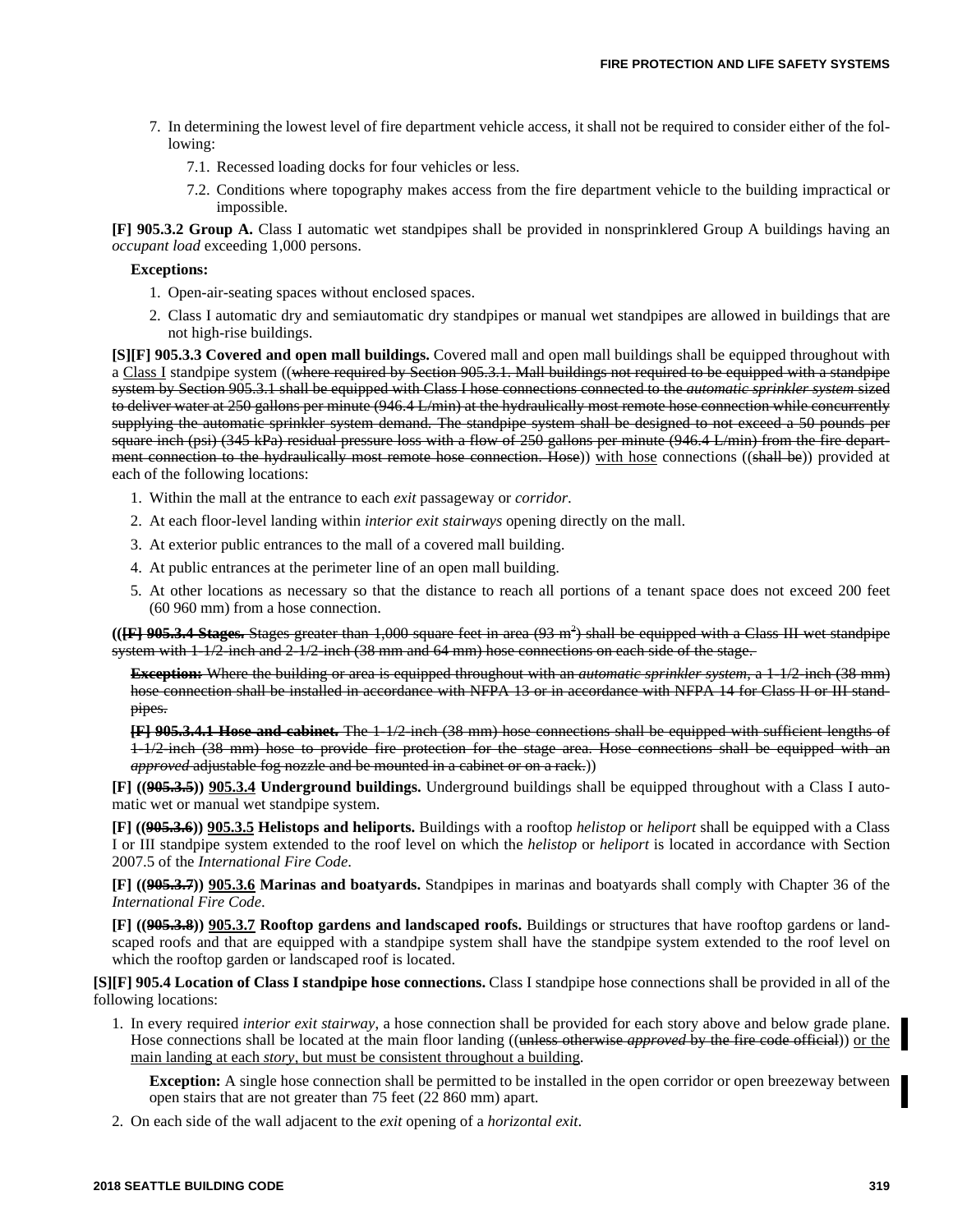**Exception:** Where floor areas adjacent to a *horizontal exit* are reachable from an *interior exit stairway* hose connection by a 30-foot (9144 mm) hose stream from a nozzle attached to 100 feet (30 480 mm) of hose, a hose connection shall not be required at the *horizontal exit*.

3. In every *exit* passageway, at the entrance from the *exit* passageway to other areas of a building.

**Exception:** Where floor areas adjacent to an *exit* passageway are reachable from an *interior exit stairway* hose connection by a 30-foot (9144 mm) hose stream from a nozzle attached to 100 feet (30 480 mm) of hose, a hose connection shall not be required at the entrance from the *exit* passageway to other areas of the building.

- 4. In covered mall buildings, adjacent to each exterior public entrance to the mall and adjacent to each entrance from an exit passageway or exit corridor to the mall. In open mall buildings, adjacent to each public entrance to the mall at the perimeter line and adjacent to each entrance from an exit passageway or exit corridor to the mall.
- 5. Where the roof has a slope less than four units vertical in 12 units horizontal (33.3-percent slope), a hose connection shall be located to serve the roof or at the highest landing of an *interior exit stairway* with access to the roof provided in accordance with Section 1011.12. Hose connections on a roof shall be at least 10 feet (3048 mm) from the roof edge, skylight, light well or other opening, unless protected by an *approved* 42-inch-high (1067 mm) guard or equivalent.
- 6. Where the most remote portion of a nonsprinklered floor or *story* is more than 150 feet (45 720 mm) from a hose connection or the most remote portion of a sprinklered floor or *story* or roof is more than 200 feet (60 960 mm) from a hose connection, the fire code official is authorized to require that additional hose connections be provided in *approved* locations. Access to the additional hose connections shall be through protected enclosures. The protected enclosure shall be a corridor constructed as a smoke barrier from the interior exit stairway to the standpipe connection. Additional hose connections in parking garages and roofs are not required to be accessed through or located in protected enclosures.

**[F] 905.4.1 Protection.** Risers and laterals of Class I standpipe systems not located within an *interior exit stairway* shall be protected by a degree of *fire resistance* equal to that required for vertical enclosures in the building in which they are located.

**Exception:** In buildings equipped throughout with an *approved automatic sprinkler system*, laterals that are not located within an *interior exit stairway* are not required to be enclosed within fire-resistance-rated construction.

**[F] 905.4.2 Interconnection.** In buildings where more than one standpipe is provided, the standpipes shall be interconnected in accordance with NFPA 14.

**[S][F] 905.5 Location of Class II standpipe hose connections.** Class II standpipe hose connections located so that all portions of the building are within 30 feet (9144 mm) of a nozzle attached to 100 feet (30 480 mm) of hose. Class II standpipe hose connections shall be located where they will have *ready access*.

**(([F] 905.5.1 Groups A-1 and A-2.** In Group A-1 and A-2 occupancies having *occupant loads* exceeding 1,000 persons, hose connections shall be located on each side of any stage, on each side of the rear of the auditorium, on each side of the balcony and on each tier of dressing rooms.))

**[F] ((905.5.2)) 905.5.1 Protection.** Fire-resistance-rated protection of risers and laterals of Class II standpipe systems is not required.

**[F] ((905.5.3)) 905.5.2 Class II system 1-inch hose.** A minimum 1-inch (25 mm) hose shall be allowed to be used for hose stations in light-hazard occupancies where investigated and *listed* for this service and where *approved* by the fire code official.

**[F] 905.6 Location of Class III standpipe hose connections.** Class III standpipe systems shall have hose connections located as required for Class I standpipes in Section 905.4 and shall have Class II hose connections as required in Section 905.5.

**[F] 905.6.1 Protection.** Risers and laterals of Class III standpipe systems shall be protected as required for Class I systems in accordance with Section 905.4.1.

**[F] 905.6.2 Interconnection.** In buildings where more than one Class III standpipe is provided, the standpipes shall be interconnected in accordance with NFPA 14.

**[F] 905.7 Cabinets.** Cabinets containing fire-fighting equipment such as standpipes, fire hoses, fire extinguishers or fire department valves shall not be blocked from use or obscured from view.

**[F] 905.7.1 Cabinet equipment identification.** Cabinets shall be identified in an *approved* manner by a permanently attached sign with letters not less than 2 inches (51 mm) high in a color that contrasts with the background color, indicating the equipment contained therein.

## **Exceptions:**

- 1. Doors not large enough to accommodate a written sign shall be marked with a permanently attached pictogram of the equipment contained therein.
- 2. Doors that have either an *approved* visual identification clear glass panel or a complete glass door panel are not required to be marked.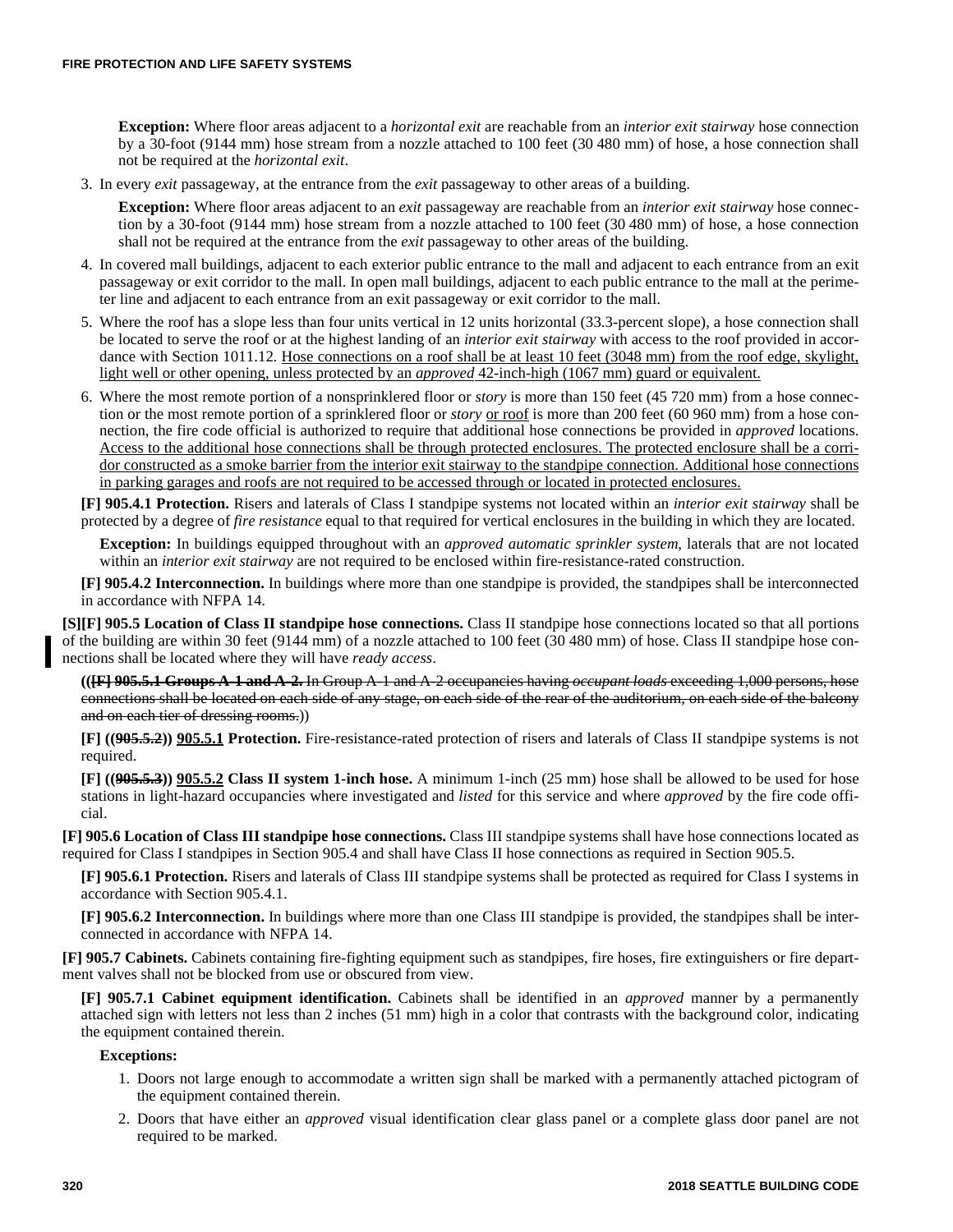**[F] 905.7.2 Locking cabinet doors.** Cabinets shall be unlocked.

## **Exceptions:**

- 1. Visual identification panels of glass or other *approved* transparent frangible material that is easily broken and allows access.
- 2. *Approved* locking arrangements.
- 3. Group I-3 occupancies.

**[F] 905.8 Dry standpipes.** Dry standpipes shall not be installed.

**Exception:** Where subject to freezing and in accordance with NFPA 14.

**[S][F] 905.9 Valve supervision.** Valves controlling water supplies shall be supervised in the open position so that a change in the normal position of the valve will generate a supervisory signal at the supervising station required by Section 903.4. Where a fire alarm system is provided, a signal shall be transmitted to the control unit.

#### **Exceptions:**

- 1. Valves ((to underground key or hub valves in roadway boxes)) provided by the municipality or public utility do not require supervision.
- 2. Valves locked in the normal position and inspected as provided in this code in buildings not equipped with a fire alarm system or *approved* supervising station.

**[F] 905.10 During construction.** Standpipe systems required during construction and demolition operations shall be provided in accordance with Section 3311.

**[F] 905.11 Locking standpipe outlet caps.** The *fire code official* is authorized to require locking caps on the outlets on dry standpipes where the responding fire department carries key wrenches for the removal that are compatible with locking FDC connection caps.

## **SECTION 906 PORTABLE FIRE EXTINGUISHERS**

**[F] 906.1 Where required.** Portable fire extinguishers shall be installed in all of the following locations:

1. In Group A, B, E, F, H, I, M, R-1, R-2, R-4 and S occupancies.

## **Exceptions:**

- 1. In Group R-2 occupancies, portable fire extinguishers shall be required only in locations specified in Items 2 through 6 where each *dwelling unit* is provided with a portable fire extinguisher having a minimum rating of 1- A:10-B:C.
- 2. In Group E occupancies. portable fire extinguishers shall be required only in locations specified in Items 2 through 6 where each classroom is provided with a portable fire extinguisher having a minimum rating of 2-A:20- B:C.
- 2. Within 30 feet (9144 mm) distance of travel from commercial cooking equipment and from domestic cooking equipment in Group I-1; I-2, Condition 1; and R-2 college dormitory occupancies.
- 3. In areas where flammable or *combustible liquids* are stored, used or dispensed.
- 4. On each floor of structures under construction, except Group R-3 occupancies, in accordance with Section 3315.1 of the *International Fire Code*.
- 5. Where required by the *International Fire Code* sections indicated in Table 906.1.
- 6. Special-hazard areas, including but not limited to laboratories, computer rooms and generator rooms, where required by the fire code official.

| <b>IFC SECTION</b> | <b>SUBJECT</b>            |
|--------------------|---------------------------|
| 303.5              | Asphalt kettles           |
| 307.5              | Open burning              |
| 308.1.3            | Open flames—torches       |
| 309.4              | Powered industrial trucks |
| 2005.2             | Aircraft towing vehicles  |

#### **[F] TABLE 906.1 ADDITIONAL REQUIRED PORTABLE FIRE EXTINGUISHERS IN THE INTERNATIONAL FIRE CODE**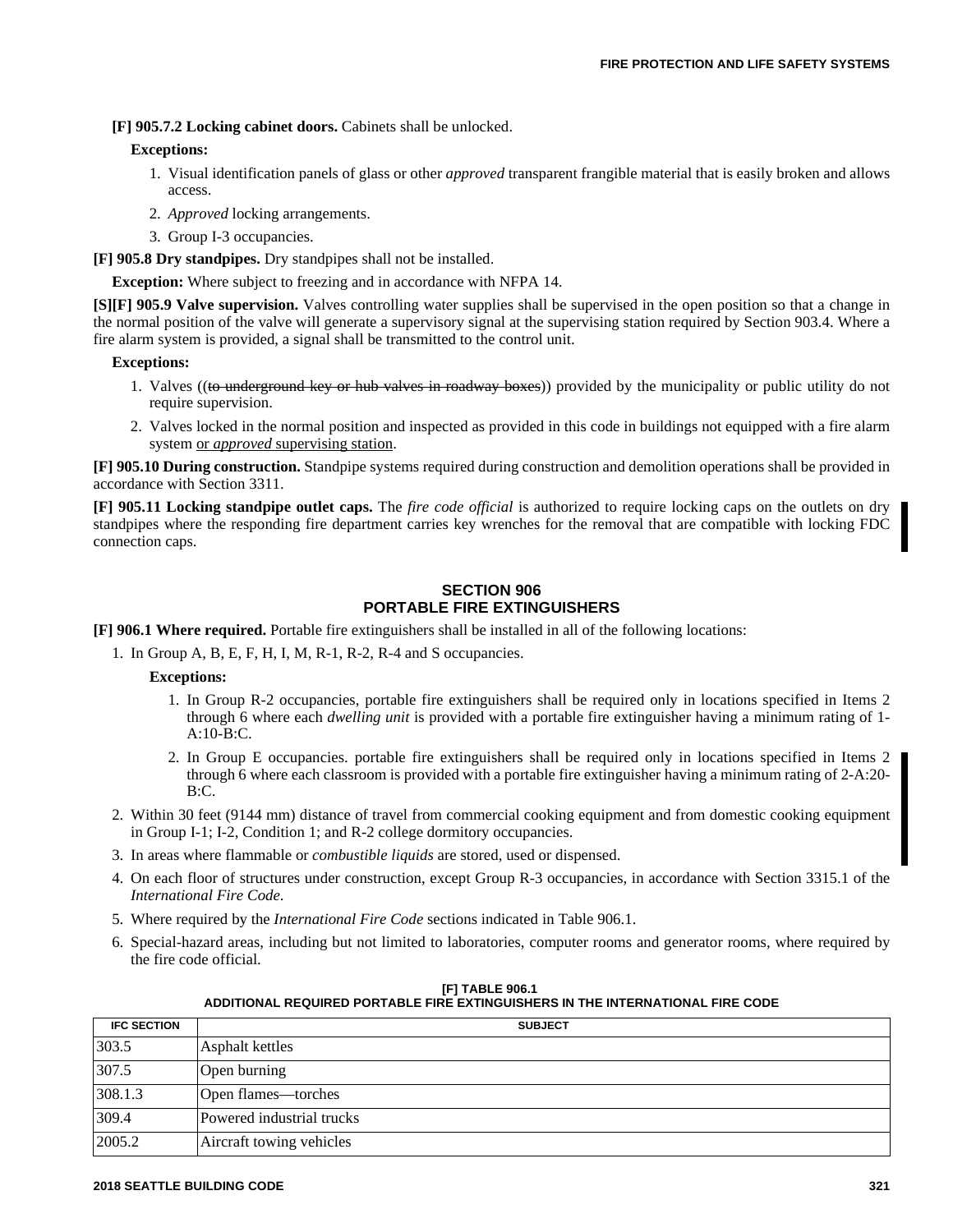| [F] TABLE 906.1-continued                                                      |
|--------------------------------------------------------------------------------|
| ADDITIONAL REQUIRED PORTABLE FIRE EXTINGUISHERS IN THE INTERNATIONAL FIRE CODE |

| <b>IFC SECTION</b> | <b>SUBJECT</b>                                                                       |
|--------------------|--------------------------------------------------------------------------------------|
| 2005.3             | Aircraft welding apparatus                                                           |
| 2005.4             | Aircraft fuel-servicing tank vehicles                                                |
| 2005.5             | Aircraft hydrant fuel-servicing vehicles                                             |
| 2005.6             | Aircraft fuel-dispensing stations                                                    |
| 2007.7             | Heliports and helistops                                                              |
| 2108.4             | Dry cleaning plants                                                                  |
| 2305.5             | Motor fuel-dispensing facilities                                                     |
| 2310.6.4           | Marine motor fuel-dispensing facilities                                              |
| 2311.6             | Repair garages                                                                       |
| 2404.4.1           | Spray-finishing operations                                                           |
| 2405.4.2           | Dip-tank operations                                                                  |
| 2406.4.2           | Powder-coating areas                                                                 |
| 2804.3             | Lumberyards/woodworking facilities                                                   |
| 2808.8             | Recycling facilities                                                                 |
| 2809.5             | Exterior lumber storage                                                              |
| 2903.5             | Organic-coating areas                                                                |
| 3006.3             | Industrial ovens                                                                     |
| 3104.12            | Tents and membrane structures                                                        |
| 3206.10            | High-piled storage                                                                   |
| 3315.1             | Buildings under construction or demolition                                           |
| 3317.3             | Roofing operations                                                                   |
| 3408.2             | Tire rebuilding/storage                                                              |
| 3504.2.6           | Welding and other hot work                                                           |
| 3604.4             | Marinas                                                                              |
| 3703.6             | Combustible fibers                                                                   |
| 5703.2.1           | Flammable and combustible liquids, general                                           |
| 5704.3.3.1         | Indoor storage of flammable and combustible liquids                                  |
| 5704.3.7.5.2       | Liquid storage rooms for flammable and combustible<br>liquids                        |
| 5705.4.9           | Solvent distillation units                                                           |
| 5706.2.7           | Farms and construction sites—flammable and combustible liquids storage               |
| 5706.4.10.1        | Bulk plants and terminals for flammable and combustible liquids                      |
| 5706.5.4.5         | Commercial, industrial, governmental or manufacturing establishments—fuel dispensing |
| 5706.6.4           | Tank vehicles for flammable and combustible liquids                                  |
| 5906.5.7           | Flammable solids                                                                     |
| 6108.2             | LP-gas                                                                               |

**[F] 906.2 General requirements.** Portable fire extinguishers shall be selected and installed in accordance with this section and NFPA 10.

# **Exceptions:**

- 1. The distance of travel to reach an extinguisher shall not apply to the spectator seating portions of Group A-5 occupancies.
- 2. In Group I-3, portable fire extinguishers shall be permitted to be located at staff locations.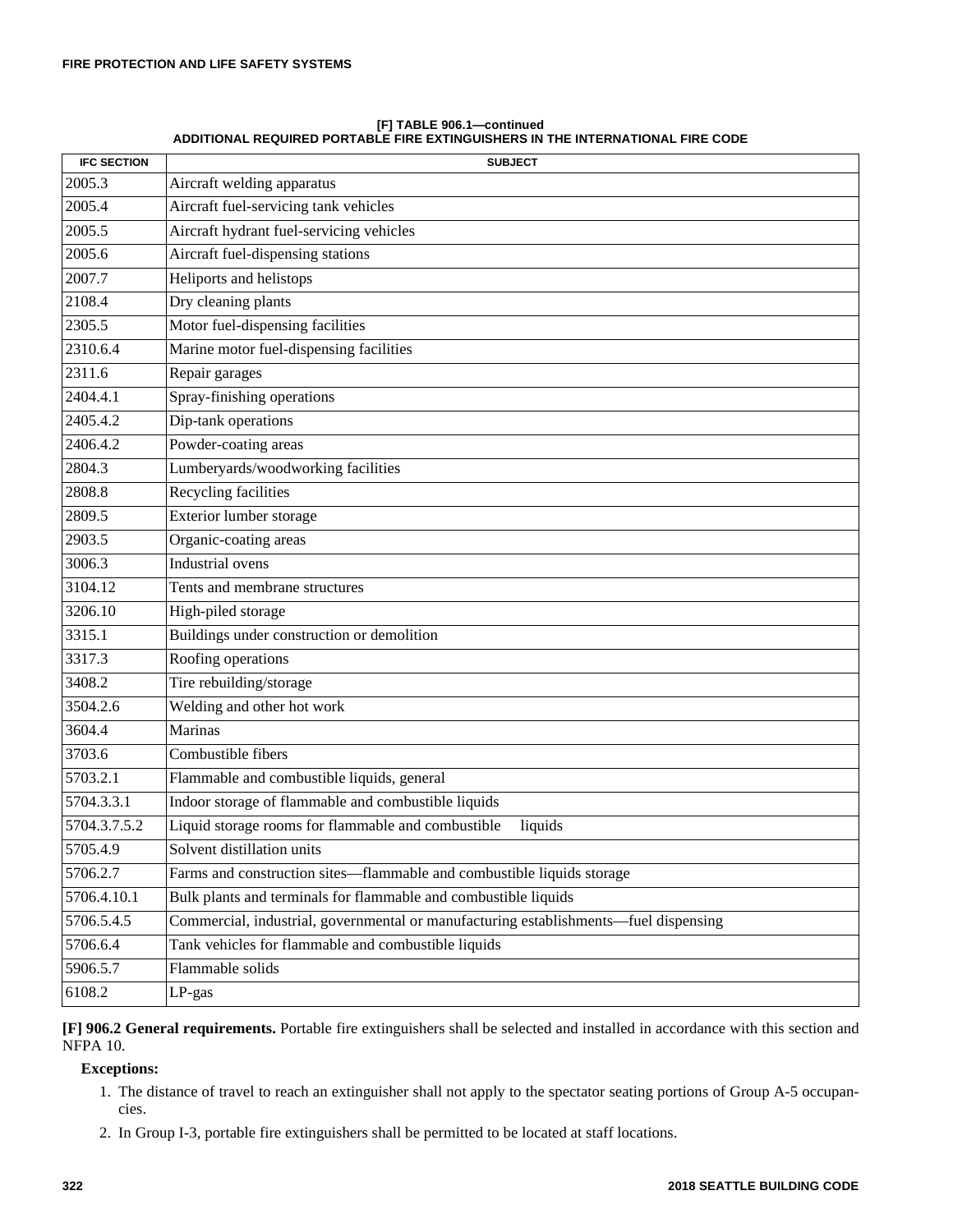**[F] 906.3 Size and distribution.** The size and distribution of portable fire extinguishers shall be in accordance with Sections 906.3.1 through 906.3.4.

| [F] TABLE 906.3(1)                                 |
|----------------------------------------------------|
| <b>FIRE EXTINGUISHERS FOR CLASS A FIRE HAZARDS</b> |

|                                                  | <b>LIGHT (Low) HAZARD</b><br><b>OCCUPANCY</b> | <b>ORDINARY (Moderate)</b><br><b>HAZARD OCCUPANCY</b> | <b>EXTRA (High) HAZARD</b><br><b>OCCUPANCY</b> |
|--------------------------------------------------|-----------------------------------------------|-------------------------------------------------------|------------------------------------------------|
| Minimum-rated single extinguisher                | $2-A^c$                                       | $2-A$                                                 | $4-A^a$                                        |
| Maximum floor area per unit of A                 | 3,000 square feet                             | 1,500 square feet                                     | 1,000 square feet                              |
| Maximum floor area for extinguisher <sup>b</sup> | $11,250$ square feet                          | $11,250$ square feet                                  | $11,250$ square feet                           |
| Maximum distance of travel to extinguisher       | 75 feet                                       | 75 feet                                               | 75 feet                                        |

For SI: 1 foot = 304.8 mm, 1 square foot =  $0.0929$ m<sup>2</sup>, 1 gallon = 3.785 L.

a. Two 2-1/2-gallon water-type extinguishers shall be deemed the equivalent of one 4-A rated extinguisher.

b. Annex E.3.3 of NFPA 10 provides more details concerning application of the maximum floor area criteria.

c. Two water-type extinguishers each with a 1-A rating shall be deemed the equivalent of one 2-A rated extinguisher for Light (Low) Hazard Occupancies.

#### **[F] TABLE 906.3(2) FIRE EXTINGUISHERS FOR FLAMMABLE OR COMBUSTIBLE LIQUIDS WITH DEPTHS LESS THAN OR EQUAL TO 0.25 INCH<sup>a</sup>**

| <b>TYPE OF HAZARD</b> | <b>BASIC MINIMUM EXTINGUISHER RATING</b> | <b>MAXIMUM DISTANCE OF TRAVEL TO EXTINGUISHERS (feet)</b> |  |
|-----------------------|------------------------------------------|-----------------------------------------------------------|--|
| List (Low)            | $5 - B$<br>$10 - B$                      | 30<br>50                                                  |  |
| Ordinary (Moderate)   | $10-B$<br>$20 - B$                       | 30<br>50                                                  |  |
| Extra (High)          | $40-B$<br>$80 - B$                       | 30<br>50                                                  |  |

For SI: 1 inch = 25.4 mm, 1 foot = 304.8 mm.

a. For requirements on water-soluble flammable liquids and alternative sizing criteria, see Section 5.5 of NFPA 10.

**[F] 906.3.1 Class A fire hazards.** The minimum sizes and distribution of portable fire extinguishers for occupancies that involve primarily Class A fire hazards shall comply with Table 906.3(1).

**[F] 906.3.2 Class B fire hazards.** Portable fire extinguishers for occupancies involving flammable or combustible liquids with depths less than or equal to 0.25-inch (6.4 mm) shall be selected and placed in accordance with Table 906.3(2).

Portable fire extinguishers for occupancies involving flammable or combustible liquids with a depth of greater than 0.25 inch (6.4 mm) shall be selected and placed in accordance with NFPA 10.

**[F] 906.3.3 Class C fire hazards.** Portable fire extinguishers for Class C fire hazards shall be selected and placed on the basis of the anticipated Class A or B hazard.

**[F] 906.3.4 Class D fire hazards.** Portable fire extinguishers for occupancies involving combustible metals shall be selected and placed in accordance with NFPA 10.

**[F] 906.4 Cooking equipment fires.** Fire extinguishers provided for the protection of cooking equipment shall be of an *approved* type compatible with the automatic fire-extinguishing system agent. Cooking equipment involving solid fuels or vegetable or animal oils and fats shall be protected by a Class K-rated portable extinguisher in accordance with Sections 906.1, Item 2, 906.4.1 and 906.4.2 of the *International Fire Code*, as applicable.

**[F] 906.5 Conspicuous location.** Portable fire extinguishers shall be located in conspicuous locations where they will have *ready access* and be immediately available for use. These locations shall be along normal paths of travel, unless the fire code official determines that the hazard posed indicates the need for placement away from normal paths of travel.

**[F] 906.6 Unobstructed and unobscured.** Portable fire extinguishers shall not be obstructed or obscured from view. In rooms or areas in which visual obstruction cannot be completely avoided, means shall be provided to indicate the locations of extinguishers.

**[F] 906.7 Hangers and brackets.** Hand-held portable fire extinguishers, not housed in cabinets, shall be installed on the hangers or brackets supplied. Hangers or brackets shall be securely anchored to the mounting surface in accordance with the manufacturer's installation instructions.

**[F] 906.8 Cabinets.** Cabinets used to house portable fire extinguishers shall not be locked.

## **Exceptions:**

1. Where portable fire extinguishers subject to malicious use or damage are provided with a means of ready access.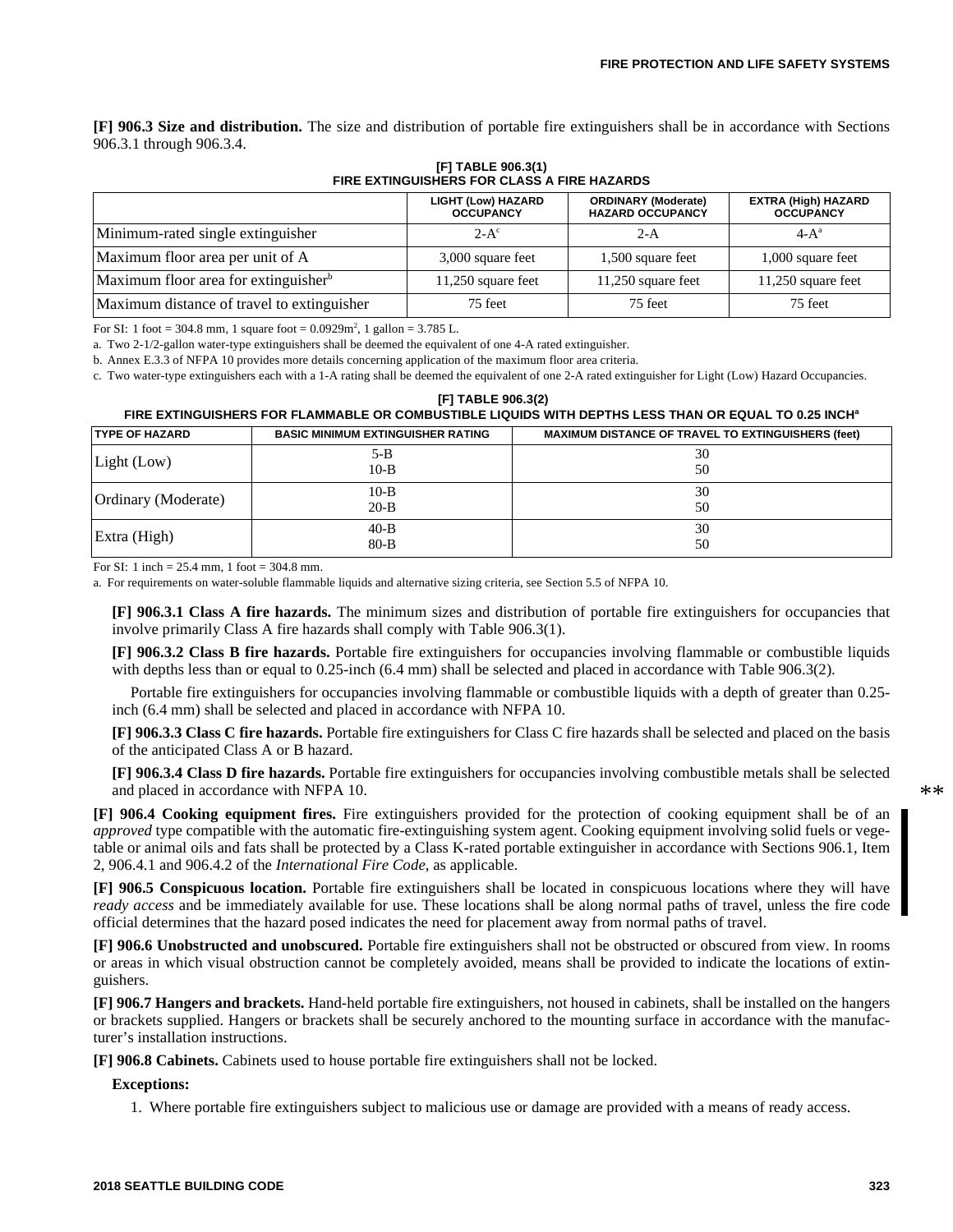2. In Group I-3 occupancies and in mental health areas in Group I-2 occupancies, access to portable fire extinguishers shall be permitted to be locked or to be located in staff locations provided that the staff has keys.

**[F] 906.9 Extinguisher installation.** The installation of portable fire extinguishers shall be in accordance with Sections 906.9.1 through 906.9.3.

**[F] 906.9.1 Extinguishers weighing 40 pounds or less.** Portable fire extinguishers having a gross weight not exceeding 40 pounds (18 kg) shall be installed so that their tops are not more than 5 feet (1524 mm) above the floor.

**[F] 906.9.2 Extinguishers weighing more than 40 pounds.** Hand-held portable fire extinguishers having a gross weight exceeding 40 pounds (18 kg) shall be installed so that their tops are not more than 3.5 feet (1067 mm) above the floor.

**[F] 906.9.3 Floor clearance.** The clearance between the floor and the bottom of installed hand-held portable fire extinguishers shall be not less than 4 inches (102 mm).

**[F] 906.10 Wheeled units.** Wheeled fire extinguishers shall be conspicuously located in a designated location.

# **SECTION 907 FIRE ALARM AND DETECTION SYSTEMS**

**[S][F] 907.1 General.** This section covers the application, installation, performance and maintenance of fire alarm systems and their components. Buildings required by this section to be provided with a fire alarm system shall be provided with a single fire alarm system. For the purposes of this section, *fire walls* not located on a property line shall not constitute a separate building.

**Exception:** A single system is not required in *existing buildings* that are being increased in size and the existing fire alarm system is unable to expand into the new space. In those cases multiple systems shall be arranged as described below for nonrequired fire alarm systems.

Buildings not required by this section to be provided with a fire alarm system may be provided with multiple partial fire alarm systems if:

- 1. The systems are connected so that all systems simultaneously activate alarm notification appliances upon a signal from any of the fire alarm systems in the building, and
- 2. The location of each system's annunciator panel (or main panel) is also provided with annunciator panels with reset capability for every other system in the building.

**[F] 907.1.1 Construction documents.** *Construction documents* for fire alarm systems shall be of sufficient clarity to indicate the location, nature and extent of the work proposed and show in detail that it will conform to the provisions of this code, the *International Fire Code* and relevant laws, ordinances, rules and regulations, as determined by the fire code official.

**[S][F] 907.1.2 Fire alarm shop drawings.** All *construction documents* shall be reviewed by a NICET III or IV in fire alarms or a professional engineer licensed in the state of Washington prior to being submitted for permitting. The reviewing professional shall submit a stamped, signed and dated letter; or a verification method approved by the *fire code official* indicating the system has been reviewed and meets or exceeds the design requirements of the State of Washington and the *fire code official.*

Shop drawings for fire alarm systems shall be prepared in accordance with NFPA 72 and submitted for review and approval prior to system installation.

**[F] 907.1.3 Equipment.** Systems and components shall be *listed* and *approved* for the purpose for which they are installed.

**[F] 907.2 Where required—new buildings and structures.** An *approved* fire alarm system installed in accordance with the provisions of this code and NFPA 72 shall be provided in new buildings and structures in accordance with Sections 907.2.1 through 907.2.23 and provide occupant notification in accordance with Section 907.5, unless other requirements are provided by another section of this code.

Not fewer than one manual fire alarm box shall be provided in an *approved* location to initiate a fire alarm signal for fire alarm systems employing automatic fire detectors or waterflow detection devices. Where other sections of this code allow elimination of fire alarm boxes due to sprinklers, a single fire alarm box shall be installed.

## **Exceptions:**

- 1. The manual fire alarm box is not required for fire alarm systems dedicated to elevator recall control and supervisory service.
- 2. The manual fire alarm box is not required for Group R-2 occupancies unless required by the *fire code official* to provide a means for fire watch personnel to initiate an alarm during a sprinkler system impairment event. Where provided, the manual fire alarm box shall not be located in an area that is open to the public.

**[F] 907.2.1 Group A.** A manual fire alarm system that activates the occupant notification system in accordance with Section 907.5 shall be installed in Group A occupancies where the occupant load due to the assembly occupancy is 300 or more, or

г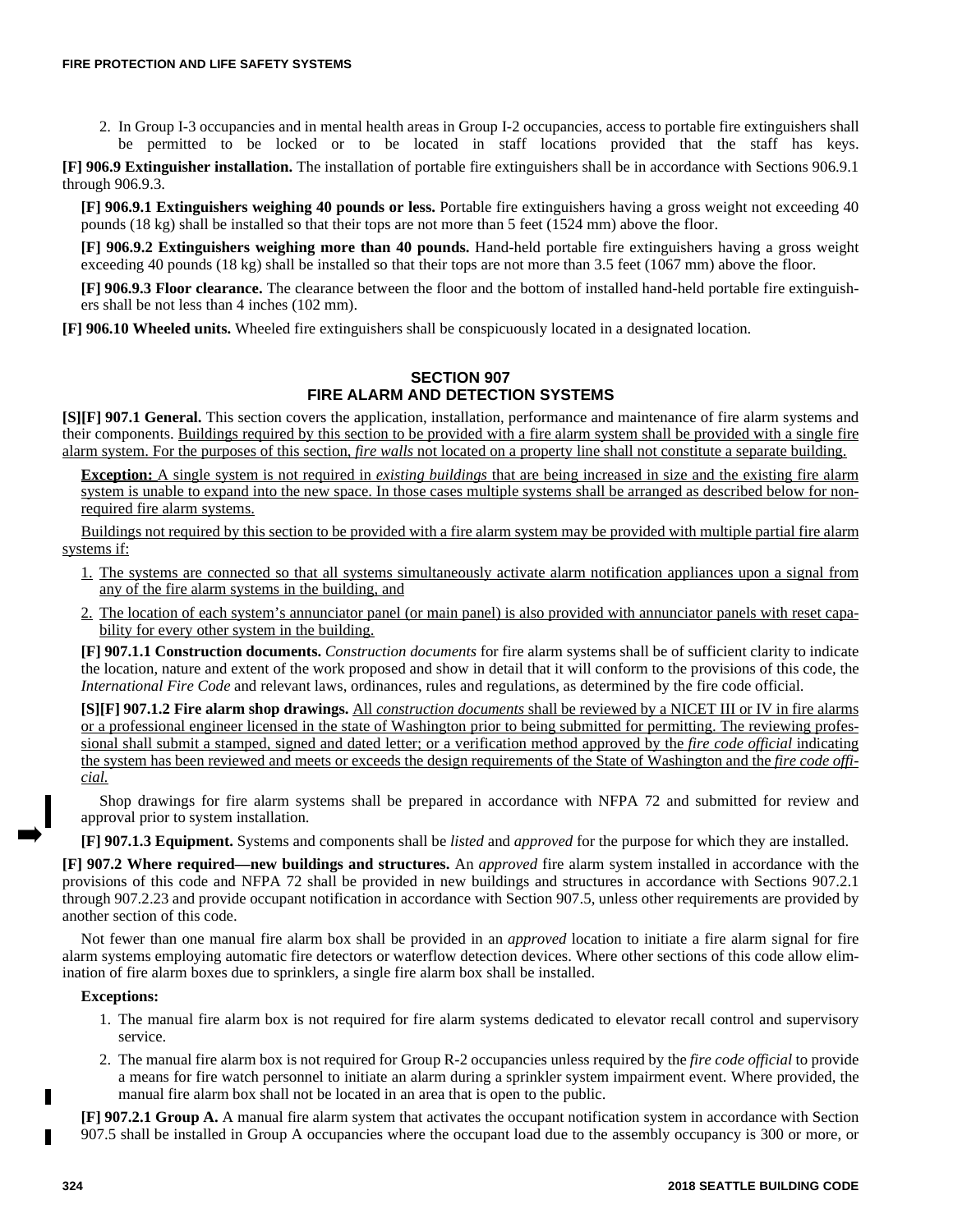where the Group A occupant load is more than 100 persons above or below the *lowest level of exit discharge*. Group A occupancies not separated from one another in accordance with Section 707.3.10 shall be considered as a single occupancy for the purposes of applying this section. Portions of Group E occupancies occupied for assembly purposes shall be provided with a fire alarm system as required for the Group E occupancy.

**Exception:** Manual fire alarm boxes are not required where the building is equipped throughout with an *automatic sprinkler system* installed in accordance with Section 903.3.1.1 and the occupant notification appliances will activate throughout the notification zones upon sprinkler water flow.

**[F] 907.2.1.1 System initiation in Group A occupancies with an occupant load of 1,000 or more.** Activation of the fire alarm in Group A occupancies with an *occupant load* of 1,000 or more shall initiate a signal using an emergency voice/ alarm communications system in accordance with Section 907.5.2.2.

**Exception:** Where *approved*, the prerecorded announcement is allowed to be manually deactivated for a period of time, not to exceed 3 minutes, for the sole purpose of allowing a live voice announcement from an *approved*, *constantly attended location*.

**[F] 907.2.1.2 Emergency voice/alarm communication captions.** Stadiums, arenas and grandstands required to caption audible public announcements shall be in accordance with Section 907.5.2.2.4.

**[F] 907.2.2 Group B.** A manual fire alarm system shall be installed in Group B occupancies where one of the following conditions exists:

- 1. The combined Group B *occupant load* of all floors is 500 or more.
- 2. The Group B *occupant load* is more than 100 persons above or below the lowest *level of exit discharge*.
- 3. The *fire area* contains an ambulatory care facility.

**Exception:** Manual fire alarm boxes are not required where the building is equipped throughout with an *automatic sprinkler system* installed in accordance with Section 903.3.1.1 and the occupant notification appliances will activate throughout the notification zones upon sprinkler water flow.

**[F] 907.2.2.1 Ambulatory care facilities.** *Fire areas* containing ambulatory care facilities shall be provided with an electronically supervised automatic smoke detection system installed within the ambulatory care facility and in public use areas outside of tenant spaces, including public *corridors* and elevator lobbies.

**Exception:** Buildings equipped throughout with an *automatic sprinkler system* in accordance with Section 903.3.1.1, provided that the occupant notification appliances will activate throughout the notification zones upon sprinkler waterflow.

**[W][F] 907.2.3 Group E.** ((A manual fire alarm system that initiates the occupant notification signal utilizing an emergency voice/alarm communication system meeting the requirements of Section 907.5.2.2 and installed in accordance with Section 907.6 shall be installed in Group E occupancies. Where *automatic sprinkler systems* or smoke detectors are installed, such systems or detectors shall be connected to the building fire alarm system.)) Group E occupancies shall be provided with a manual fire alarm system that initiates the occupant notification signal utilizing one of the following:

- 1. An emergency voice/alarm communication system meeting the requirements of Section 907.5.2.2 and installed in accordance with Section 907.6; or
- 2. A system developed as part of a safe school plan adopted in accordance with RCW 28A.320.125 or developed as part of an emergency response system consistent with the provisions of RCW 28A.320.126. The system must achieve all of the following performance standards:
	- 2.1 The ability to broadcast voice messages or customized announcements;
	- 2.2 Includes a feature for multiple sounds, including sounds to initiate a lock down;
	- 2.3 The ability to deliver messages to the interior of a building, areas outside of a building as designated pursuant to the safe school plan, and to personnel;
	- 2.4 The ability for two-way communications;
	- 2.5 The ability for individual room calling;
	- 2.6 The ability for a manual override;
	- 2.7 Installation in accordance with NFPA 72;
	- 2.8 Provide 15 minutes of battery backup for alarm and 24 hours of battery backup for standby; and
	- 2.9 Includes a program for annual inspection and maintenance in accordance with NFPA 72.

#### **Exceptions:**

1. A manual fire alarm system is not required in Group E occupancies with an *occupant load* of 50 or less.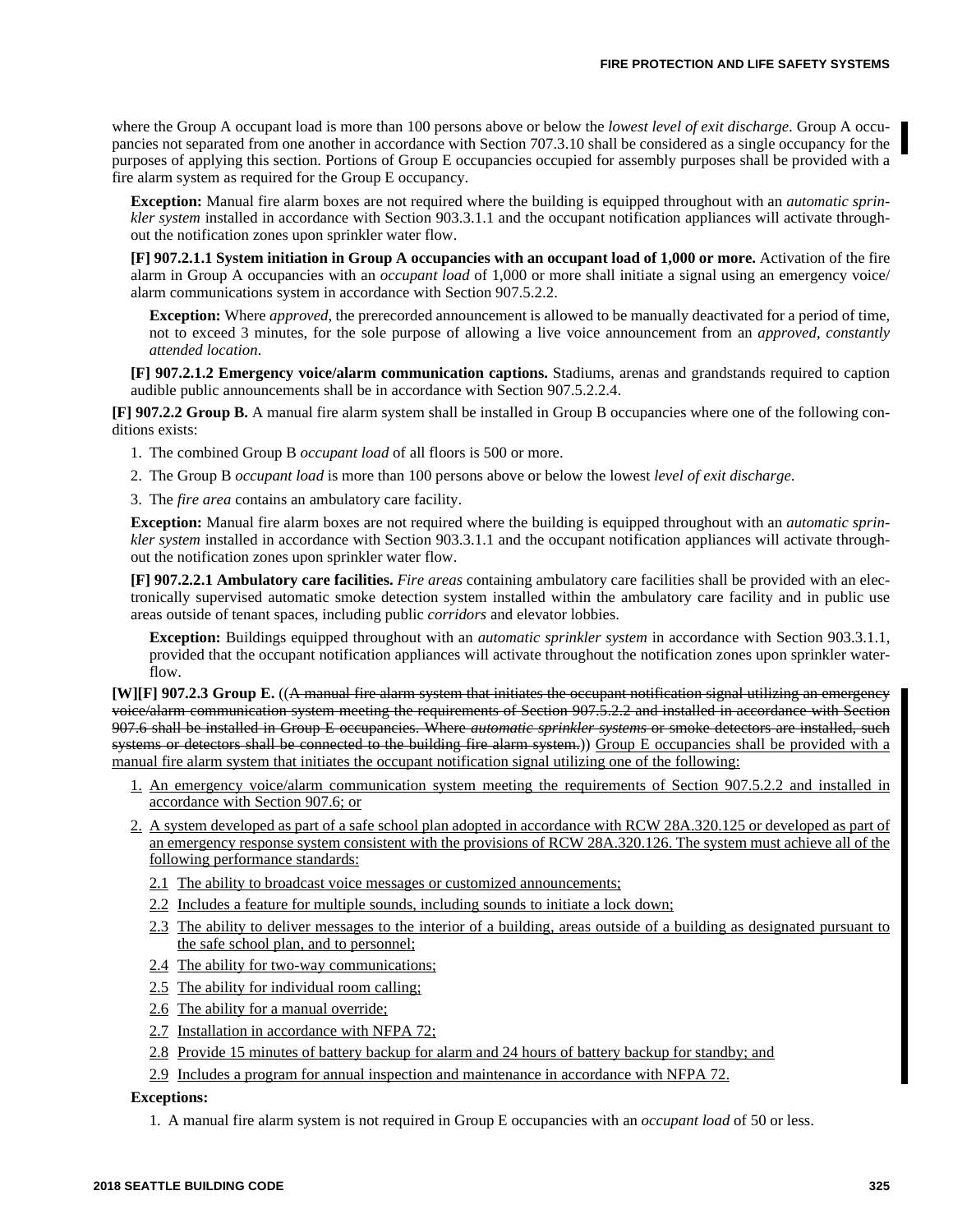- 2. Emergency voice/alarm communication systems meeting the requirements of Section 907.5.2.2 and installed in accordance with Section 907.6 shall not be required in Group E occupancies with occupant loads of 100 or less, provided that activation of the manual fire alarm system initiates an *approved* occupant notification signal in accordance with Section 907.5.
- 3. Where an existing approved alarm system is in place, an emergency voice/alarm system is not required in any portion of an existing Group E building undergoing any one of the following repairs, alteration or addition:
	- 3.1 Alteration or repair to an existing building including, without limitation, alterations to rooms and systems, and/ or corridor configurations, not exceeding 35 percent of the fire area of the building (or the fire area undergoing the alteration or repair if the building is comprised of two or more fire areas); or
	- 3.2 An addition to an existing building, not exceeding 35 percent of the fire area of the building (or the fire area to which the addition is made if the building is comprised of two or more fire areas).
- ((3)) 4. Manual fire alarm boxes are not required in Group E occupancies where all of the following apply:
	- ((3.1)) 4.1. Interior *corridors* are protected by smoke detectors.
	- ((3.2)) 4.2. Auditoriums, cafeterias, gymnasiums and similar areas are protected by *heat detectors* or other *approved* detection devices.
	- ((3.3)) 4.3. Shops and laboratories involving dusts or vapors are protected by *heat detectors* or other *approved* detection devices.
- ((4)) 5. Manual fire alarm boxes shall not be required in Group E occupancies where all of the following apply:
	- ((4.1)) 5.1. The building is equipped throughout with an *approved automatic sprinkler system* installed in accordance with Section 903.3.1.1.
	- $((4.2))$  5.2. The emergency voice/alarm communication system will activate on sprinkler waterflow.

((4.3. Manual activation is provided from a normally occupied location.))

**[W][F] 907.2.3.1 Sprinkler systems or detection.** When automatic sprinkler systems or smoke detectors are installed, such systems or detectors shall be connected to the building fire alarm system.

**[F] 907.2.4 Group F.** A manual fire alarm system that activates the occupant notification system in accordance with Section 907.5 shall be installed in Group F occupancies where both of the following conditions exist:

- 1. The Group F occupancy is two or more *stories* in height.
- 2. The Group F occupancy has a combined *occupant load* of 500 or more above or below the lowest *level of exit discharge*.

**Exception:** Manual fire alarm boxes are not required where the building is equipped throughout with an *automatic sprinkler system* installed in accordance with Section 903.3.1.1 and the occupant notification appliances will activate throughout the notification zones upon sprinkler water flow.

**[F] 907.2.5 Group H.** A manual fire alarm system that activates the occupant notification system in accordance with Section 907.5 shall be installed in Group H-5 occupancies and in occupancies used for the manufacture of organic coatings. An automatic smoke detection system shall be installed for highly toxic gases, organic peroxides and oxidizers in accordance with Chapters 60, 62 and 63, respectively, of the *International Fire Code*.

**[F] 907.2.6 Group I.** A manual fire alarm system that activates the occupant notification system in accordance with Section 907.5 shall be installed in Group I occupancies. An automatic smoke detection system that activates the occupant notification system in accordance with Section 907.5 shall be provided in accordance with Sections 907.2.6.1, 907.2.6.2, and 907.2.6.3.3.

## **Exceptions:**

- 1. Manual fire alarm boxes in sleeping units of Group I-1 and I-2 occupancies shall not be required at *exits* if located at all care providers' control stations or other constantly attended staff locations, provided that such manual fire alarm boxes are visible and provided with *ready access,* and the distances of travel required in Section 907.4.2.1 are not exceeded.
- 2. Occupant notification systems are not required to be activated where private mode signaling installed in accordance with NFPA 72 is *approved* by the fire code official and staff evacuation responsibilities are included in the fire safety and evacuation plan required by Section 404 of the *International Fire Code*.

**[S][F] 907.2.6.1 Group I-1.** In Group I-1 occupancies, an automatic smoke detection system shall be installed in *corridors,* waiting areas open to *corridors* and *habitable spaces* other than *sleeping units* and kitchens. The system shall be activated in accordance with Section  $((907.5))$   $907.4$ .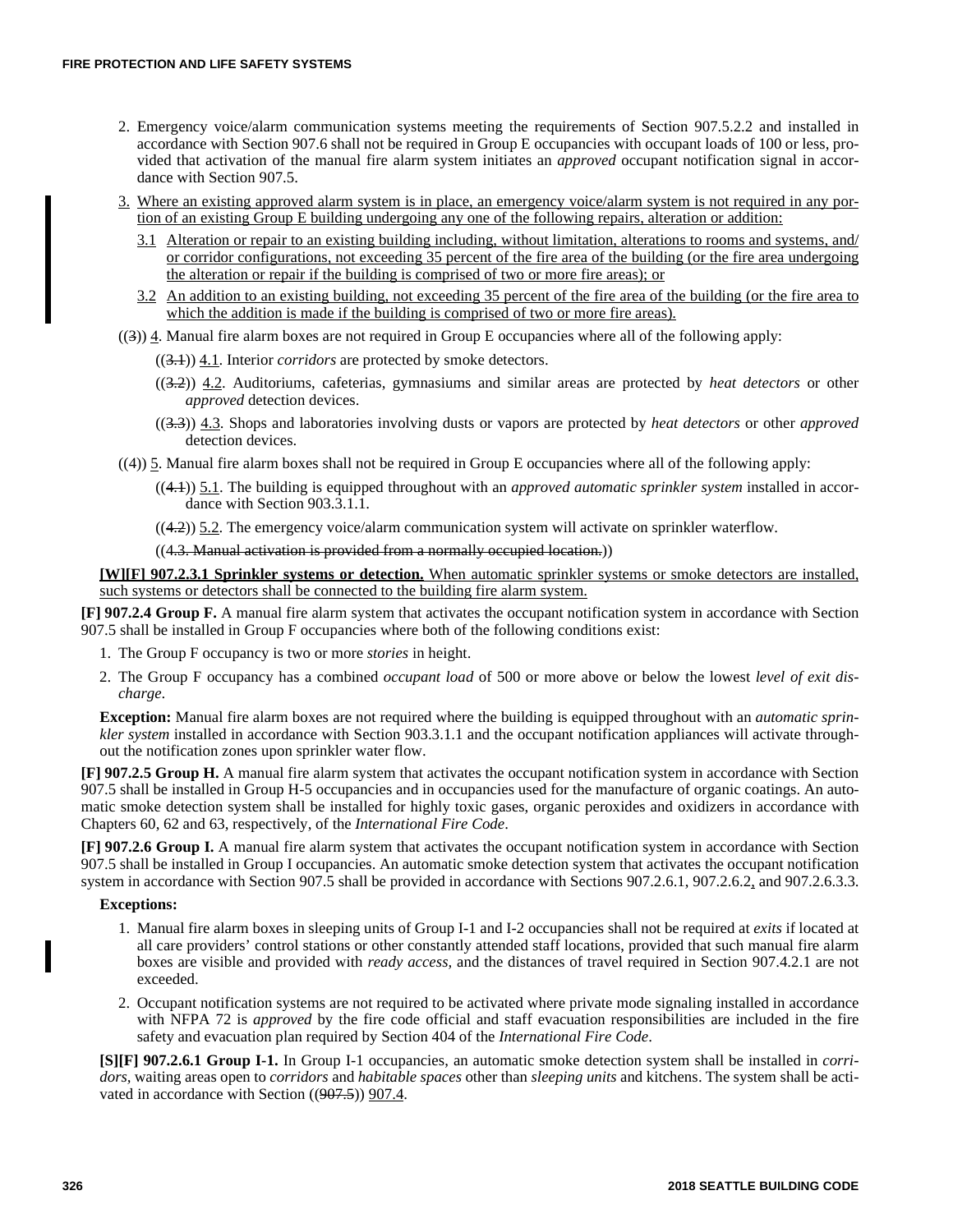#### **Exceptions:**

- 1. For Group I-1, Condition 1 occupancies, smoke detection in *habitable spaces* is not required where the facility is equipped throughout with an *automatic sprinkler system* installed in accordance with Section 903.3.1.1.
- 2. Smoke detection is not required for exterior balconies.

**[F] 907.2.6.1.1 Smoke alarms.** Single- and multiple-station smoke alarms shall be installed in accordance with Section 907.2.10.

**[F] 907.2.6.2 Group I-2.** An automatic smoke detection system shall be installed in *corridors* in Group I-2, Condition 1 facilities and spaces permitted to be open to the *corridors* by Section 407.2. The system shall be activated in accordance with Section 907.4. Group I-2, Condition 2 occupancies shall be equipped with an automatic smoke detection system as required in Section 407.

#### **Exceptions:**

- 1. Corridor smoke detection is not required in smoke compartments that contain sleeping units where such units are provided with smoke detectors that comply with UL 268. Such detectors shall provide a visual display on the corridor side of each sleeping unit and shall provide an audible and visual alarm at the care providers' station attending each unit.
- 2. Corridor smoke detection is not required in smoke compartments that contain sleeping units where sleeping unit doors are equipped with automatic door-closing devices with integral smoke detectors on the unit sides installed in accordance with their listing, provided that the integral detectors perform the required alerting function.

**[F] 907.2.6.3 Group I-3 occupancies.** Group I-3 occupancies shall be equipped with a manual fire alarm system and automatic smoke detection system installed for alerting staff.

**[F] 907.2.6.3.1 System initiation.** Actuation of an automatic fire-extinguishing system, *automatic sprinkler system*, a manual fire alarm box or a fire detector shall initiate an approved fire alarm signal that automatically notifies staff.

**[F] 907.2.6.3.2 Manual fire alarm boxes.** Manual fire alarm boxes are not required to be located in accordance with Section 907.4.2 where the fire alarm boxes are provided at staff-attended locations having direct supervision over areas where manual fire alarm boxes have been omitted.

**[F] 907.2.6.3.2.1 Manual fire alarm boxes in detainee areas.** Manual fire alarm boxes are allowed to be locked in areas occupied by detainees, provided that staff members are present within the subject area and have keys readily available to operate the manual fire alarm boxes.

**[F] 907.2.6.3.3 Automatic smoke detection system.** An automatic smoke detection system shall be installed throughout resident housing areas, including *sleeping units* and contiguous day rooms, group activity spaces and other common spaces normally open to residents.

## **Exceptions:**

- 1. Other *approved* smoke detection arrangements providing equivalent protection, including, but not limited to, placing detectors in exhaust ducts from cells or behind protective guards *listed* for the purpose, are allowed where necessary to prevent damage or tampering.
- 2. *Sleeping units* in Use Conditions 2 and 3 as described in Section 308.
- 3. Smoke detectors are not required in *sleeping units* with four or fewer occupants in smoke compartments that are equipped throughout with an *automatic sprinkler system* installed in accordance with Section 903.3.1.1.

**[W] 907.2.6.4 Group I-4 occupancies.** A manual fire alarm system that initiates the occupant notification signal using an emergency voice/alarm communication system meeting the requirements of Section 907.5.2.2 and installed in accordance with Section 907.6 shall be installed in Group I-4 occupancies. When *automatic sprinkler systems* or smoke detectors are installed, such systems or detectors shall be connected to the building fire alarm system.

## **Exceptions:**

- 1. A manual fire alarm system is not required in Group I-4 occupancies with an occupant load of 50 or less.
- 2. Emergency voice alarm communication systems meeting the requirements of Section 907.5.2.2 and installed in accordance with Section 907.6 shall not be required in Group I-4 occupancies with occupant loads of 100 or less, provided that activation of the manual fire alarm system initiates an approved occupant notification signal in accordance with Section 907.5.

**[F] 907.2.7 Group M.** A manual fire alarm system that activates the occupant notification system in accordance with Section 907.5 shall be installed in Group M occupancies where one of the following conditions exists:

- 1. The combined Group M *occupant load* of all floors is 500 or more persons.
- 2. The Group M *occupant load* is more than 100 persons above or below the lowest *level of exit discharge*.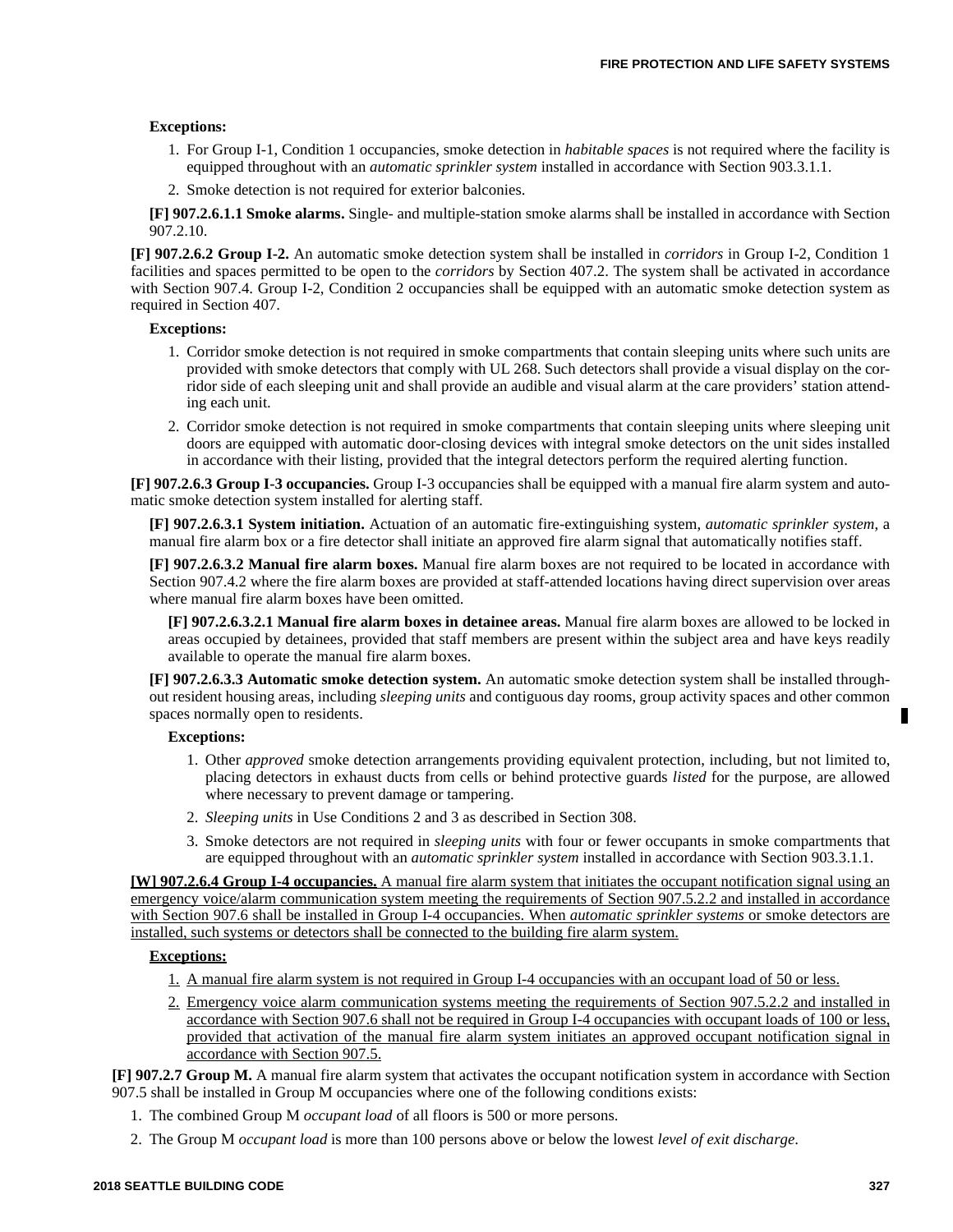## **Exceptions:**

- 1. A manual fire alarm system is not required in *covered or open mall buildings* complying with Section 402*.*
- 2. Manual fire alarm boxes are not required where the building is equipped throughout with an *automatic sprinkler system* installed in accordance with Section 903.3.1.1 and the occupant notification appliances will automatically activate throughout the notification zones upon sprinkler water flow.

**[S] (([F] 907.2.7.1 Occupant notification.** During times that the building is occupied, the initiation of a signal from a manual fire alarm box or from a waterflow switch shall not be required to activate the alarm notification appliances when an alarm signal is activated at a *constantly attended location* from which evacuation instructions shall be initiated over an emergency voice/alarm communication system installed in accordance with Section 907.5.2.2.)

**[F] 907.2.8 Group R-1.** Fire alarm systems and smoke alarms shall be installed in Group R-1 occupancies as required in Sections 907.2.8.1 through 907.2.8.3.

**[F] 907.2.8.1 Manual fire alarm system.** A manual fire alarm system that activates the occupant notification system in accordance with Section 907.5 shall be installed in Group R- 1 occupancies.

## **Exceptions:**

- 1. A manual fire alarm system is not required in buildings not more than two *stories* in height where all individual *sleeping units* and contiguous *attic* and crawl spaces to those units are separated from each other and public or common areas by not less than 1-hour *fire partitions* and each individual *sleeping unit* has an *exit* directly to a *public way*, *egress court* or *yard*.
- 2. Manual fire alarm boxes are not required throughout the building where all of the following conditions are met:
	- 2.1. The building is equipped throughout with an *automatic sprinkler system* installed in accordance with Section 903.3.1.1 or 903.3.1.2.
	- 2.2. The notification appliances will activate upon sprinkler water flow.
	- 2.3. Not fewer than one manual fire alarm box is installed at an *approved* location.

**[S][F] 907.2.8.2 Automatic ((smoke)) detection system.** An automatic smoke detection system that activates the occupant notification system in accordance with Section 907.5 shall be installed throughout all interior *corridors* serving *sleeping units*. Automatic heat detectors shall be provided in any non-sprinklered interior areas outside guestrooms other than *attics* and crawl spaces.

**Exception:** An automatic smoke detection system is not required in buildings that do not have interior *corridors* serving *sleeping units* and where each *sleeping unit* has a *means of egress* door opening directly to an *exit* or to an exterior *exit access* that leads directly to an *exit*.

**[F] 907.2.8.3 Smoke alarms.** Single- and multiple-station smoke alarms shall be installed in accordance with Section 907.2.10.

**[S][F] 907.2.9 Group R-2.** Fire alarm systems and smoke alarms shall be installed in Group R-2 occupancies as required in Sections 907.2.9.1 through 907.2.9.3.

**[F] 907.2.9.1 Manual fire alarm system.** A manual fire alarm system that activates the occupant notification system in accordance with Section 907.5 shall be installed in Group R-2 occupancies where any of the following conditions apply:

- 1. Any *dwelling unit* or *sleeping unit* is located three or more *stories* above the lowest *level of exit discharge*.
- 2. Any *dwelling unit* or *sleeping unit* is located more than one *story* below the highest *level of exit discharge* of *exits* serving the *dwelling unit* or *sleeping unit*.
- 3. The building contains more than 16 *dwelling units* or *sleeping units*.
- 4. The building contains a boarding home licensed by the state of Washington.

# **Exceptions:**

- 1. A fire alarm system is not required in buildings not more than two *stories* in height where all *dwelling units* or *sleeping units* and contiguous *attic* and crawl spaces are separated from each other and public or common areas by not less than 1-hour *fire partitions* and each *dwelling unit* or *sleeping unit* has an *exit* directly to a *public way*, *egress court* or *yard*.
- 2. Manual fire alarm boxes are not required where the building is equipped throughout with an *automatic sprinkler system* installed in accordance with Section 903.3.1.1 or 903.3.1.2 and the occupant notification appliances will automatically activate throughout the notification zones upon a sprinkler water flow.
- 3. A fire alarm system is not required in buildings that do not have interior *corridors* serving *dwelling units* and are protected by an *approved automatic sprinkler system* installed in accordance with Section 903.3.1.1 or 903.3.1.2, provided that *dwelling units* either have a *means of egress* door opening directly to an exterior *exit access* that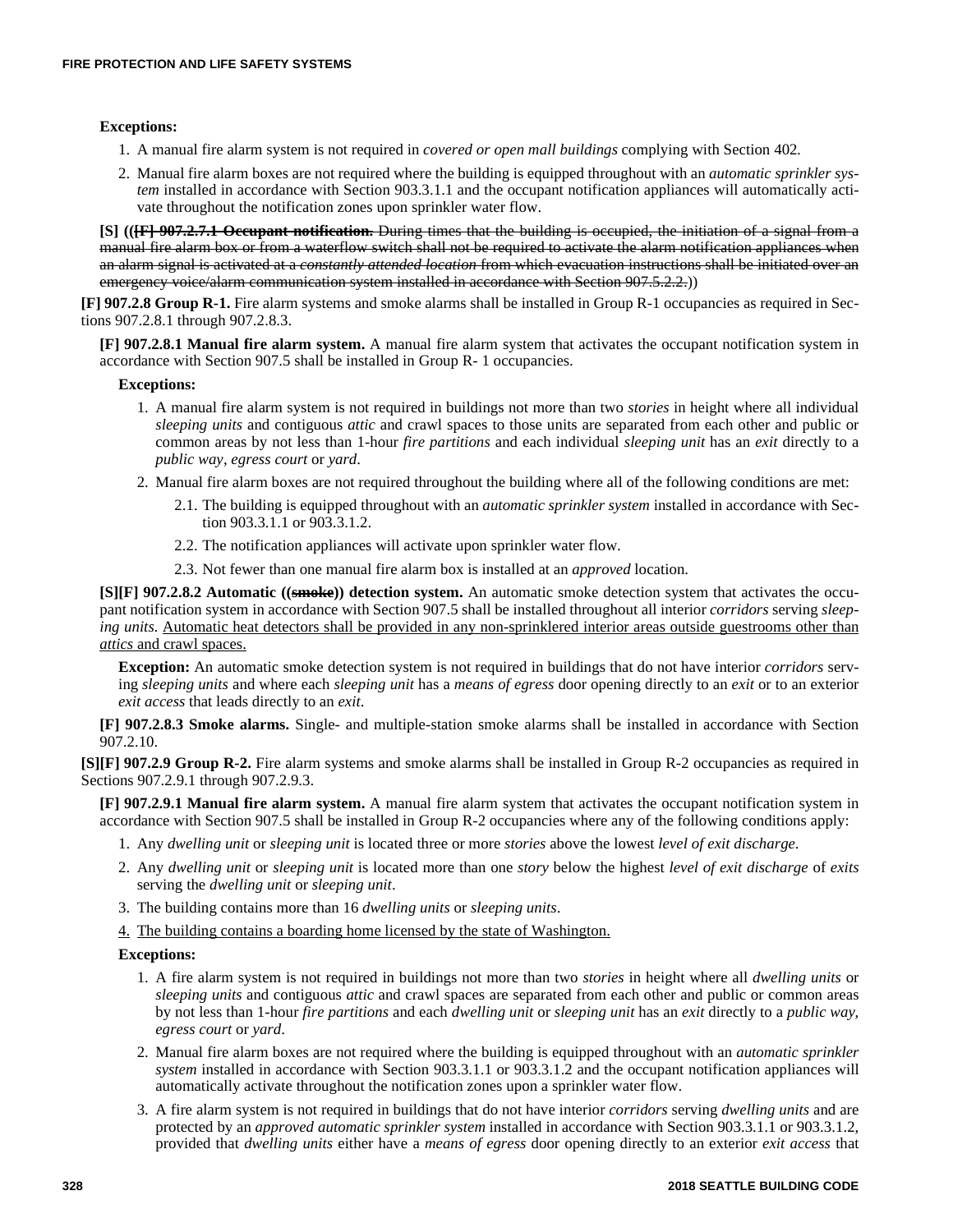leads directly to the *exits* or are served by open-ended *corridors* designed in accordance with Section 1027.6, Exception 3.

- 4. A fire alarm system is not required in townhouses where approved by the *fire code official*.
- 5. In boarding homes licensed by the state of Washington, manual fire alarm boxes in resident sleeping areas are not required at exits if located at all constantly attended staff locations if such staff locations are visible, continuously accessible, located on each floor, and positioned so no portion of the *story* exceeds a horizontal travel distance of 200 feet to a manual fire alarm box.

**[F] 907.2.9.2 Smoke alarms.** Single- and multiple-station smoke alarms shall be installed in accordance with Section 907.2.10.

**[F] 907.2.9.3 Group R-2 college and university buildings.** An automatic smoke detection system that activates the occupant notification system in accordance with Section 907.5 shall be installed in Group R-2 occupancies operated by a college or university for student or staff housing in all of the following locations:

- 1. Common spaces outside of *dwelling units* and *sleeping units*.
- 2. Laundry rooms, mechanical equipment rooms and storage rooms.
- 3. All interior corridors serving *sleeping units* or *dwelling units*.

**Exception:** An automatic smoke detection system is not required in buildings that do not have interior *corridors* serving *sleeping units* or *dwelling units* and where each *sleeping unit* or *dwelling unit* either has a *means of egress* door opening directly to an exterior *exit access* that leads directly to an *exit* or a *means of egress* door opening directly to an *exit*.

Required smoke alarms in *dwelling units* and *sleeping units* in Group R-2 occupancies operated by a college or university for student or staff housing shall be interconnected with the fire alarm system in accordance with NFPA 72.

**[S] 907.2.9.4 Automatic heat detection.** An automatic heat detection system that activates the occupant notification system in accordance with Section 907.6 shall be installed throughout all unsprinklered interior areas outside dwelling or sleeping units other than *attics* and crawl spaces.

**[F] 907.2.10 Single- and multiple-station smoke alarms.** *Listed* single- and multiple-station smoke alarms complying with UL 217 shall be installed in accordance with Sections 907.2.10.1 through 907.2.10.7 and NFPA 72.

**[F] 907.2.10.1 Group R-1.** Single- or multiple-station smoke alarms shall be installed in all of the following locations in Group R-1:

- 1. In sleeping areas.
- 2. In every room in the path of the *means of egress* from the sleeping area to the door leading from the *sleeping unit*.
- 3. In each *story* within the *sleeping unit*, including basements. For *sleeping units* with split levels and without an intervening door between the adjacent levels, a smoke alarm installed on the upper level shall suffice for the adjacent lower level provided that the lower level is less than one full *story* below the upper level.

**[S][F] 907.2.10.2 Groups R-2, R-3 ((<del>, R-4</del>)) and I-1.** Single- or multiple-station smoke alarms shall be installed and maintained in Groups R-2, R-3 ((<del>, R-4</del>)) and I-1 regardless of *occupant load* at all of the following locations:

- 1. On the ceiling or wall outside of each separate sleeping area in the immediate vicinity of bedrooms.
- 2. In each room used for sleeping purposes.
- 3. In each *story* within a *dwelling unit*, including basements but not including crawl spaces and uninhabitable *attics*. In *dwellings* or *dwelling units* with split levels and without an intervening door between the adjacent levels, a smoke alarm installed on the upper level shall suffice for the adjacent lower level provided that the lower level is less than one full *story* below the upper level.

**[F] 907.2.10.3 Installation near cooking appliances.** Smoke alarms shall not be installed in the following locations unless this would prevent placement of a smoke alarm in a location required by Section 907.2.10.1 or 907.2.10.2:

- 1. Ionization smoke alarms shall not be installed less than 20 feet (6096 mm) horizontally from a permanently installed cooking appliance.
- 2. Ionization smoke alarms with an alarm-silencing switch shall not be installed less than 10 feet (3048 mm) horizontally from a permanently installed cooking appliance.
- 3. Photoelectric smoke alarms shall not be installed less than 6 feet (1829 mm) horizontally from a permanently installed cooking appliance.

**[F] 907.2.10.4 Installation near bathrooms.** Smoke alarms shall be installed not less than 3 feet (914 mm) horizontally from the door or opening of a bathroom that contains a bathtub or shower unless this would prevent placement of a smoke alarm required by Section 907.2.10.1 or 907.2.10.2.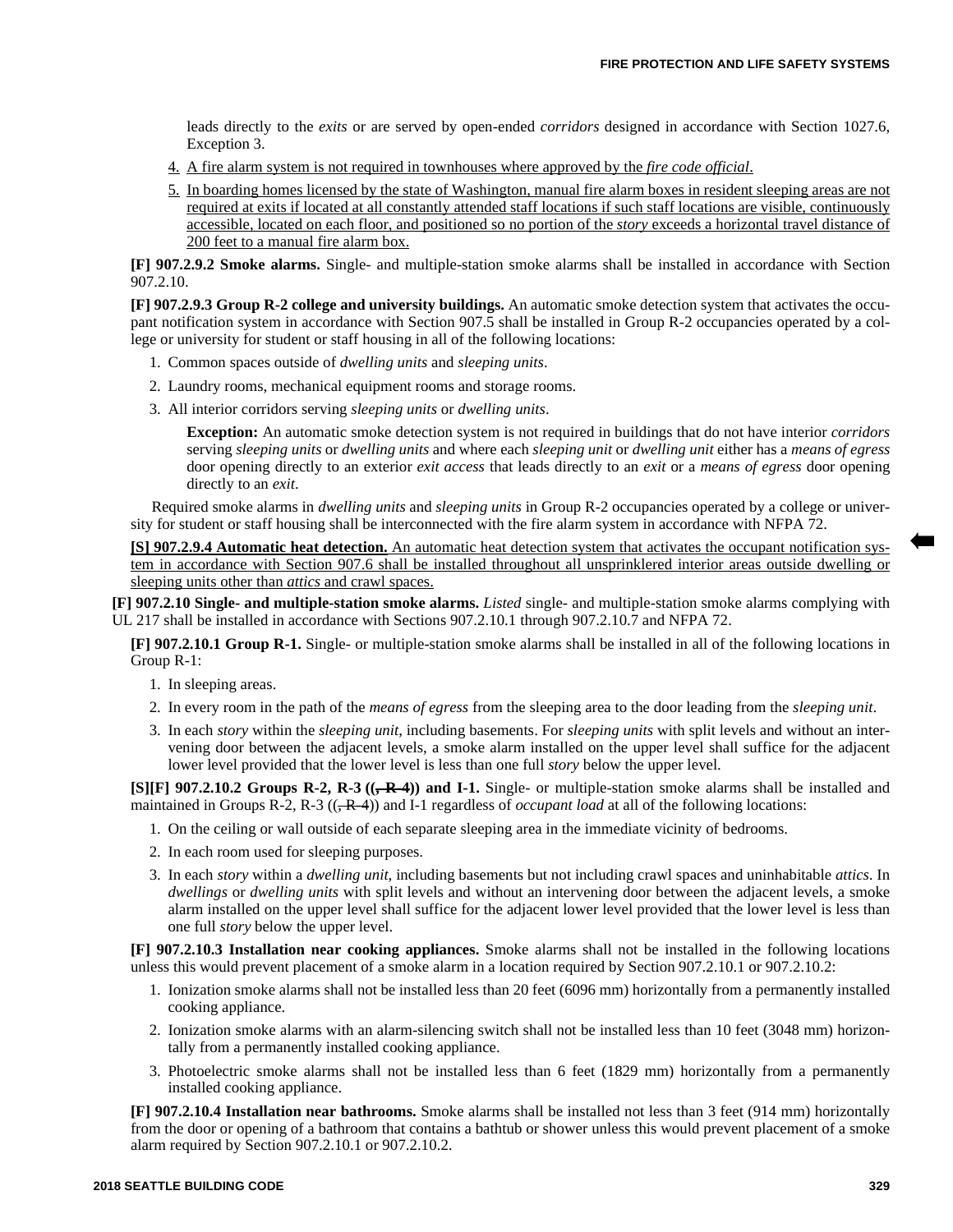**[F] 907.2.10.5 Interconnection.** Where more than one smoke alarm is required to be installed within an individual *dwelling unit or sleeping unit* in Group R or I-1 occupancies, the smoke alarms shall be interconnected in such a manner that the activation of one alarm will activate all of the alarms in the individual unit. Physical interconnection of smoke alarms shall not be required where listed wireless alarms are installed and all alarms sound upon activation of one alarm. The alarm shall be clearly audible in all bedrooms over background noise levels with all intervening doors closed.

**[S][F] 907.2.10.6 Power source.** In new construction, required smoke alarms shall receive their primary power from the building wiring where such wiring is served from a commercial source and shall be equipped with a battery backup. Smoke alarms with integral strobes that are not equipped with battery backup shall be connected to an emergency ((electrieal)) power system in accordance with Section 2702. Smoke alarms shall emit a signal when the batteries are low. Wiring shall be permanent and without a disconnecting switch other than as required for overcurrent protection.

**Exception:** Smoke alarms are not required to be equipped with battery backup where they are connected to an emergency electrical system that complies with Section 2702.

**[F] 907.2.10.7 Smoke detection system.** Smoke detectors listed in accordance with UL 268 and provided as part of the building *fire alarm system* shall be an acceptable alternative to single- and multiple-station *smoke alarms* and shall comply with the following:

- 1. The *fire alarm system* shall comply with all applicable requirements in Section 907.
- 2. Activation of a smoke detector in a *dwelling unit* or *sleeping unit* shall initiate alarm notification in the *dwelling unit* or *sleeping unit* in accordance with Section 907.5.2.
- 3. Activation of a smoke detector in a *dwelling unit* or *sleeping unit* shall not activate alarm notification appliances outside of the *dwelling unit* or *sleeping unit*, provided that a supervisory signal is generated and monitored in accordance with Section 907.6.6.

**[F] 907.2.11 Special amusement buildings.** An automatic smoke detection system shall be provided in *special amusement buildings* in accordance with Sections 907.2.11.1 through 907.2.11.3.

**[F] 907.2.11.1 Alarm.** Activation of any single smoke detector, the *automatic sprinkler system* or any other automatic fire detection device shall immediately activate an audible and visible alarm at the building at a constantly attended location from which emergency action can be initiated, including the capability of manual initiation of requirements in Section 907.2.11.2.

**[F] 907.2.11.2 System response.** The activation of two or more smoke detectors, a single smoke detector equipped with an alarm verification feature, the *automatic sprinkler system* or other *approved* fire detection device shall automatically do all of the following:

- 1. Cause illumination of the *means of egress* with light of not less than 1 footcandle (11 lux) at the walking surface level.
- 2. Stop any conflicting or confusing sounds and visual distractions.
- 3. Activate an *approved* directional *exit* marking that will become apparent in an emergency.
- 4. Activate a prerecorded message, audible throughout the *special amusement building*, instructing patrons to proceed to the nearest *exit*. Alarm signals used in conjunction with the prerecorded message shall produce a sound that is distinctive from other sounds used during normal operation.

**[F] 907.2.11.3 Emergency voice/alarm communication system.** An emergency voice/alarm communication system, which is allowed to serve as a public address system, shall be installed in accordance with Section 907.5.2.2 and be audible throughout the entire *special amusement building*.

**[S][F] 907.2.12 High-rise buildings.** High-rise buildings shall be provided with an automatic smoke detection system in accordance with Section 907.2.12.1, a fire department communication system in accordance with Section 907.2.12.2 and an emergency voice/alarm communication system in accordance with Section 907.5.2.2.

## **Exceptions:**

- 1. Airport traffic control towers in accordance with Sections 412 and 907.2.21.
- 2. *Open parking garages* in accordance with Section 406.5.
- 3. Buildings with an occupancy in Group A-5 in accordance with Section 303.1.
- 4. Low-hazard special occupancies in accordance with Section 503.1.1.

#### ((5. Buildings with an occupancy in Group H-1, H-2 or H-3 in accordance with Section 415.

6)) 5. In Group I-1 and I-2 occupancies, the alarm shall sound at a *constantly attended location* and occupant notification shall be broadcast by the emergency voice/alarm communication system.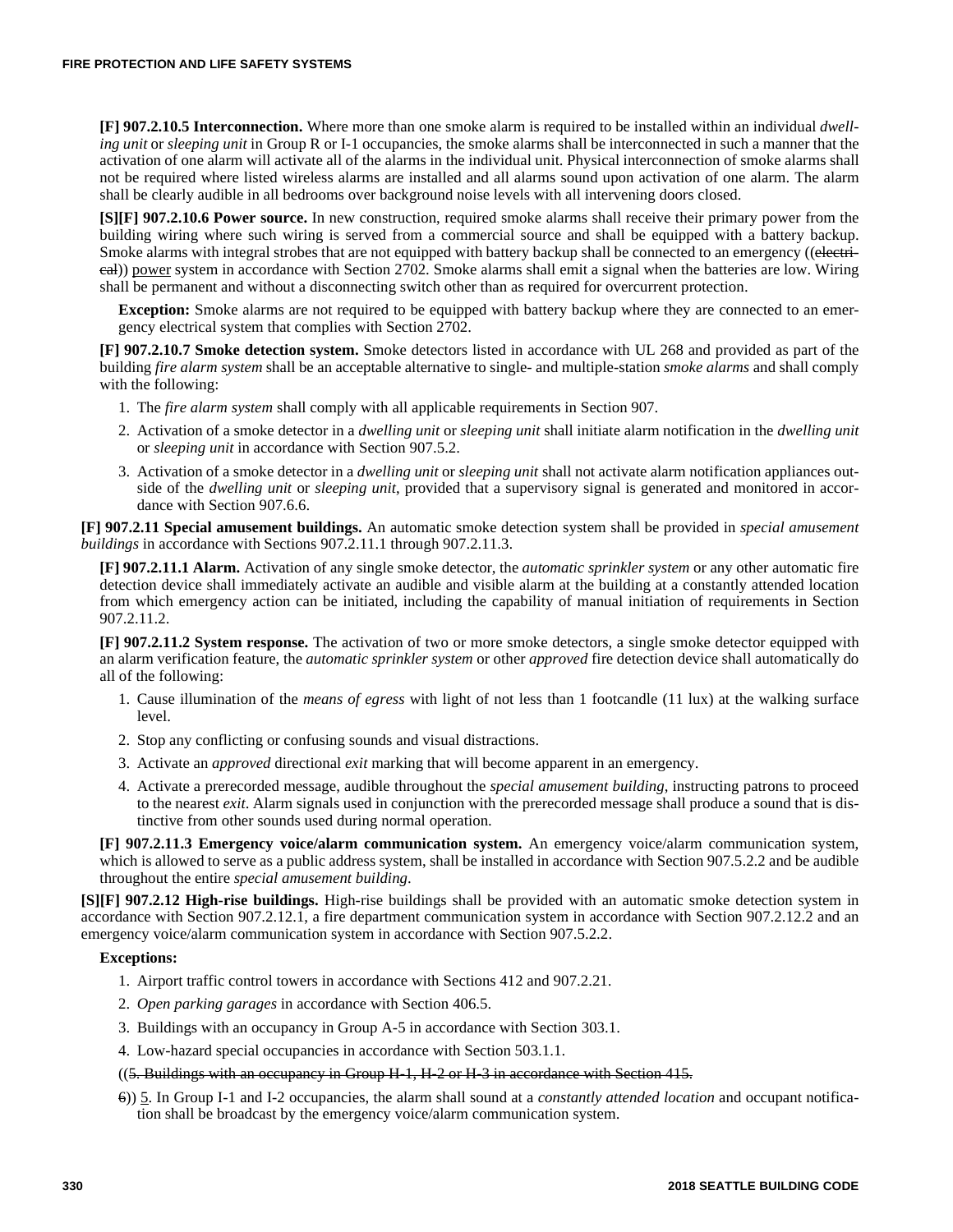**[F] 907.2.12.1 Automatic smoke detection.** Automatic smoke detection in high-rise buildings shall be in accordance with Sections 907.2.12.1.1 and 907.2.12.1.2.

**[F] 907.2.12.1.1 Area smoke detection.** Area smoke detectors shall be provided in accordance with this section. Smoke detectors shall be connected to an automatic fire alarm system. The activation of any detector required by this section shall activate the emergency voice/alarm communication system in accordance with Section 907.5.2.2. In addition to smoke detectors required by Sections 907.2.1 through 907.2.9, smoke detectors shall be located as follows:

- 1. In each mechanical equipment, electrical, transformer, telephone equipment or similar room that is not provided with sprinkler protection.
- 2. In each elevator machine room, machinery space, control room and control space and in elevator lobbies.

**[F] 907.2.12.1.2 Duct smoke detection.** Duct smoke detectors complying with Section 907.3.1 shall be located as follows:

- 1. In the main return air and exhaust air plenum of each air-conditioning system having a capacity greater than 2,000 cubic feet per minute (cfm)  $(0.94 \text{ m}^3/\text{s})$ . Such detectors shall be located in a serviceable area downstream of the last duct inlet.
- 2. At each connection to a vertical duct or riser serving two or more stories from a return air duct or plenum of an air-conditioning system. In Group R-1 and R-2 occupancies, a smoke detector is allowed to be used in each return air riser carrying not more than  $5,000$  cfm  $(2.4 \text{ m}^3/\text{s})$  and serving not more than 10 air-inlet openings.

**[S][F] 907.2.12.2 Fire department communication system.** Where a wired communication system is *approved* in lieu of an emergency responder radio coverage system in accordance with Section 510 of the *International Fire Code*, the wired fire department communication system shall be designed and installed in accordance with NFPA 72 and shall operate between a fire command center complying with Section 911, elevators, elevator lobbies, emergency and standby power rooms, fire pump rooms, *areas of refuge* and inside *interior exit stairways*. The fire department communication device shall be provided at each floor level within the *interior exit stairway*. Eight portable handsets for the communication system shall be provided in the fire command center.

**[F] 907.2.12.3 Multiple-channel voice evacuation.** In buildings with an occupied floor more than 120 feet (36 576 mm) above the lowest level of fire department vehicle access, voice evacuation systems for high-rise buildings shall be multiple-channel systems.

**[F] 907.2.13 Atriums connecting more than two stories.** A fire alarm system shall be installed in occupancies with an atrium that connects more than two *stories*, with smoke detection installed in locations required by a rational analysis in Section 909.4 and in accordance with the system operation requirements in Section 909.17. The system shall be activated in accordance with Section 907.5. Such occupancies in Group A, E or M shall be provided with an emergency voice/alarm communication system complying with the requirements of Section 907.5.2.2.

**[F] 907.2.14 High-piled combustible storage areas.** An automatic smoke detection system shall be installed throughout high-piled combustible storage areas where required by Section 3206.5 of the *International Fire Code*.

**[F] 907.2.15 Aerosol storage uses.** Aerosol product rooms and general-purpose warehouses containing aerosol products shall be provided with an *approved* manual fire alarm system where required by the *International Fire Code*.

**[F] 907.2.16 Lumber, wood structural panel and veneer mills.** Lumber, wood structural panel and veneer mills shall be provided with a manual fire alarm system.

**[F] 907.2.17 Underground buildings with smoke control systems.** Where a smoke control system is installed in an underground building in accordance with this code, automatic smoke detectors shall be provided in accordance with Section 907.2.17.1.

**[F] 907.2.17.1 Smoke detectors.** Not fewer than one smoke detector *listed* for the intended purpose shall be installed in all of the following areas:

- 1. Mechanical equipment, electrical, transformer, telephone equipment, elevator machine or similar rooms.
- 2. Elevator lobbies.
- 3. The main return and exhaust air plenum of each air-conditioning system serving more than one *story* and located in a serviceable area downstream of the last duct inlet.
- 4. Each connection to a vertical duct or riser serving two or more floors from return air ducts or plenums of heating, ventilating and air-conditioning systems, except that in Group R occupancies, a *listed* smoke detector is allowed to be used in each return air riser carrying not more than  $5,000$  cfm  $(2.4 \text{ m}^3/\text{s})$  and serving not more than 10 air-inlet openings.

**[F] 907.2.17.2 Alarm required.** Activation of the smoke control system shall activate an audible alarm at a *constantly attended location*.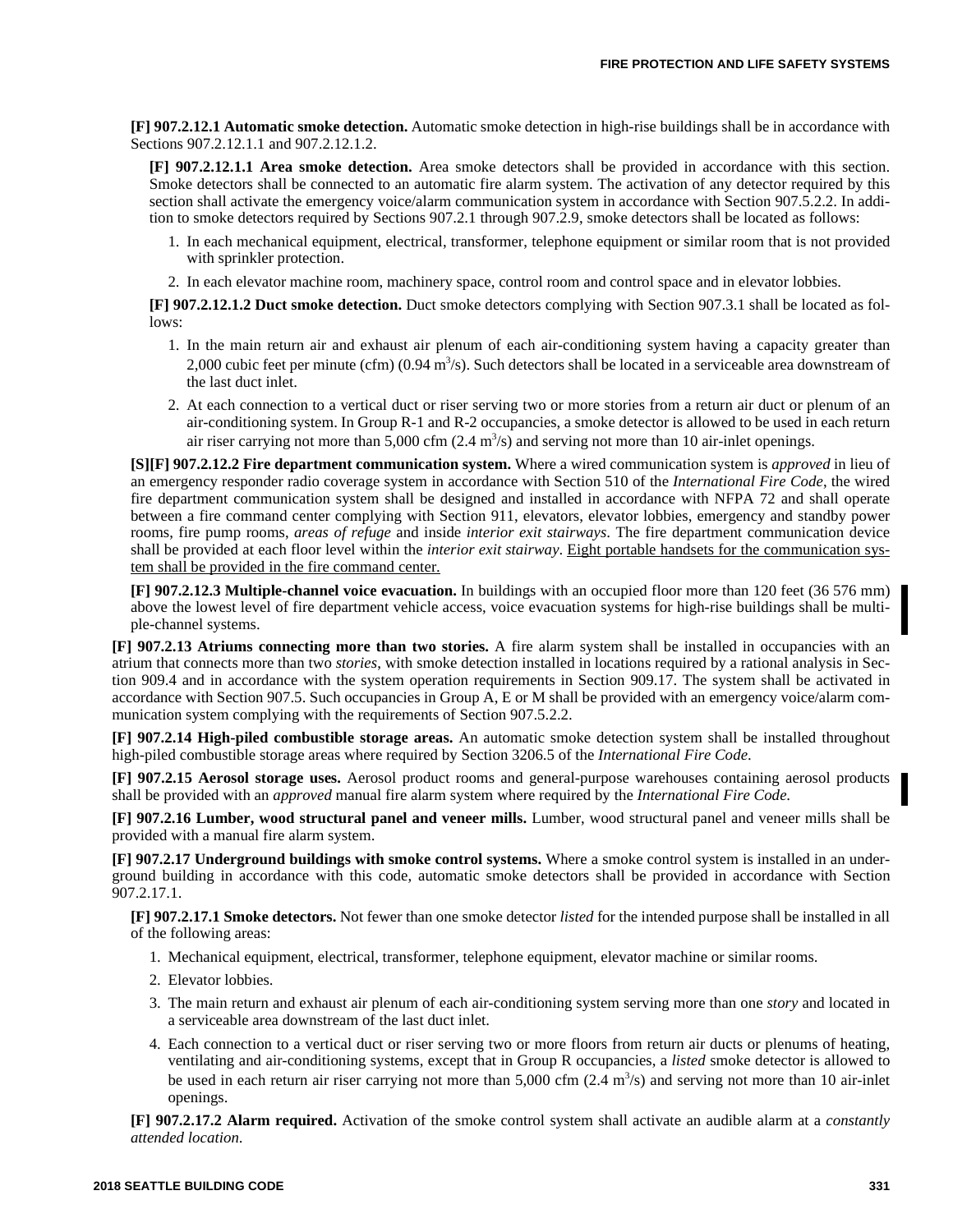**[F] 907.2.18 Deep underground buildings.** Where the lowest level of a structure is more than 60 feet (18 288 mm) below the finished floor of the lowest *level of exit discharge*, the structure shall be equipped throughout with a manual fire alarm system, including an emergency voice/alarm communication system installed in accordance with Section 907.5.2.2.

**[F] 907.2.19 Covered and open mall buildings.** Where the total floor area exceeds  $50,000$  square feet  $(4645 \text{ m}^2)$  within either a covered mall building or within the perimeter line of an open mall building, an emergency voice/alarm communication system shall be provided. Access to emergency voice/alarm communication systems serving a mall, required or otherwise, shall be provided for the fire department. The system shall be provided in accordance with Section 907.5.2.2.

**[F] 907.2.20 Residential aircraft hangars.** Not fewer than one single-station smoke alarm shall be installed within a residential aircraft hangar as defined in Chapter 2 and shall be interconnected into the residential smoke alarm or other sounding device to provide an alarm that will be audible in all sleeping areas of the *dwelling*.

**[F] 907.2.21 Airport traffic control towers.** An automatic smoke detection system that activates the occupant notification system in accordance with Section 907.5 shall be provided in airport control towers in accordance with Sections 907.2.21.1 and 907.2.21.2.

**Exception:** Audible appliances shall not be installed within the control tower cab.

**[F] 907.2.21.1 Airport traffic control towers with multiple exits and automatic sprinklers.** Airport traffic control towers with multiple *exits* and equipped throughout with an *automatic sprinkler system* in accordance with Section 903.3.1.1 shall be provided with smoke detectors in all of the following locations:

- 1. Airport traffic control cab.
- 2. Electrical and mechanical equipment rooms.
- 3. Airport terminal radar and electronics rooms.
- 4. Outside each opening into *interior exit stairways*.
- 5. Along the single *means of egress* permitted from observation levels.
- 6. Outside each opening into the single *means of egress* permitted from observation levels.

**[F] 907.2.21.2 Other airport traffic control towers.** Airport traffic control towers with a single *exit* or where sprinklers are not installed throughout shall be provided with smoke detectors in all of the following locations:

- 1. Airport traffic control cab.
- 2. Electrical and mechanical equipment rooms.
- 3. Airport terminal radar and electronics rooms.
- 4. Office spaces incidental to the tower operation.
- 5. Lounges for employees, including sanitary facilities.
- 6. *Means of egress*.
- 7. Utility shafts where access to smoke detectors can be provided.

**[F] 907.2.22 Battery rooms.** An automatic smoke detection system shall be installed in areas containing stationary storage battery systems as required in Section 1206.2 of the *International Fire Code*.

**[F] 907.2.23 Capacitor energy storage systems.** An automatic smoke detection system shall be installed in areas containing capacitor energy storage systems as required by Section 1206.3 of the *International Fire Code.*

**[F] 907.3 Fire safety functions.** Automatic fire detectors utilized for the purpose of performing fire safety functions shall be connected to the building's fire alarm control unit where a fire alarm system is required by Section 907.2. Detectors shall, upon actuation, perform the intended function and activate the alarm notification appliances or activate a visible and audible supervisory signal at a *constantly attended location*. In buildings not equipped with a fire alarm system, the automatic fire detector shall be powered by normal electrical service and, upon actuation, perform the intended function. The detectors shall be located in accordance with NFPA 72.

**[S][F] 907.3.1 Duct smoke detectors.** Smoke detectors installed in ducts shall be *listed* for the air velocity, temperature and humidity present in the duct. Duct smoke detectors shall be connected to the building's fire alarm control unit where a fire alarm system is required by Section 907.2. Activation of a duct smoke detector shall initiate a visible and audible supervisory signal at a *constantly attended location* and shall perform the intended fire safety function in accordance with this code and the *International Mechanical Code*. In facilities that are required to be monitored by a supervising station, duct smoke detectors shall report only as a supervisory signal and not as a fire alarm. They shall not be used as a substitute for required open area detection and shall not activate the occupant notification system.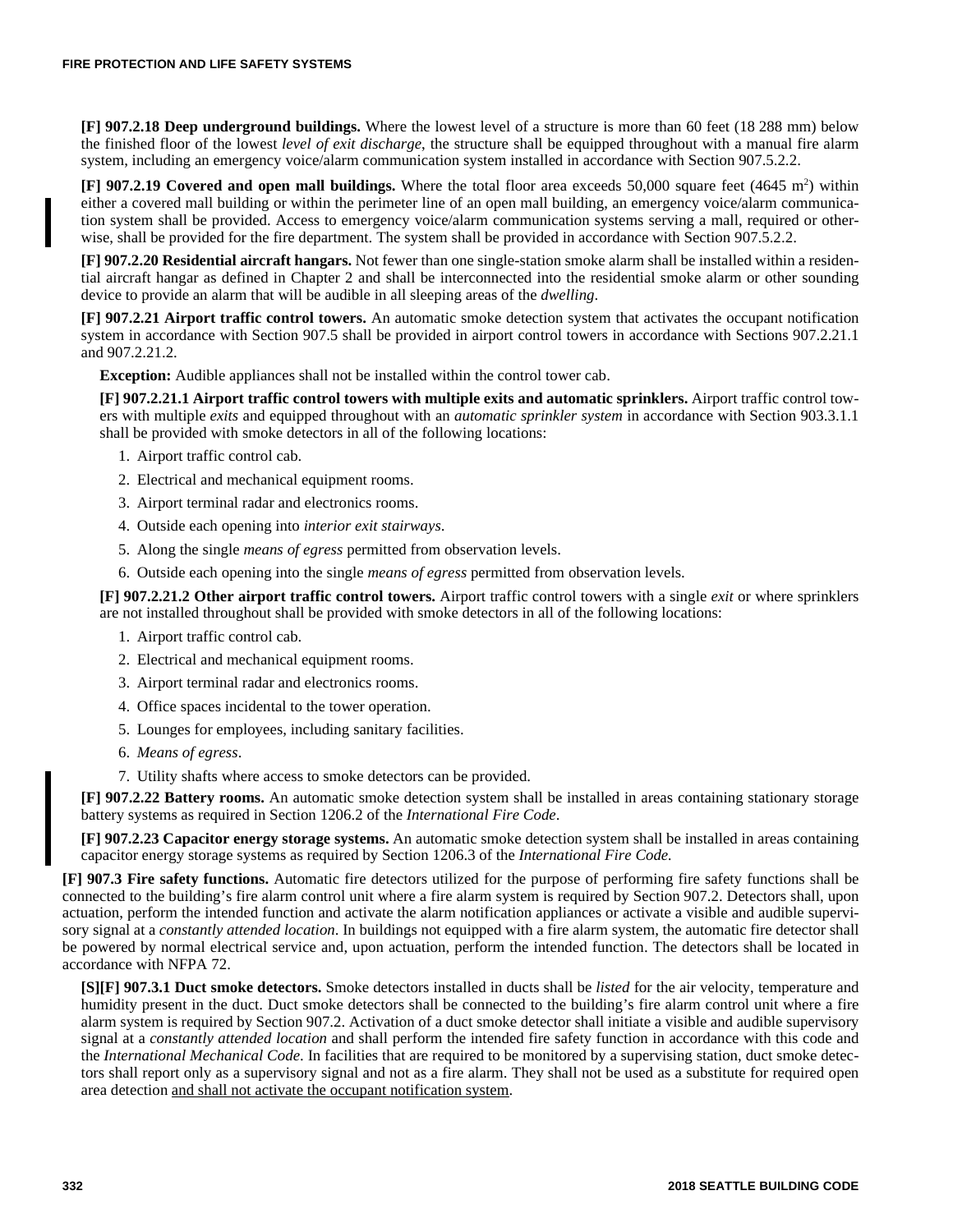#### **((Exceptions:**

1. The supervisory signal at a *constantly attended location* is not required where duct smoke detectors activate the building's alarm notification appliances.

2.)) **Exception:** In occupancies not required to be equipped with a fire alarm system, actuation of a smoke detector shall activate a visible and an audible signal in an *approved* location. Smoke detector trouble conditions shall activate a visible or audible signal in an *approved* location and shall be identified as air duct detector trouble.

**[F] 907.3.2 Special locking systems.** Where special locking systems are installed on *means of egress* doors in accordance with Sections 1010.1.9.7 or 1010.1.9.8, an automatic detection system shall be installed as required by that section.

**[S][F] 907.3.3 Elevator emergency operation.** Automatic fire detectors installed for elevator emergency operation shall be installed in accordance with the provisions of ((ASME A17.1/CSA B44 and NFPA 72)) rules promulgated by the building or *fire code official.*

**[F] 907.3.4 Wiring.** The wiring to the auxiliary devices and equipment used to accomplish the fire safety functions shall be monitored for integrity in accordance with NFPA 72.

**[F] 907.4 Initiating devices.** Where manual or automatic alarm initiation is required as part of a fire alarm system, the initiating devices shall be installed in accordance with Sections 907.4.1 through 907.4.3.1.

**[F] 907.4.1 Protection of fire alarm control unit.** In areas that are not continuously occupied, a single smoke detector shall be provided at the location of each fire alarm control unit, notification appliance circuit power extenders, and supervising station transmitting equipment.

**Exception:** Where ambient conditions prohibit installation of a smoke detector, a *heat detector* shall be permitted.

**[F] 907.4.2 Manual fire alarm boxes.** Where a manual fire alarm system is required by another section of this code, it shall be activated by fire alarm boxes installed in accordance with Sections 907.4.2.1 through 907.4.2.6.

**[F] 907.4.2.1 Location.** Manual fire alarm boxes shall be located not more than 5 feet (1524 mm) from the entrance to each *exit*. In buildings not protected by an *automatic sprinkler system* in accordance with Section 903.3.1.1 or 903.3.1.2, additional manual fire alarm boxes shall be located so that the distance of travel to the nearest box does not exceed 200 feet (60 960 mm).

**[F] 907.4.2.2 Height.** The height of the manual fire alarm boxes shall be not less than 42 inches (1067 mm) and not more than 48 inches (1372 mm) measured vertically, from the floor level to the activating handle or lever of the box.

**[F] 907.4.2.3 Color.** Manual fire alarm boxes shall be red in color.

**[F] 907.4.2.4 Signs.** Where fire alarm systems are not monitored by a supervising station, an *approved* permanent sign shall be installed adjacent to each manual fire alarm box that reads: WHEN ALARM SOUNDS CALL FIRE DEPART-MENT.

**Exception:** Where the manufacturer has permanently provided this information on the manual fire alarm box.

**[F] 907.4.2.5 Protective covers.** The fire code official is authorized to require the installation of *listed* manual fire alarm box protective covers to prevent malicious false alarms or to provide the manual fire alarm box with protection from physical damage. The protective cover shall be transparent or red in color with a transparent face to permit visibility of the manual fire alarm box. Each cover shall include proper operating instructions. A protective cover that emits a local alarm signal shall not be installed unless *approved*. Protective covers shall not project more than that permitted by Section 1003.3.3.

**[F] 907.4.2.6 Unobstructed and unobscured.** Manual fire alarm boxes shall be provided with ready access, unobstructed, unobscured and visible at all times.

**[F] 907.4.3 Automatic smoke detection.** Where an automatic smoke detection system is required it shall utilize smoke detectors unless ambient conditions prohibit such an installation. In spaces where smoke detectors cannot be utilized due to ambient conditions, *approved* automatic *heat detectors* shall be permitted.

**[F] 907.4.3.1 Automatic sprinkler system.** For conditions other than specific fire safety functions noted in Section 907.3, in areas where ambient conditions prohibit the installation of smoke detectors, an *automatic sprinkler system* installed in such areas in accordance with Section 903.3.1.1 or 903.3.1.2 and that is connected to the fire alarm system shall be *approved* as automatic heat detection.

**[F] 907.5 Occupant notification systems.** A fire alarm system shall annunciate at the fire alarm control unit and shall initiate occupant notification upon activation, in accordance with Sections 907.5.1 through 907.5.2.3.3. Where a fire alarm system is required by another section of this code, it shall be activated by:

- 1. Automatic fire detectors.
- 2. *Automatic sprinkler system* waterflow devices.
- 3. Manual fire alarm boxes.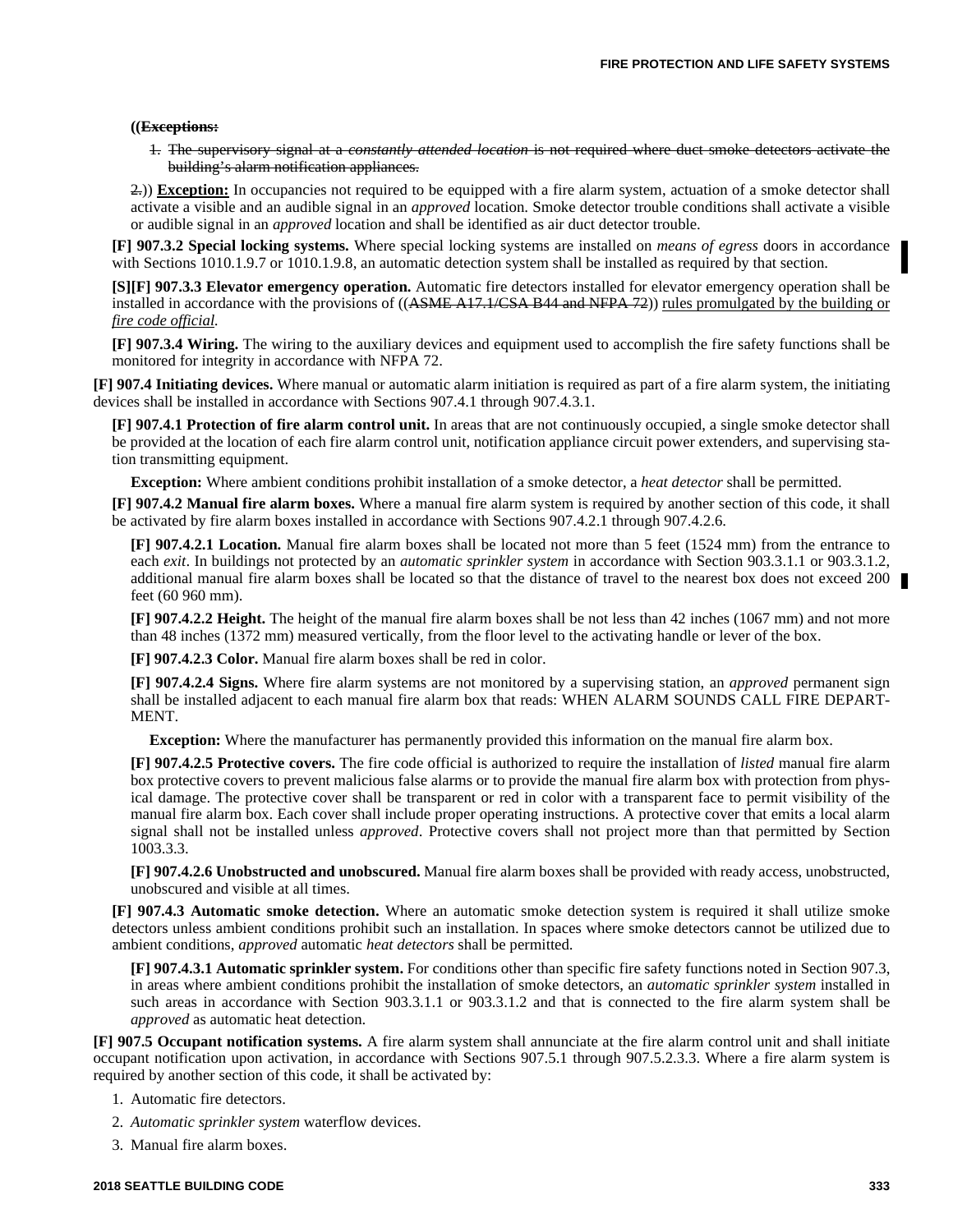4. Automatic fire-extinguishing systems.

**Exception:** Where notification systems are allowed elsewhere in Section 907 to annunciate at a *constantly attended location*.

**[F] 907.5.1 Presignal feature.** A presignal feature shall not be installed unless *approved* by the fire code official. Where a presignal feature is provided, a signal shall be annunciated at a *constantly attended location approved* by the *fire code official* so that occupant notification can be activated in the event of fire or other emergency.

**[F] 907.5.2 Alarm notification appliances.** Alarm notification appliances shall be provided and shall be *listed* for their purpose.

**[S][F] 907.5.2.1 Audible alarms.** Audible alarm notification appliances shall be provided and emit a distinctive sound that is not to be used for any purpose other than that of a fire alarm.

#### **Exceptions:**

- 1. Audible alarm notification appliances are not required in critical care areas of Group I-2, Condition 2 occupancies that are in compliance with Section 907.2.6, Exception 2.
- 2. A visible alarm notification appliance installed in a nurses' control station or other continuously attended staff location in a Group I-2, Condition 2 suite shall be an acceptable alternative to the installation of audible alarm notification appliances throughout the suite in Group I-2, Condition 2 occupancies that are in compliance with Section 907.2.6, Exception 2.
- 3. Where provided, audible notification appliances located in each enclosed occupant evacuation elevator lobby in accordance with Section  $((3008.9.1))$  403.6.2.10.1 shall be connected to a separate notification zone for manual paging only.

**[S][F] 907.5.2.1.1 Average sound pressure.** The audible alarm notification appliances shall provide a sound pressure level of 15 decibels (dBA) above the average ambient sound level or 5 dBA above the maximum sound level having a duration of not less than 60 seconds, whichever is greater, in every occupiable space within the building. The minimum sound pressure levels shall be: 75 dBA in occupancies in Groups R and I-Condition 1; 90 dBA in mechanical equipment rooms; and 60 dBA in other occupancies.

#### **Exceptions:**

- 1. Private mode signaling in accordance with NFPA 72 is allowed in areas of I-2 and I-3 occupancies if occupants are not expected to self-evacuate.
- 2. Alarm systems installed in selected parts of a building are required to meet sound pressure requirements within the selected area of the building only.

**[W][S][F] 907.5.2.1.2 ((Maximum)) Total sound pressure.** The ((maximum)) total sound pressure level ((for audible alarm)) produced by combining the ambient sound pressure level with all audible notification appliances operating shall  $((be))$  not exceed 110 dBA at the minimum hearing distance from the audible appliance. Where the average ambient noise is greater than  $((95))$  105 dBA, visible alarm notification appliances shall be provided in accordance with NFPA 72 and audible alarm notification appliances shall not be required.

**[S][F] 907.5.2.2 Emergency voice/alarm communication systems.** Emergency voice/alarm communication systems required by this code shall be designed and installed in accordance with NFPA 72. The operation of any automatic fire detector, sprinkler waterflow device or manual fire alarm box shall automatically sound an alert tone followed by voice instructions giving *approved* information and directions for a general or staged evacuation in accordance with the building's fire safety and evacuation plans required by Section 404 of the *International Fire Code*. In high-rise buildings, the system shall operate on at least the alarming floor, the floor above and ((the floor)) 2 floors below. Speakers shall be provided throughout the building by paging zones. At a minimum, paging zones shall be provided as follows:

- 1. Elevator groups.
- 2. *Interior exit stairways*.
- 3. Each floor.
- 4. *Areas of refuge* as defined in Chapter 2.

**Exception:** In Group I-1 and I-2 occupancies, the alarm shall sound in a constantly attended area and a general occupant notification shall be broadcast over the overhead page.

**[F] 907.5.2.2.1 Manual override.** A manual override for emergency voice communication shall be provided on a selective and all-call basis for all paging zones.

**[F] 907.5.2.2.2 Live voice messages.** The emergency voice/alarm communication system shall have the capability to broadcast live voice messages by paging zones on a selective and all-call basis.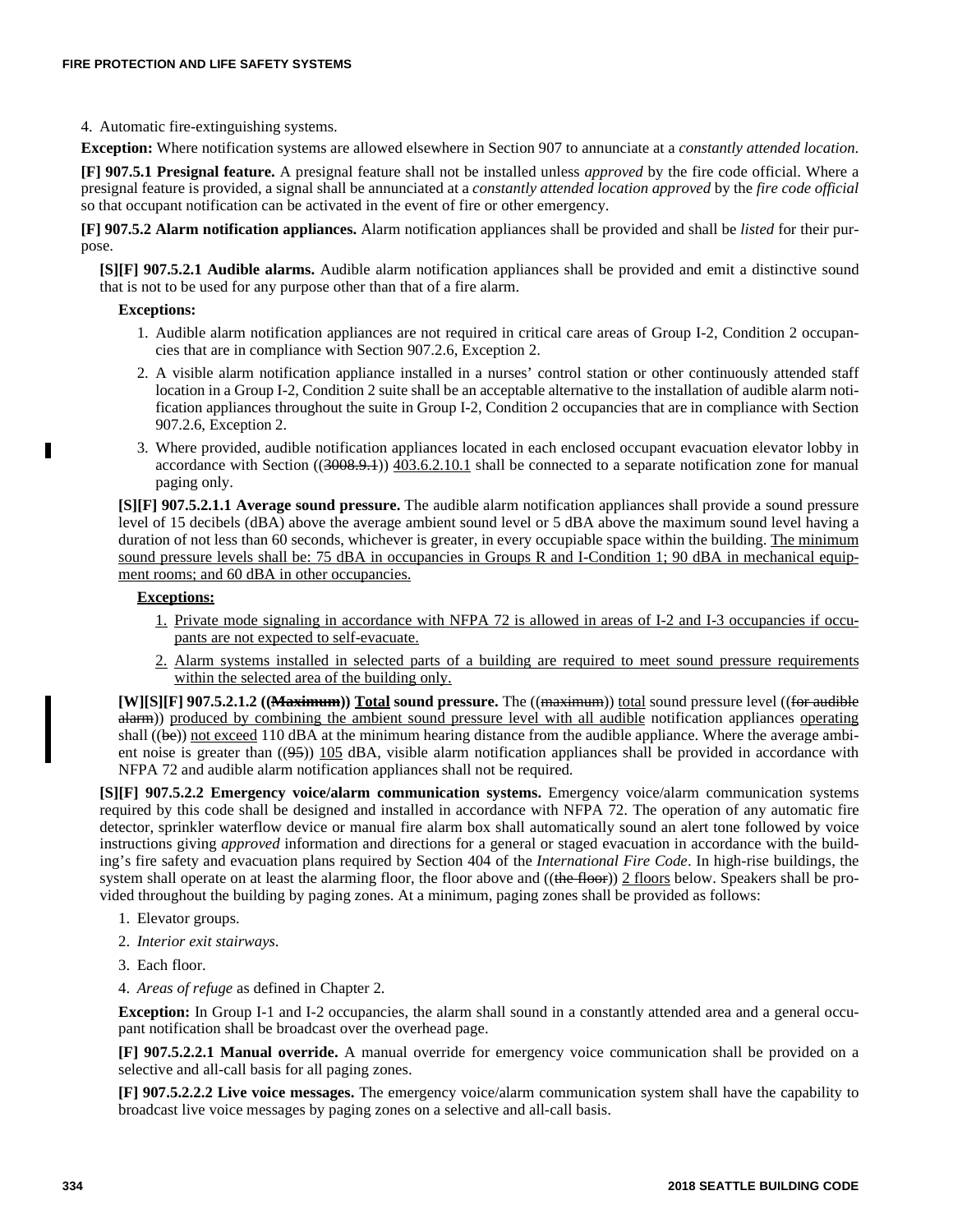**[F] 907.5.2.2.3 Alternative uses.** The emergency voice/alarm communication system shall be allowed to be used for other announcements, provided that the manual fire alarm use takes precedence over any other use.

**[F] 907.5.2.2.4 Emergency voice/alarm communication captions.** Where stadiums, arenas and grandstands have 15,000 fixed seats or more and provide audible public announcements, the emergency voice/alarm communication system shall provide prerecorded or real-time captions. Prerecorded or live emergency captions shall be from an *approved* location constantly attended by personnel trained to respond to an emergency.

**[F] 907.5.2.2.5 Emergency power.** Emergency voice/alarm communications systems shall be provided with emergency power in accordance with Section 2702. The system shall be capable of powering the required load for a duration of not less than 24 hours, as required in NFPA 72.

**[S][F] 907.5.2.3 Visible alarms.** Visible alarm notification appliances shall be provided in accordance with Sections 907.5.2.3.1 through 907.5.2.3.3 and rules promulgated by the *building official* or *fire code official.*

#### **Exceptions:**

- 1. Visible alarm notification appliances are not required in *alterations*, except where an existing fire alarm system is upgraded or replaced, or a new fire alarm system is installed.
- 2. Visible alarm notification appliances shall not be required in *exits* as defined in Chapter 2.
- 3. Visible alarm notification appliances shall not be required in elevator cars.
- 4. Visual alarm notification appliances are not required in critical care areas of Group I-2, Condition 2 occupancies that are in compliance with Section 907.2.6, Exception 2.

**[F] 907.5.2.3.1 Public use areas and common use areas.** Visible alarm notification appliances shall be provided in *public use areas* and *common use areas*.

**Exception:** Where employee work areas have audible alarm coverage, the notification appliance circuits serving the employee work areas shall be initially designed with not less than 20-percent spare capacity to account for the potential of adding visible notification appliances in the future to accommodate hearing-impaired employee(s).

**[F] 907.5.2.3.2 Groups I-1 and R-1.** Habitable spaces in dwelling units and sleeping units in Group I-1 and R-1 occupancies in accordance with Table 907.5.2.3.2 shall be provided with visible alarm notification. Visible alarms shall be activated by the in-room smoke alarm and the building fire alarm system.

| <b>NUMBER OF SLEEP UNITS</b> | <b>SLEEPING ACCOMMODATIONS WITH VISIBLE ALARMS</b> |
|------------------------------|----------------------------------------------------|
| 6 to 25                      | 2                                                  |
| $26$ to 50                   | 4                                                  |
| 51 to 75                     | 7                                                  |
| 76 to 100                    | 9                                                  |
| 101 to 150                   | 12                                                 |
| 151 to 200                   | 14                                                 |
| 201 to 300                   | 17                                                 |
| 301 to 400                   | 20                                                 |
| 401 to 500                   | 22                                                 |
| 501 to 1,000                 | 5% of total                                        |
| $1,001$ and over             | 50 plus 3 for each 100 over 1,000                  |

#### **[F] TABLE 907.5.2.3.2 VISIBLE ALARMS**

**[F] 907.5.2.3.3 Group R-2.** In Group R-2 occupancies required by Section 907 to have a fire alarm system, each *story* that contains *dwelling units* and *sleeping units* shall be provided with the capability to support visible alarm notification appliances in accordance with Chapter 10 of ICC A117.1. Such capability shall accommodate wired or wireless equipment. The future capability shall include one of the following:

- 1. The interconnection of the building fire alarm system with the unit smoke alarms.
- 2. The replacement of audible appliances with combination audible/visible appliances.
- 3. The future extension of the existing wiring from the unit smoke alarm locations to required locations for visible appliances.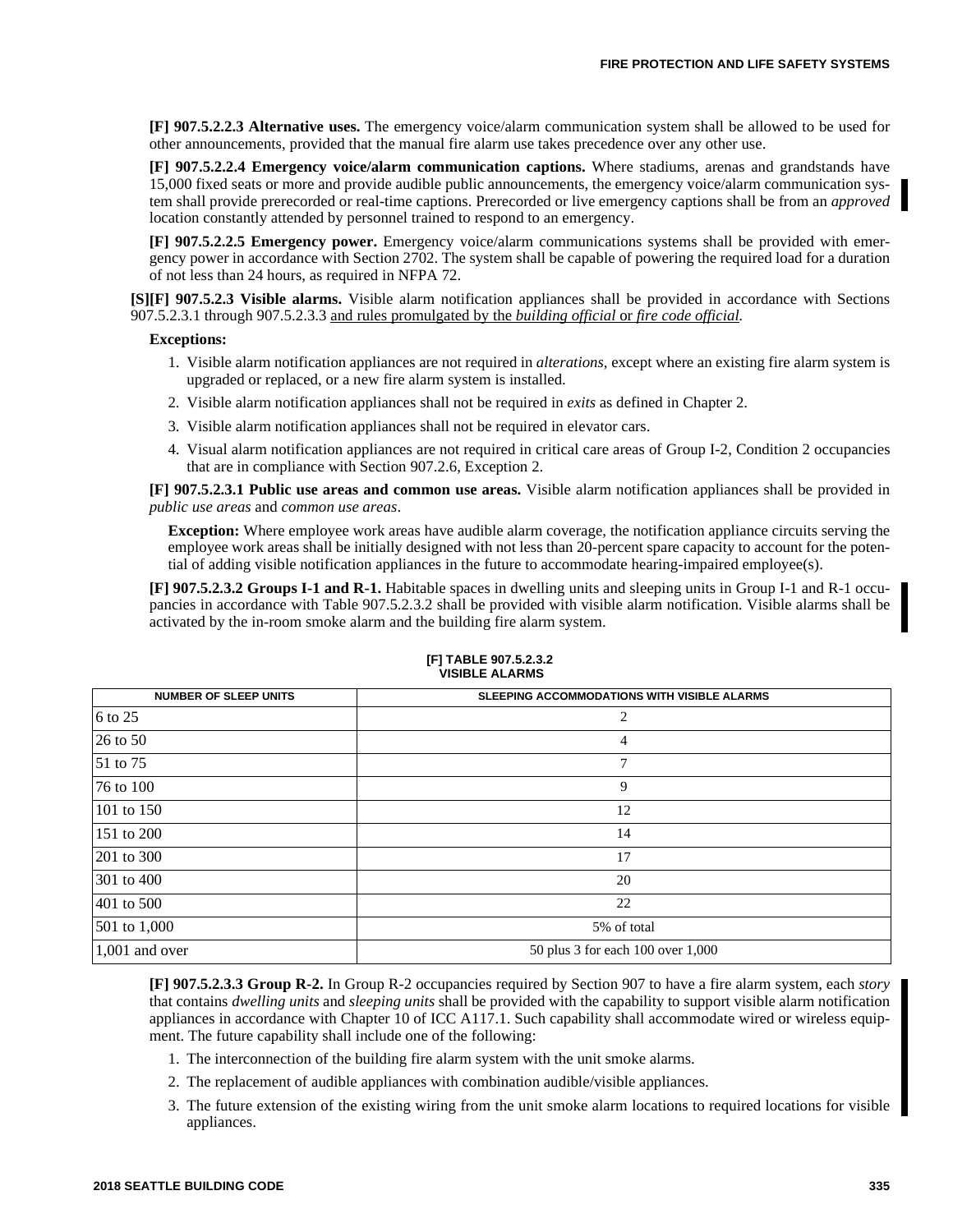**[F] 907.6 Installation and monitoring.** A fire alarm system shall be installed and monitored in accordance with Sections 907.6.1 through 907.6.6.2 and NFPA 72.

**[S][F] 907.6.1 Wiring.** Wiring shall comply with the requirements of ((NFPA 70)) the *Seattle Electrical Code* and NFPA 72. Wireless protection systems utilizing radio-frequency transmitting devices shall comply with the special requirements for supervision of low-power wireless systems in NFPA 72.

**[F] 907.6.2 Power supply.** The primary and secondary power supply for the fire alarm system shall be provided in accordance with NFPA 72.

**Exception:** Back-up power for single-station and multiple-station smoke alarms as required in Section 907.2.10.6.

**[F] 907.6.3 Initiating device identification.** The fire alarm system shall identify the specific initiating device address, location, device type, floor level where applicable and status including indication of normal, alarm, trouble and supervisory status, as appropriate.

**Exceptions:**

- 1. Fire alarm systems in single-story buildings less than  $22,500$  square feet (2090 m<sup>2</sup>) in area.
- 2. Fire alarm systems that only include manual fire alarm boxes, waterflow initiating devices and not more than 10 additional alarm-initiating devices.
- 3. Special initiating devices that do not support individual device identification.
- 4. Fire alarm systems or devices that are replacing existing equipment.

**[F] 907.6.3.1 Annunciation.** The initiating device status shall be annunciated at an *approved* on-site location.

[S][F] 907.6.4 Zones. Each floor shall be zoned separately and a zone shall not exceed 22,500 square feet (2090 m<sup>2</sup>). The length of any zone shall not exceed 300 feet (91 440 mm) in any direction.

**Exception:** *Automatic sprinkler system* zones shall not exceed the area permitted by NFPA 13.

**[F] 907.6.4.1 ((Zoning indicator)) Annunciator panel.** ((A zoning indicator panel and the associated controls shall be provided in an *approved* location.)) All fire alarm systems in buildings without a fire command center shall be provided with an annunciator panel (or the main fire alarm control panel) located inside the building at the main building entrance. The visual zone indication shall lock in until the system is reset and shall not be canceled by the operation of an audiblealarm silencing switch.

**[F] 907.6.4.2 High-rise buildings.** In high-rise buildings, a separate zone by floor shall be provided for each of the following types of alarm-initiating devices where provided:

- 1. Smoke detectors.
- 2. Sprinkler waterflow devices.
- 3. Manual fire alarm boxes.
- 4. Other *approved* types of automatic fire detection devices or suppression systems.

**[F] 907.6.5 Access.** Access shall be provided to each fire alarm device and notification appliance for periodic inspection, maintenance and testing.

**[S][F] 907.6.6 Monitoring.** Fire alarm systems required by this chapter or by the *International Fire Code* shall be monitored by an *approved* supervising station in accordance with NFPA 72.

**Exception:** Monitoring by a supervising station is not required for:

- 1. Single- and multiple-station smoke alarms required by Section 907.2.10.
- 2. Smoke detectors in Group I-3 occupancies.
- 3. *Automatic sprinkler systems* in one- and two-family dwellings and townhouses.

**[F] 907.6.6.1 Automatic telephone-dialing devices.** Automatic telephone-dialing devices used to transmit an emergency alarm shall not be connected to any fire department telephone number unless *approved* by the fire chief.

**[F] 907.6.6.2 Termination of monitoring service.** Termination of fire alarm monitoring services shall be in accordance with Section 901.9 of the *International Fire Code*.

**[S][F] 907.7 Acceptance tests and completion.** Upon completion of the installation, and after the electrical inspector has approved the installation, the fire alarm system and all fire alarm components shall be tested in accordance with NFPA 72.

**[F] 907.7.1 Single- and multiple-station alarm devices.** When the installation of the alarm devices is complete, each device and interconnecting wiring for multiple-station alarm devices shall be tested in accordance with the smoke alarm provisions of NFPA 72.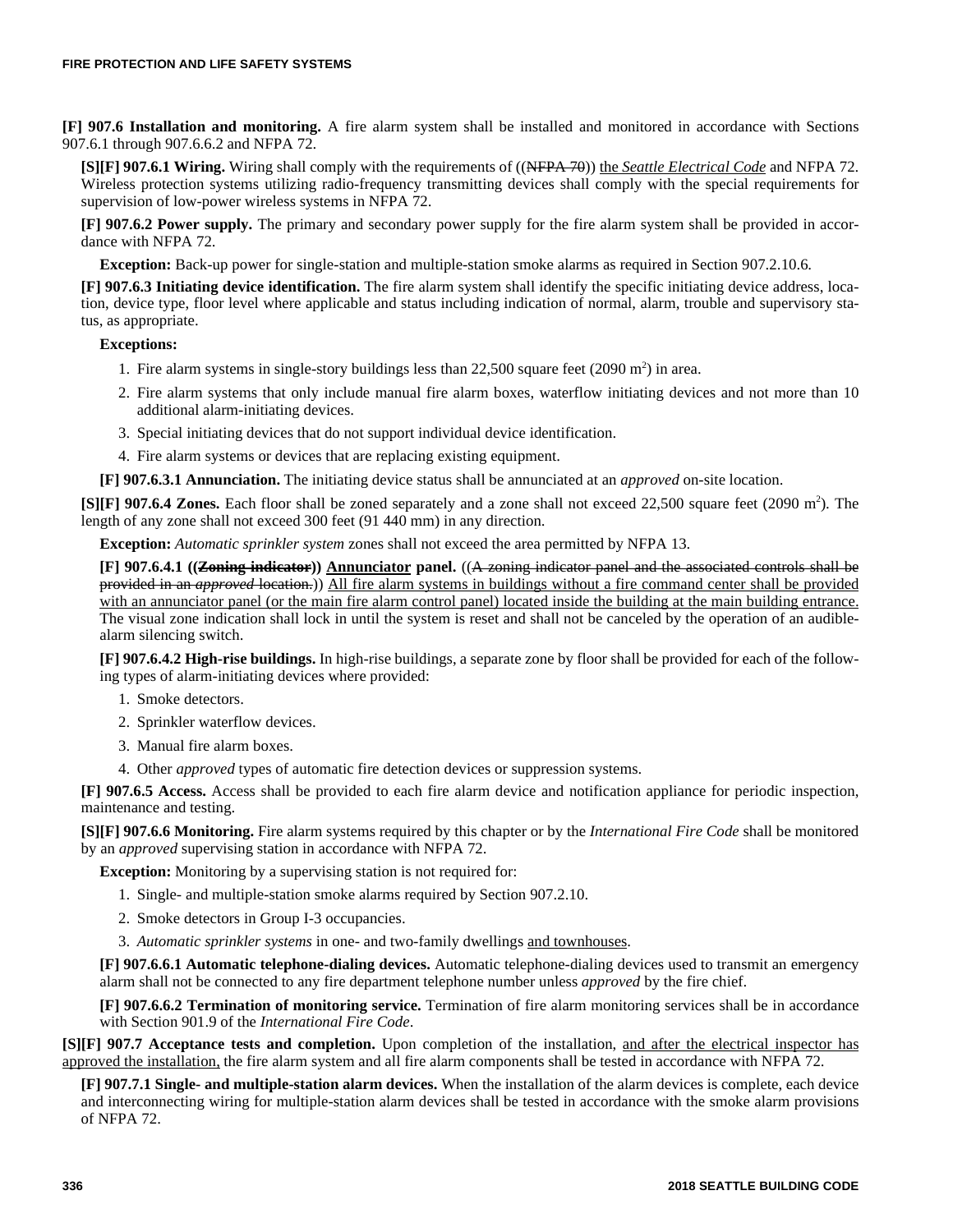**[F] 907.7.2 Record of completion.** A record of completion in accordance with NFPA 72 verifying that the system has been installed and tested in accordance with the *approved* plans and specifications shall be provided.

**[F] 907.7.3 Instructions.** Operating, testing and maintenance instructions and record drawings ("as-builts") and equipment specifications shall be provided at an *approved* location.

**[F] 907.8 Inspection, testing and maintenance.** The maintenance and testing schedules and procedures for fire alarm and fire detection systems shall be in accordance with Section 907.8 of the *International Fire Code*.

# **SECTION 908 EMERGENCY ALARM SYSTEMS**

**[F] 908.1 Group H occupancies.** Emergency alarms for the detection and notification of an emergency condition in Group H occupancies shall be provided in accordance with Section 415.5.

**[F] 908.2 Group H-5 occupancy.** Emergency alarms for notification of an emergency condition in an HPM facility shall be provided as required in Section 415.11.3.5.

## **SECTION 909 SMOKE CONTROL SYSTEMS**

**[F] 909.1 Scope and purpose.** This section applies to mechanical or passive smoke control systems where they are required by other provisions of this code. The purpose of this section is to establish minimum requirements for the design, installation and acceptance testing of smoke control systems that are intended to provide a tenable environment for the evacuation or relocation of occupants. These provisions are not intended for the preservation of contents, the timely restoration of operations or for assistance in fire suppression or overhaul activities. Smoke control systems regulated by this section serve a different purpose than the smoke- and heat-removal provisions found in Section 910. Mechanical smoke control systems shall not be considered exhaust systems under Chapter 5 of the *International Mechanical Code*.

**[S] 909.1.1 Smoke control presubmittal conference.** The applicant shall arrange a smoke control presubmittal conference at least 60 days prior to submittal of a building permit application that contains the construction documents for any architectural components of the building. The purpose of this presubmittal conference is to obtain conceptual approval of the design team approach to compliance with the smoke control provisions in this section.

**[F] 909.2 General design requirements.** Buildings, structures or parts thereof required by this code to have a smoke control system or systems shall have such systems designed in accordance with the applicable requirements of Section 909 and the generally accepted and well-established principles of engineering relevant to the design. The *construction documents* shall include sufficient information and detail to adequately describe the elements of the design necessary for the proper implementation of the smoke control systems. These documents shall be accompanied by sufficient information and analysis to demonstrate compliance with these provisions.

**[F] 909.3 Special inspection and test requirements.** In addition to the ordinary inspection and test requirements that buildings, structures and parts thereof are required to undergo, smoke control systems subject to the provisions of Section 909 shall undergo *special inspections* and tests sufficient to verify the proper commissioning of the smoke control design in its final installed condition. The design submission accompanying the *construction documents* shall clearly detail procedures and methods to be used and the items subject to such inspections and tests. Such commissioning shall be in accordance with generally accepted engineering practice and, where possible, based on published standards for the particular testing involved. The special inspections and tests required by this section shall be conducted under the same terms in Section 1704.

**[F] 909.4 Analysis.** A rational analysis supporting the types of smoke control systems to be employed, their methods of operation, the systems supporting them and the methods of construction to be utilized shall accompany the submitted *construction documents* and shall include, but not be limited to, the items indicated in Sections 909.4.1 through 909.4.7.

**[F] 909.4.1 Stack effect.** The system shall be designed such that the maximum probable normal or reverse stack effect will not adversely interfere with the system's capabilities. In determining the maximum probable stack effect, altitude, elevation, weather history and interior temperatures shall be used.

**[F] 909.4.2 Temperature effect of fire.** Buoyancy and expansion caused by the design fire in accordance with Section 909.9 shall be analyzed. The system shall be designed such that these effects do not adversely interfere with the system's capabilities.

**[F] 909.4.3 Wind effect.** The design shall consider the adverse effects of wind. Such consideration shall be consistent with the wind-loading provisions of Chapter 16.

**[F] 909.4.4 HVAC systems.** The design shall consider the effects of the heating, ventilating and air-conditioning (HVAC) systems on both smoke and fire transport. The analysis shall include all permutations of systems status. The design shall consider the effects of the fire on the HVAC systems.

\*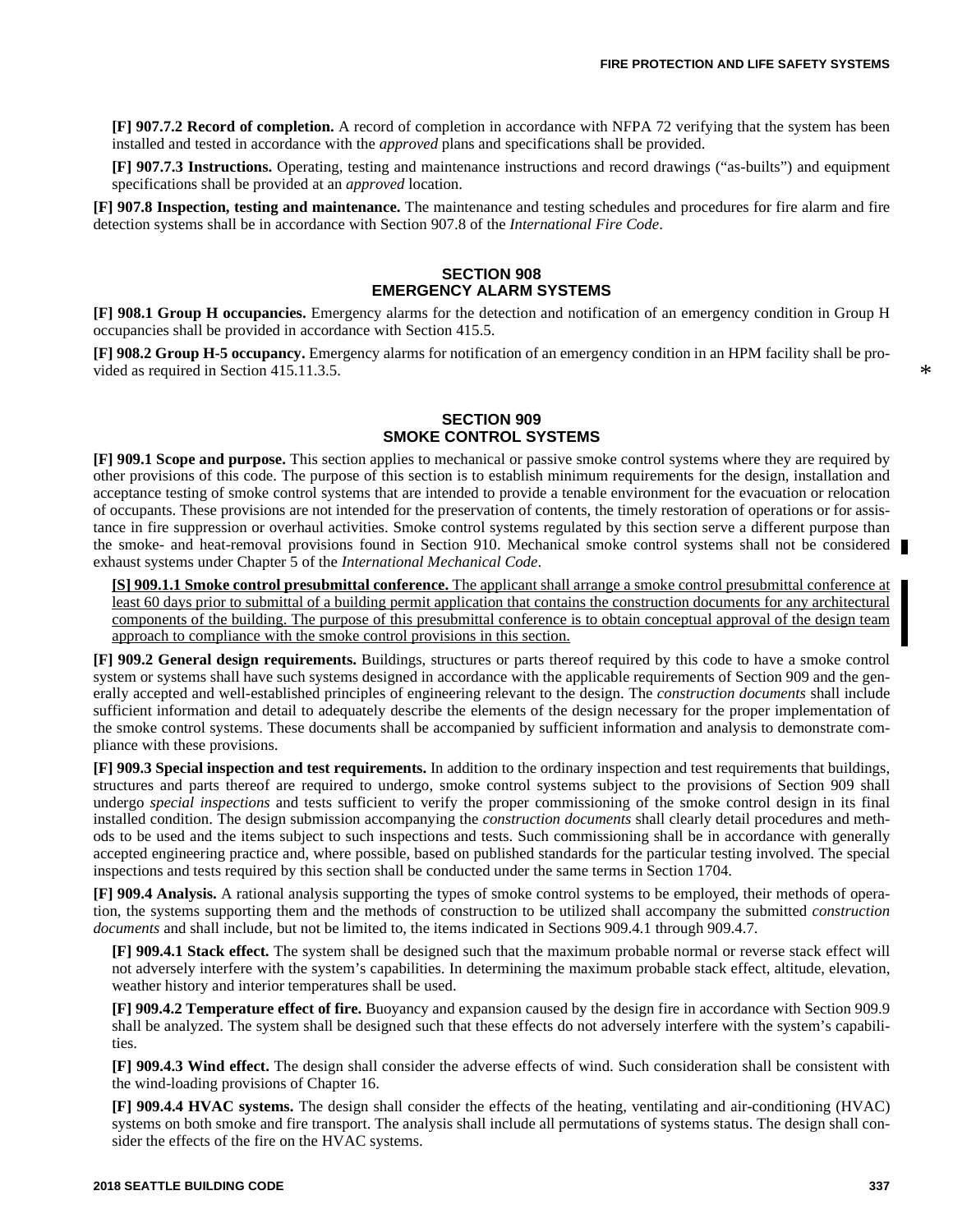**[F] 909.4.5 Climate.** The design shall consider the effects of low temperatures on systems, property and occupants. Air inlets and exhausts shall be located so as to prevent snow or ice blockage.

**[F] 909.4.6 Duration of operation.** All portions of active or engineered smoke control systems shall be capable of continued operation after detection of the fire event for a period of not less than either 20 minutes or 1.5 times the calculated egress time, whichever is greater.

**909.4.7 Smoke control system interaction.** The design shall consider the interaction effects of the operation of multiple smoke control systems for all design scenarios.

**[F] 909.5 Smoke barrier construction.** *Smoke barriers* required for passive smoke control and a smoke control system using the pressurization method shall comply with Section 709. The maximum allowable leakage area shall be the aggregate area calculated using the following leakage area ratios:

1. Walls  $A/A_w = 0.00100$ 

2. Interior *exit stairways* and *ramps* and *exit passageways*:  $A/A_w = 0.00035$ 

3. Enclosed *exit access stairways* and *ramps* and all other shafts:  $A/A_w = 0.00150$ 

4. Floors and roofs:  $A/A<sub>F</sub> = 0.00050$ 

where:

 $A = \text{Total leakage area}, \text{ square feet (m}^2).$ 

 $A_F$  = Unit floor or roof area of barrier, square feet (m<sup>2</sup>).

 $A_w$  = Unit wall area of barrier, square feet (m<sup>2</sup>).

The leakage area ratios shown do not include openings due to gaps around doors and operable windows. The total leakage area of the *smoke barrier* shall be determined in accordance with Section 909.5.1 and tested in accordance with Section 909.5.2.

**[F] 909.5.1 Total leakage area.** Total leakage area of the barrier is the product of the *smoke barrier* gross area multiplied by the allowable leakage area ratio, plus the area of other openings such as gaps around doors and operable windows.

**[S][F] 909.5.2 Testing of leakage area.** Compliance with the maximum total leakage area shall be determined by achieving the minimum air pressure difference across the barrier with the system in the smoke control mode for mechanical smoke control systems utilizing the pressurization method. Compliance with the maximum total leakage area of passive smoke control systems shall be verified through methods such as door fan testing or other methods, as *approved* by the ((<del>fire code</del>)) building official.

**[F] 909.5.3 Opening protection.** Openings in *smoke barriers* shall be protected by automatic-closing devices actuated by the required controls for the mechanical smoke control system. Door openings shall be protected by *fire door assemblies* complying with Section 716.

## **Exceptions:**

- 1. Passive smoke control systems with automatic-closing devices actuated by spot-type smoke detectors *listed* for releasing service installed in accordance with Section 907.3.
- 2. Fixed openings between smoke zones that are protected utilizing the airflow method.
- 3. In Group I-1, Condition 2; Group I-2; and ambulatory care facilities, where a pair of opposite-swinging doors are installed across a corridor in accordance with Section 909.5.3.1, the doors shall not be required to be protected in accordance with Section 716. The doors shall be close-fitting within operational tolerances and shall not have a center mullion or undercuts in excess of 3/4 inch (19.1 mm), louvers or grilles. The doors shall have head and jamb stops and astragals or rabbets at meeting edges and, where permitted by the door manufacturer's listing, positivelatching devices are not required.
- 4. In Group I-2 and ambulatory care facilities, where such doors are special-purpose horizontal sliding, accordion or folding door assemblies installed in accordance with Section 1010.1.4.3 and are automatic closing by smoke detection in accordance with Section 716.2.6.5.
- 5. Group I-3.
- 6. Openings between smoke zones with clear ceiling heights of 14 feet (4267 mm) or greater and bank-down capacity of greater than 20 minutes as determined by the design fire size.

**909.5.3.1 Group I-1, Condition 2; Group I-2; and ambulatory care facilities.** In Group I-1, Condition 2; Group I-2; and *ambulatory care facilities,* where doors are installed across a *corridor,* the doors shall be automatic closing by smoke detection in accordance with Section 716.2.6.5 and shall have a vision panel with fire-protection-rated glazing materials in fire protection-rated frames, the area of which shall not exceed that tested.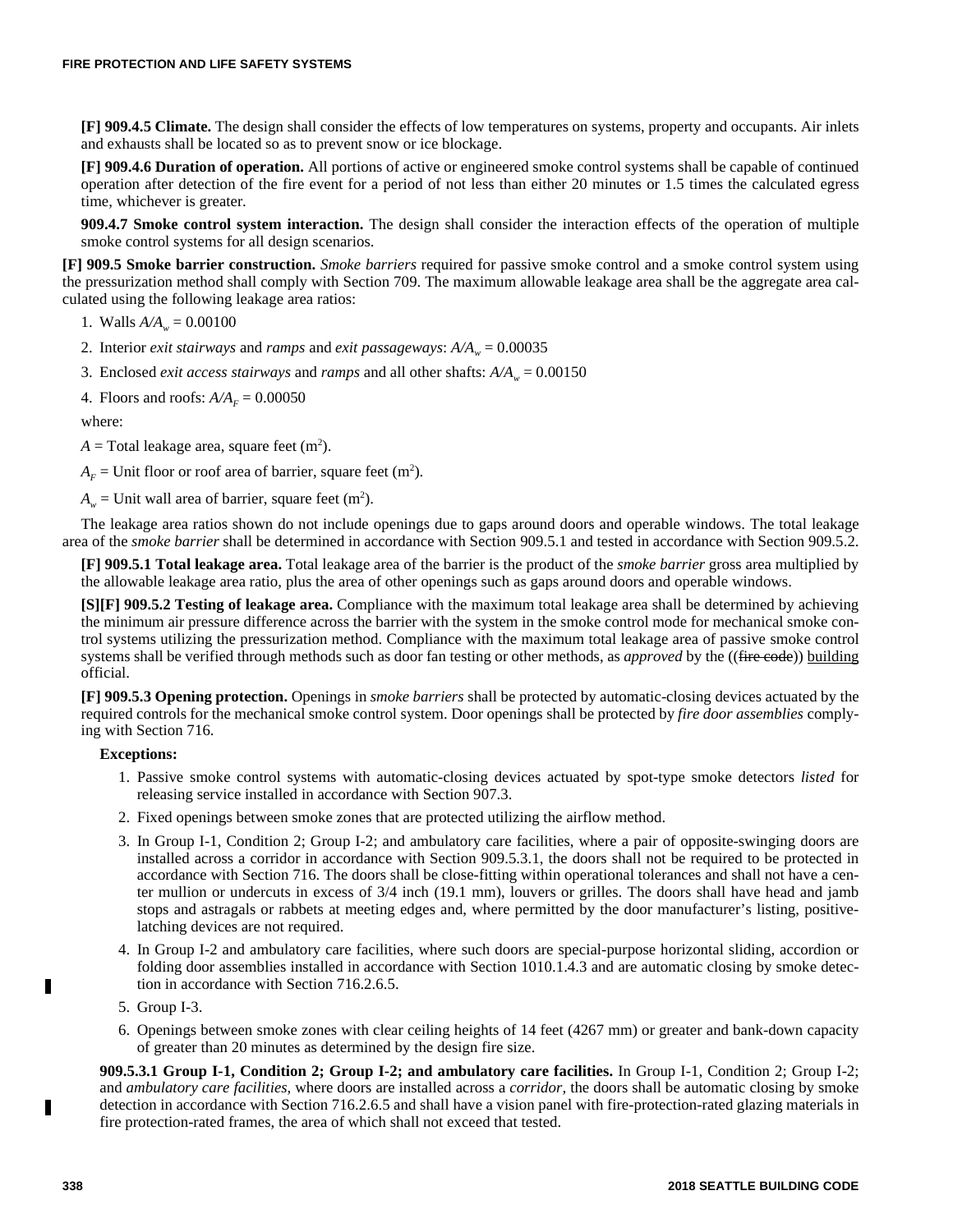**[F] 909.5.3.2 Ducts and air transfer openings.** Ducts and air transfer openings are required to be protected with a minimum Class II, 250°F (121°C) *smoke damper* complying with Section 717.

**[F] 909.6 Pressurization method.** The primary mechanical means of controlling smoke shall be by pressure differences across smoke barriers. Maintenance of a tenable environment is not required in the smoke control zone of fire origin.

**[F] 909.6.1 Minimum pressure difference.** The pressure difference across a *smoke barrier* used to separate smoke zones shall be not less than  $0.05$ -inch water gage  $(0.0124 \text{ kPa})$  in fully sprinklered buildings.

In buildings permitted to be other than fully sprinklered, the smoke control system shall be designed to achieve pressure differences not less than two times the maximum calculated pressure difference produced by the design fire.

**[F] 909.6.2 Maximum pressure difference.** The maximum air pressure difference across a *smoke barrier* shall be determined by required door-opening or closing forces. The actual force required to open *exit* doors when the system is in the smoke control mode shall be in accordance with Section 1010.1.3. Opening and closing forces for other doors shall be determined by standard engineering methods for the resolution of forces and reactions. The calculated force to set a side-hinged, swinging door in motion shall be determined by:

$$
F = F_{dc} + K(WA\Delta P)/2(W-d)
$$
 (Equation 9-1)

where:

 $A =$  Door area, square feet  $(m^2)$ .

 $d =$  Distance from door handle to latch edge of door, feet (m).

 $F =$  Total door opening force, pounds (N).

 $F_{d\sigma}$  = Force required to overcome closing device, pounds (N).

 $K = \text{Coefficient } 5.2 (1.0).$ 

 $W =$  Door width, feet (m).

Δ*P=* Design pressure difference, inches of water (Pa).

**[S][F] 909.6.3 Pressurized stairways and elevator hoistways.** Where stairways or elevator hoistways are pressurized, such pressurization systems shall comply with Section 909 as smoke control systems, in addition to the requirements of Sections 909.20 ((of this code)) and 909.21. ((of the *International Fire Code.*))

**[S][F] 909.7 Airflow design method.** Where *approved* by the ((fire eode)) building official, smoke migration through openings fixed in a permanently open position, which are located between smoke control zones by the use of the airflow method, shall be permitted. The design airflow shall be in accordance with this section. Airflow shall be directed to limit smoke migration from the fire zone. The geometry of openings shall be considered to prevent flow reversal from turbulent effects. Smoke control systems using the airflow method shall be designed in accordance with NFPA 92.

**[F] 909.7.1 Prohibited conditions.** This method shall not be employed where either the quantity of air or the velocity of the airflow will adversely affect other portions of the smoke control system, unduly intensify the fire, disrupt plume dynamics or interfere with exiting. Airflow toward the fire shall not exceed 200 feet per minute (1.02 m/s). Where the calculated airflow exceeds this limit, the airflow method shall not be used.

**[S][F] 909.8 Exhaust method.** Where *approved* by the ((<del>fire code</del>)) building official, mechanical smoke control for large enclosed volumes, such as in atriums or malls, shall be permitted to utilize the exhaust method. Smoke control systems using the exhaust method shall be designed in accordance with NFPA 92.

**[F] 909.8.1 Smoke layer.** The height of the lowest horizontal surface of the smoke layer interface shall be maintained not less than 6 feet (1829 mm) above a walking surface that forms a portion of a required egress system within the smoke zone.

**[S][F] 909.9 Design fire.** The design fire shall be based on a rational analysis performed by the *registered design professional* and approved by the ((fire eode)) building official. The design fire shall be based on the analysis in accordance with Section 909.4 and this section. A design fire is not required for stairway and elevator hoistway pressurization system designs.

**[F] 909.9.1 Factors considered.** The engineering analysis shall include the characteristics of the fuel, fuel load, effects included by the fire and whether the fire is likely to be steady or unsteady.

**[F] 909.9.2 Design fire fuel.** Determination of the design fire shall include consideration of the type of fuel, fuel spacing and configuration.

**[F] 909.9.3 Heat-release assumptions.** The analysis shall make use of best available data from *approved* sources and shall not be based on excessively stringent limitations of combustible material.

**[F] 909.9.4 Sprinkler effectiveness assumptions.** A documented engineering analysis shall be provided for conditions that assume fire growth is halted at the time of sprinkler activation.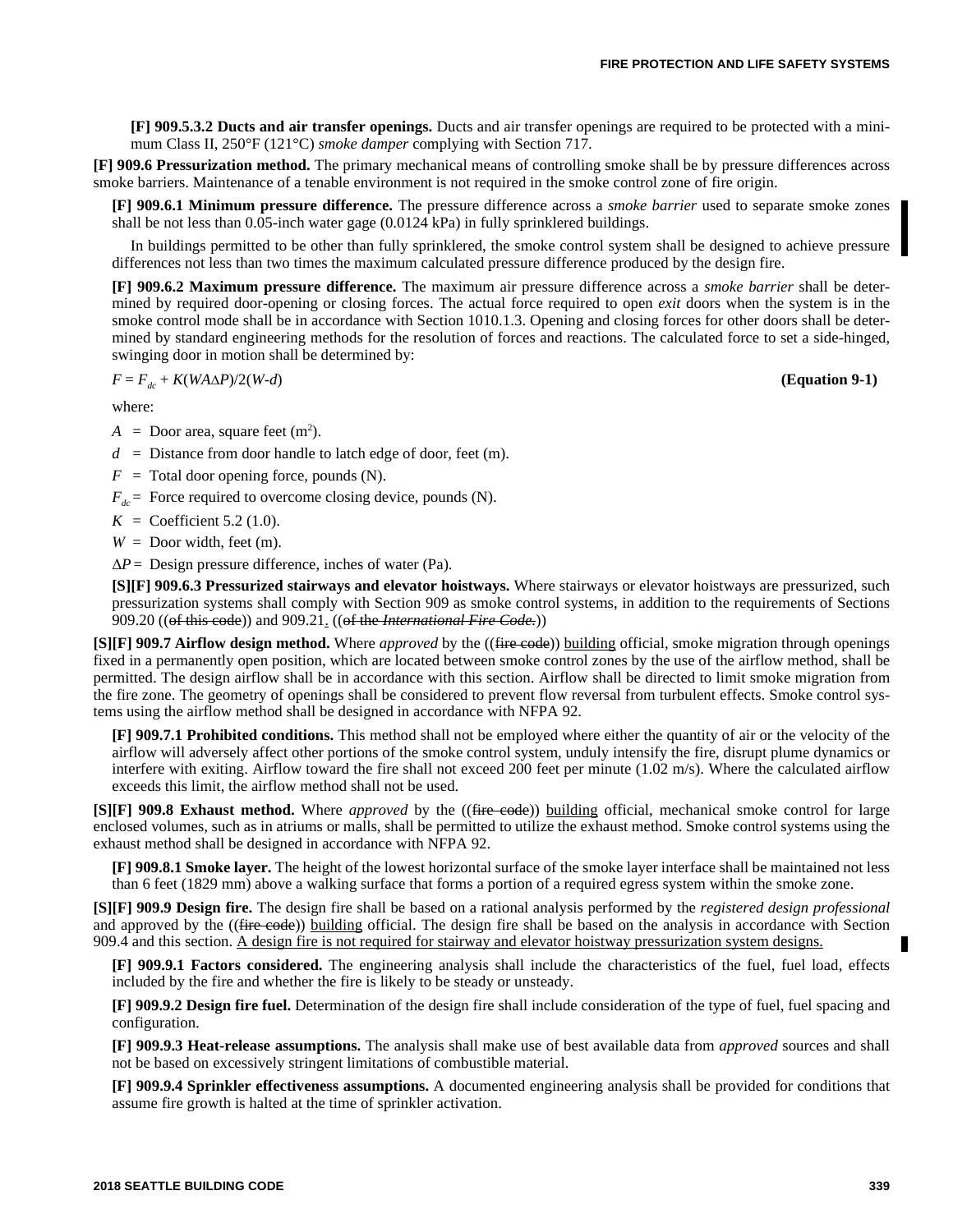**[S][F] 909.10 Equipment.** Equipment including, but not limited to, fans, ducts, automatic *dampers* and balance *dampers,* shall be ((suitable)) listed for its intended use, ((suitable)) listed for the probable exposure temperatures that the rational analysis indicates and as *approved* by the ((fire code)) building official.

**[S][F] 909.10.1 Exhaust fans.** Components of exhaust fans shall be rated and certified by the manufacturer for the probable temperature rise to which the components will be exposed.

**Exception:** An elevated temperature rating is not required for ventilation system fans used to assist in achieving stairway and elevator hoistway pressure differential relationships.

This temperature rise shall be computed by:

 $T_s = (Q_c/mc) + (T_a)$ 

where:

 $c$  = Specific heat of smoke at smoke layer temperature, Btu/lb°F (kJ/kg  $\cdot$  K).

 $m =$  Exhaust rate, pounds per second (kg/s).

 $Q_c$  = Convective heat output of fire, Btu/s (kW).

 $T_a$  = Ambient temperature,  ${}^{\circ}$ F (K).

 $T_s$  = Smoke temperature,  ${}^{\circ}$ F (K).

**Exception:** Reduced  $T_s$  as calculated based on the assurance of adequate dilution air.

**[S][F] 909.10.2 Ducts.** Duct materials and joints shall be capable of withstanding the probable temperatures and pressures to which they are exposed as determined in accordance with Section 909.10.1. Ducts shall be constructed and supported in accordance with the *International Mechanical Code.* Ducts shall be leak tested to 1.5 times the maximum design pressure in accordance with nationally accepted practices. Measured leakage shall not exceed 5 percent of design flow. Results of such testing shall be a part of the documentation procedure. Ducts shall be supported directly from fire resistance-rated structural elements of the building by substantial, noncombustible supports.

## **Exceptions:**

- 1. Duct leakage testing is not required for stairway or elevator hoistway pressurization systems.
- 2. Noncombustible supports are not required in low-rise buildings of combustible construction.
- 3. Flexible connections, for the purpose of vibration isolation, complying with the *International Mechanical Code* and that are constructed of *approved* fire-resistance-rated materials.

**[S][F] 909.10.3 Equipment, inlets and outlets.** Equipment shall be located so as to not expose uninvolved portions of the building to an additional fire hazard. Outside air inlets shall be located ((so)) as required by Sections 909.20.5 and 909.20.6, to minimize the potential for introducing smoke or flame into the building. Exhaust outlets shall be so located as to minimize reintroduction of smoke into the building and to limit exposure of the building or adjacent buildings to an additional fire hazard.

**[F] 909.10.4 Automatic dampers.** Automatic *dampers,* regardless of the purpose for which they are installed within the smoke control system, shall be *listed* and conform to the requirements of *approved,* recognized standards.

**[S][F] 909.10.5 Fans.** In addition to other requirements, belt-driven fans shall have 1.5 times the number of belts required for the design duty, with the minimum number of belts being two. Fans shall be selected for stable performance based on normal temperature and, where applicable, elevated temperature. Calculations and manufacturer's fan curves shall be part of the documentation procedures. Fans shall be supported and restrained by noncombustible devices in accordance with the requirements of Chapter 16.

## **Exceptions:**

- 1. An elevated temperature rating is not required for stairway and elevator hoistway pressurization supply air fans or for ventilation system fans used to assist in achieving stairway and elevator hoistway pressure differential relationships.
- 2. Noncombustible supports are not required in low-rise buildings of combustible construction.

Motors driving fans shall not be operated beyond their nameplate horsepower (kilowatts), as determined from measurement of actual current draw, and shall have a minimum service factor of 1.15.

**[S][F] 909.11 ((Standby)) Emergency power.** Smoke control systems shall be provided with ((standby)) emergency power in accordance with Section 2702.

## **Exceptions:**

1. Stairway pressurization systems for low-rise buildings are permitted to be provided with legally required standby power in accordance with Section 909.20.6.

) **(Equation 9-2)**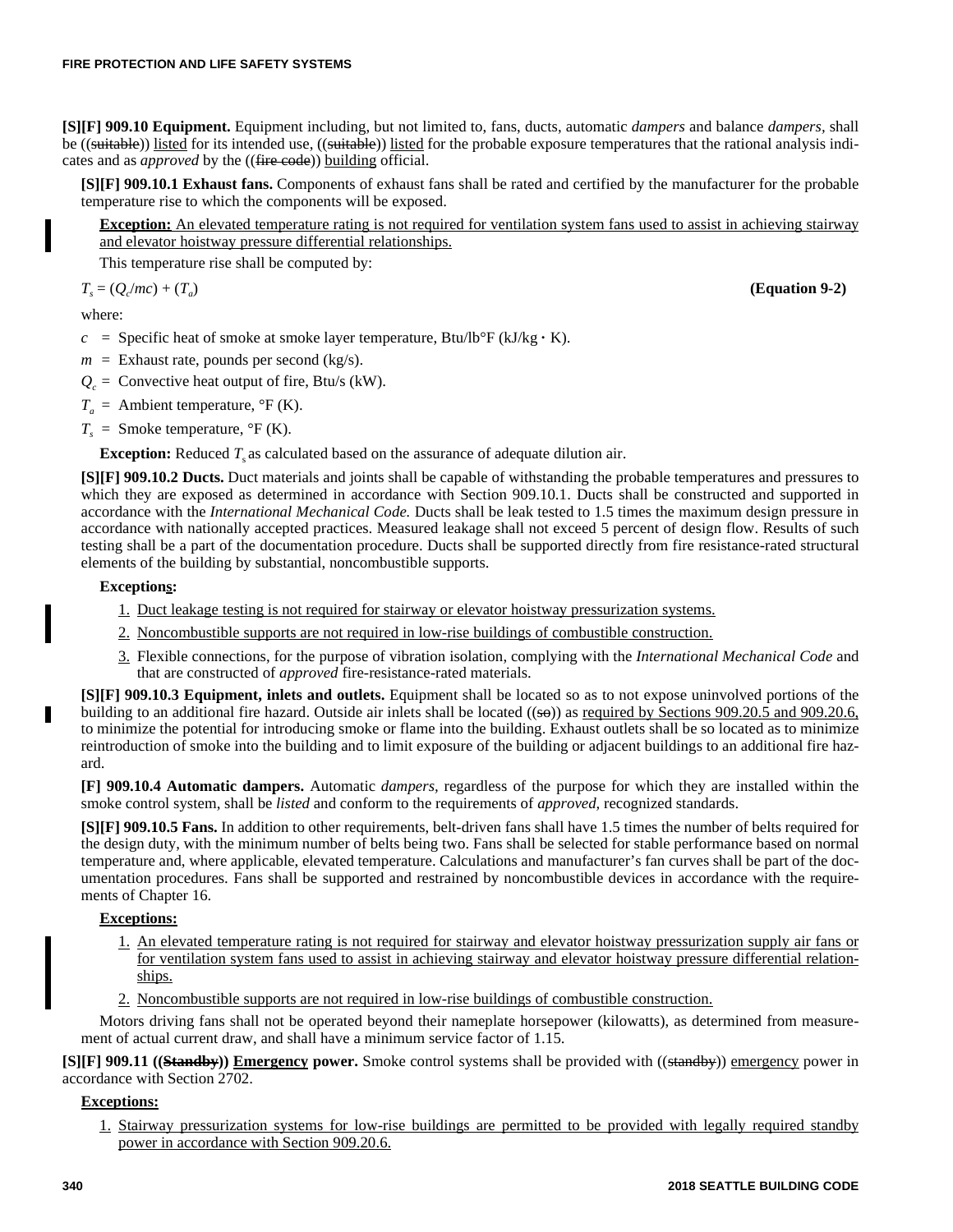2. Hoistway pressurization systems for low-rise buildings are permitted to be provided with legally required standby power in accordance with Section 909.21.5.

**Interpretation I909.11:** Other building ventilation system fans used to achieve stairway or elevator hoistway pressure differential relationships are considered to be part of the smoke control system and are required to be provided with emergency power in high-rise buildings.

**909.11.1 Equipment room.** The ((standby)) emergency power source and its transfer switches shall be in a room separate from the normal power transformers and switch gears and ventilated directly to and from the exterior. The room shall be enclosed with not less than 1-hour *fire barriers* constructed in accordance with Section 707 or *horizontal assemblies* constructed in accordance with Section 711, or both.

## **Exceptions:**

- 1. Where located within a sprinklered parking garage of Type I or II construction, emergency power and *legally required standby power systems* with fixed fuel quantities meeting the limits of Section 603.3 of the International Fire Code, and their transfer switches, are not required to be in a separate room. Other occupancies located in the story where the system is located shall be separated from the system by fire barriers with a minimum 1 hour fireresistance rating.
- 2. Combustion and radiator intake air are permitted to be transferred from the adjacent garage. Radiator discharge air is permitted to be transferred to the adjacent garage. Radiator ventilation intake and discharge air locations shall be separated to maintain the radiator ventilation intake air temperature below the maximum temperature allowed to meet the emergency and *legally required standby power system* loads.

**[F] 909.11.2 Power sources and power surges.** Elements of the smoke control system relying on volatile memories or the like shall be supplied with uninterruptable power sources of sufficient duration to span 15-minute primary power interruption. Elements of the smoke control system susceptible to power surges shall be suitably protected by conditioners, suppressors or other *approved* means.

**909.11.3 Wiring.** In addition to meeting requirements of the Seattle Electrical Code, all wiring, regardless of voltage, shall have fire-resistance-rated protection of at least two hours or as required in rules promulgated by the building official.

#### **Exceptions:**

- 1. Subject to the approval of the building official, fire-resistance rating is not required for wiring located in a parking garage.
- 2. Wiring serving building ventilation system fans used to achieve stairway or elevator hoistway pressure differential relationships need not be protected unless protection is required by other provisions in this or other codes.
- 3. Wiring serving stairway or elevator hoistway pressurization systems in low-rise buildings is permitted to have fireresistance-rated protection consistent with the fire-resistance rating of the stairway or elevator hoistway.

**[S][F] 909.12 Detection and control systems.** Fire detection systems providing control input or output signals to mechanical smoke control systems or elements thereof shall comply with the requirements of Section 907. Such systems shall be equipped with a control unit complying with UL 864 and listed as smoke control equipment.

**909.12.1 Verification.** Control systems for mechanical smoke control systems shall include provisions for verification. Verification shall include positive confirmation of actuation, testing, manual override and the presence of power downstream of all disconnects. A preprogrammed weekly test sequence shall report abnormal conditions audibly, visually and by printed report. The preprogrammed weekly test shall operate all devices, equipment and components used for smoke control.

## **Exceptions:**

- 1. Where verification of individual components tested through the preprogrammed weekly testing sequence will interfere with, and produce unwanted effects to, normal building operation, such individual components are permitted to be bypassed from the preprogrammed weekly testing, where *approved* by the building official and in accordance with both of the following:
	- 1.1. Where the operation of components is bypassed from the preprogrammed weekly test, presence of power downstream of all disconnects shall be verified weekly by a listed control unit.
	- 1.2. Testing of all components bypassed from the preprogrammed weekly test shall be in accordance with Section 909.20.6 of the *International Fire Code.*
- 2. Weekly testing is not required for stairway and hoistway pressurization systems.

**[F] 909.12.2 Wiring.** ((In addition to meeting requirements of NFPA 70, all wiring, regardless of voltage, shall be fully enclosed within continuous raceways.)) See Section 909.11.3.

**[F] 909.12.3 Activation.** Smoke control systems shall be activated in accordance with this section.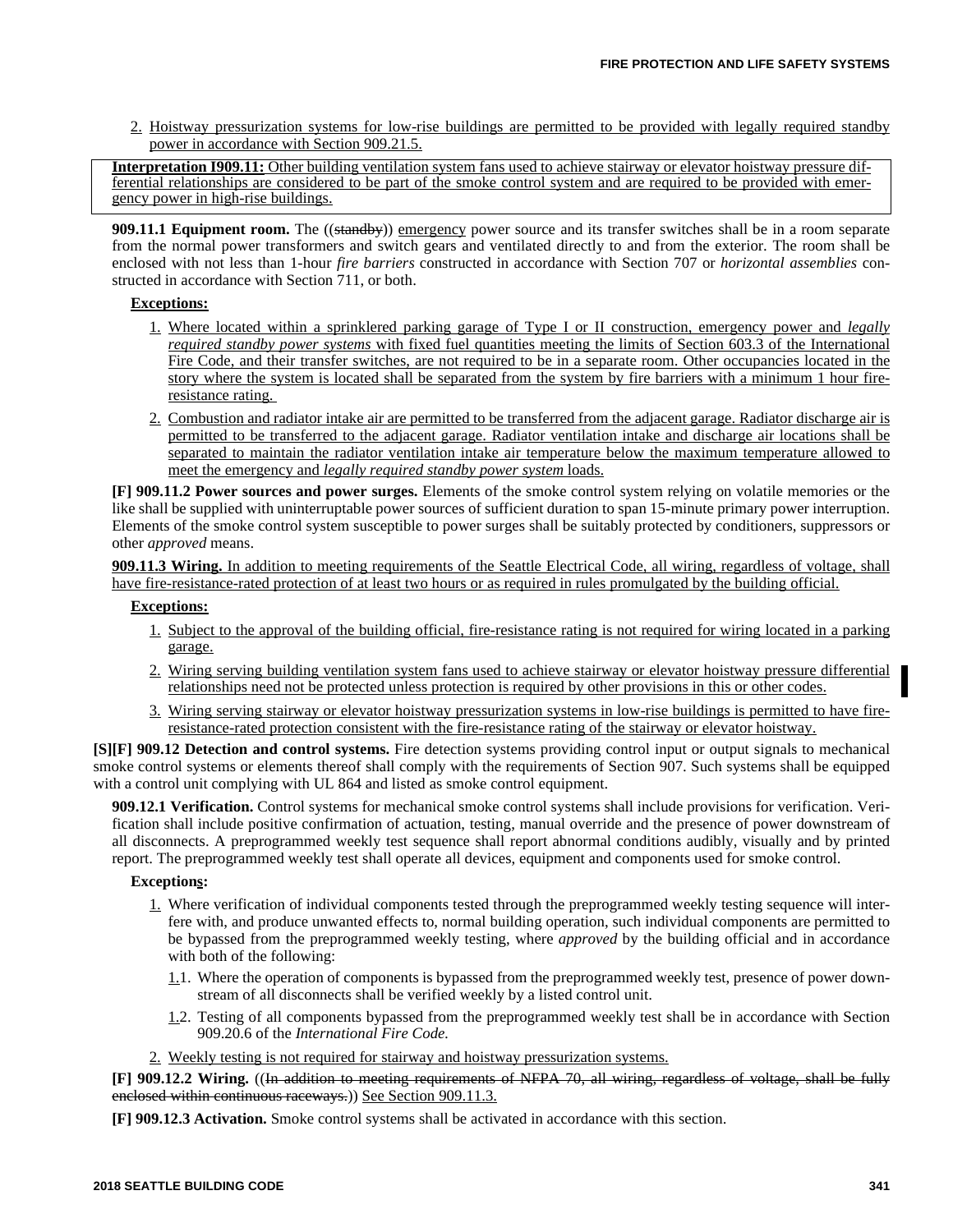**[F] 909.12.3.1 Pressurization, airflow or exhaust method.** Mechanical smoke control systems using the pressurization, airflow or exhaust method shall have completely automatic control.

**[F] 909.12.3.2 Passive method.** Passive smoke control systems actuated by *approved* spot-type detectors *listed* for releasing service shall be permitted.

**[F] 909.12.4 Automatic control.** Where completely automatic control is required or used, the automatic-control sequences shall be initiated from an appropriately zoned *automatic sprinkler system* complying with Section 903.3.1.1, manual controls provided with *ready access* for the fire department and any smoke detectors required by engineering analysis.

**[F] 909.13 Control air tubing.** Control air tubing shall be of sufficient size to meet the required response times. Tubing shall be flushed clean and dry prior to final connections and shall be adequately supported and protected from damage. Tubing passing through concrete or masonry shall be sleeved and protected from abrasion and electrolytic action.

**[F] 909.13.1 Materials.** Control-air tubing shall be hard-drawn copper, Type L, ACR in accordance with ASTM B42, ASTM B43, ASTM B68, ASTM B88, ASTM B251 and ASTM B280. Fittings shall be wrought copper or brass, solder type in accordance with ASME B16.18 or ASME B16.22. Changes in direction shall be made with appropriate tool bends. Brass compression- type fittings shall be used at final connection to devices; other joints shall be brazed using a BCuP-5 brazing alloy with solidus above  $1,100^{\circ}F(593^{\circ}C)$  and liquids below  $1,500^{\circ}F(816^{\circ}C)$ . Brazing flux shall be used on copper-to-brass joints only.

**Exception:** Nonmetallic tubing used within control panels and at the final connection to devices provided that all of the following conditions are met:

- 1. Tubing shall comply with the requirements of Section 602.2.1.3 of the *International Mechanical Code.*
- 2. Tubing and connected devices shall be completely enclosed within a galvanized or paint-grade steel enclosure having a minimum thickness of 0.0296 inch (0.7534 mm) (No. 22 gage). Entry to the enclosure shall be by copper tubing with a protective grommet of neoprene or Teflon or by suitable brass compression to male barbed adapter.
- 3. Tubing shall be identified by appropriately documented coding.
- 4. Tubing shall be neatly tied and supported within the enclosure. Tubing bridging cabinets and doors or moveable devices shall be of sufficient length to avoid tension and excessive stress. Tubing shall be protected against abrasion. Tubing connected to devices on doors shall be fastened along hinges.

**[F] 909.13.2 Isolation from other functions.** Control tubing serving other than smoke control functions shall be isolated by automatic isolation valves or shall be an independent system.

**[F] 909.13.3 Testing.** Control air tubing shall be tested at three times the operating pressure for not less than 30 minutes without any noticeable loss in gauge pressure prior to final connection to devices.

**[F] 909.14 Marking and identification.** The detection and control systems shall be clearly marked at all junctions, accesses and terminations.

**[S][F] 909.15 Control diagrams.** Identical control diagrams showing all devices in the system and identifying their location and function shall be maintained current and kept on file ((with the fire eode official, the fire department and)) in the fire command center. ((in a format and manner *approved* by the *fire code official.*))

**Exception:** Control diagrams are not required for stairway or elevator hoistway pressurization systems in low-rise buildings.

**[S][F] 909.16 Fire fighter's smoke control panel.** A fire fighter's smoke control panel for fire department emergency response purposes only shall be provided and shall include manual control or override of automatic control for mechanical smoke control systems. The panel shall be located in a fire command center complying with Section 911 in high-rise buildings or buildings with smoke-protected assembly seating. In all other buildings, the fire fighter's smoke control panel shall be installed in an approved location adjacent to the fire alarm control panel. The fire fighter's smoke control panel shall comply with Sections 909.16.1 through 909.16.3. The smoke control panel for high rise buildings shall include a visual depiction of the building showing typical floor plan(s) with locations of interior exit stairways and elevator hoistways. The panel shall also include section views of the building to show the extent of travel for each interior exit stairway and elevator. Interior exit stairways and elevator hoistways shall be labeled on the plan section views to match the labeling used in the building itself.

**Exception:** For buildings that use only stairway and elevator hoistway pressurization for smoke control, pressurization fan status and controls in accordance with Section 909.16.2 (or equivalent) may be installed on the main fire alarm control panel (FACP) in lieu of installing a dedicated fire fighter's smoke control panel. The building graphics normally provided on the smoke control panel shall be laminated and mounted in the vicinity of the FACP for quick reference by emergency responders.

**Note:** This exception may be applied to ventilation systems other than interior exit stairway supply air systems to exhaust air from adjacent space.

**[S][F] 909.16.1 Smoke control systems.** Fans within the building shall be shown on the fire fighter's control panel. Fan control switches shall be located on the panel in the vicinity of the location where the shaft supplied by each fan is depicted. A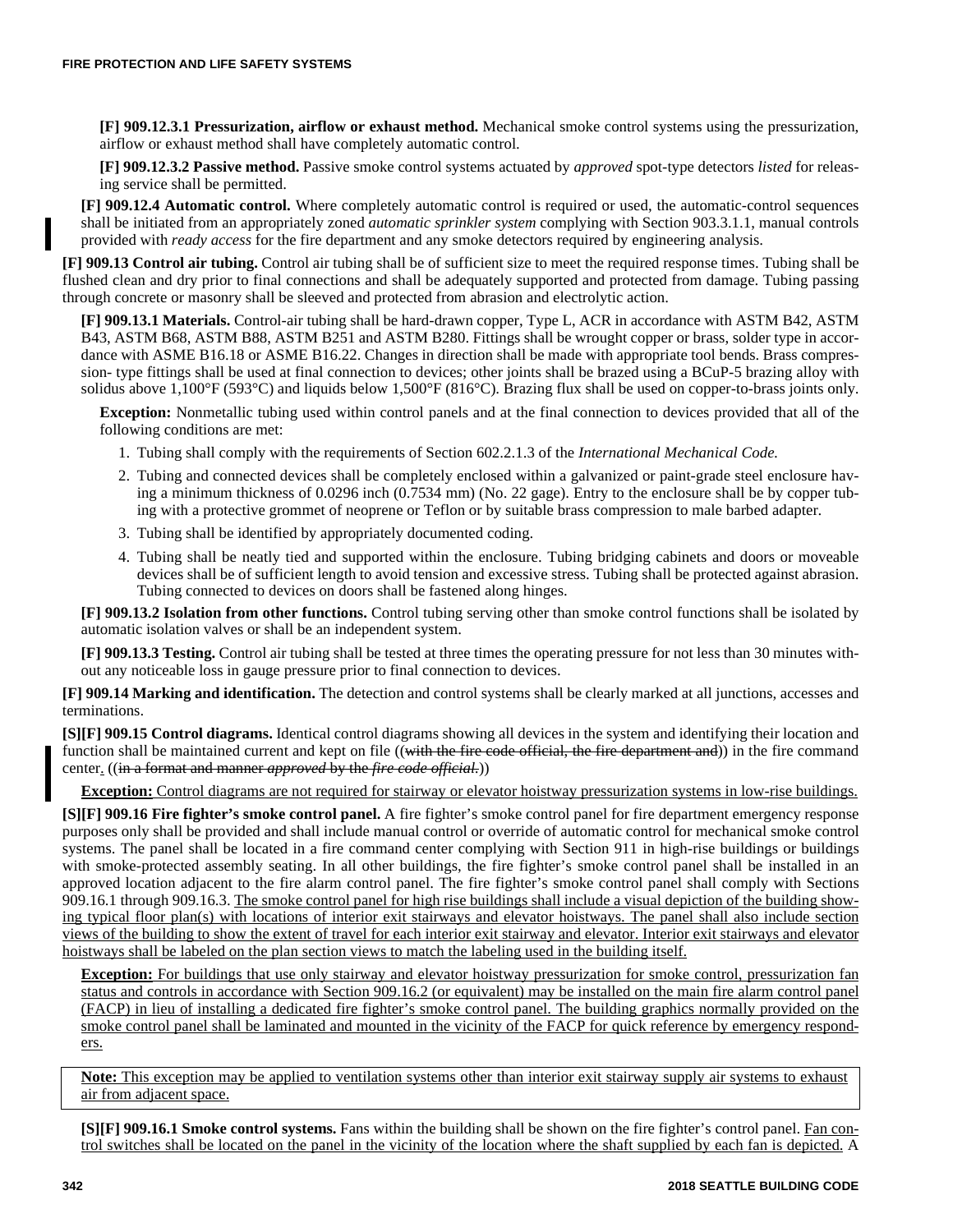clear indication of the direction of airflow and the relationship of components shall be displayed. Status indicators shall be provided for all ((smoke control equipment, annunciated by fan and zone, and by pilot-lamp-type indicators)) fans as follows:

- 1. Fans ((, *dampers* and other operating equipment)) in ((their normal)) a ready/non-operating status—WHITE.
- 2. Fans ((<del>, *dampers* and other operating equipment</del>)) in their off ((or closed)) status—RED.
- 3. Fans ((, *dampers* and other operating equipment)) in ((their on or open status)) operation—GREEN.
- 4. Fans ((, *dampers* and other operating equipment)) in a fault ((status)) condition—YELLOW/AMBER.

**[F] 909.16.2 Smoke control panel.** The fire fighter's control panel shall provide control capability over the complete smoke control system equipment within the building as follows:

- 1. ON-AUTO-OFF control over each ((individual piece of operating smoke control equipment that can be controlled from other sources within the building)) shaft pressurization fan. ((This includes *stairway* pressurization fans; smoke exhaust fans; supply, return and exhaust fans; elevator shaft fans and other operating equipment used or intended for smoke control purposes.
- 2. OPEN-AUTO-CLOSE control over individual dampers relating to smoke control and that are controlled from other sources within the building.)
- 2. AUTO-OFF-POSITIVE PRESSURE-NEGATIVE PRESSURE control over each smoke control zone designed with such features. Individual control of each damper and fan used to achieve the positive or negative pressure condition is not required.
- ((3. ON-OFF or OPEN-CLOSE control over smoke control and other critical equipment associated with a fire or smoke emergency and that can only be controlled from the fire fighter's control panel.)

3. AUTO-EXHAUST-OFF control over each smoke control zone using the exhaust method of smoke control.

#### **Exceptions:**

- 1. Complex systems, where *approved,* where the controls and indicators are combined to control and indicate all elements of a single smoke zone as a unit.
- 2. Complex systems, where *approved,* where the control is accomplished by computer interface using approved, plain English commands.
- **[F] 909.16.3 Control action and priorities.** The fire-fighter's control panel actions shall be as follows:
	- 1. ON-OFF and OPEN-CLOSE control actions shall have the highest priority of any control point within the building. Once issued from the fire fighter's control panel, automatic or manual control from any other control point within the building shall not contradict the control action. Where automatic means are provided to interrupt normal, nonemergency equipment operation or produce a specific result to safeguard the building or equipment including, but not limited to, duct freezestats, duct smoke detectors, high-temperature cutouts, temperature-actuated linkage and similar devices, such means shall be capable of being overridden by the fire fighter's control panel. The last control action as indicated by each fire fighter's control panel switch position shall prevail. Control actions shall not require the smoke control system to assume more than one configuration at any one time.

**Exception:** Power disconnects required by ((NFPA 70)) the Seattle Electrical Code.

2. Only the AUTO position of each three-position fire-fighter's control panel switch shall allow automatic or manual control action from other control points within the building. The AUTO position shall be the NORMAL, nonemergency, building control position. Where a fire fighter's control panel is in the AUTO position, the actual status of the device (on, off, open, closed) shall continue to be indicated by the status indicator described in Section 909.16.1. Where directed by an automatic signal to assume an emergency condition, the NORMAL position shall become the emergency condition for that device or group of devices within the zone. Control actions shall not require the smoke control system to assume more than one configuration at any one time.

**[F] 909.17 System response time.** Smoke-control system activation shall be initiated immediately after receipt of an appropriate automatic or manual activation command. Smoke control systems shall activate individual components (such as *dampers* and fans) in the sequence necessary to prevent physical damage to the fans, *dampers,* ducts and other equipment. For purposes of smoke control, the fire fighter's control panel response time shall be the same for automatic or manual smoke control action initiated from any other building control point. The total response time, including that necessary for detection, shutdown of operating equipment and smoke control system startup, shall allow for full operational mode to be achieved before the conditions in the space exceed the design smoke condition. The system response time for each component and their sequential relationships shall be detailed in the required rational analysis and verification of their installed condition reported in the required final report.

**[S][F] 909.18 Acceptance testing.** Devices, equipment, components and sequences shall be individually tested. These tests, in addition to those required by other provisions of this code, <u>or as required in rules promulgated by the building official</u>, shall consist of determination of function, sequence and, where applicable, capacity of their installed condition.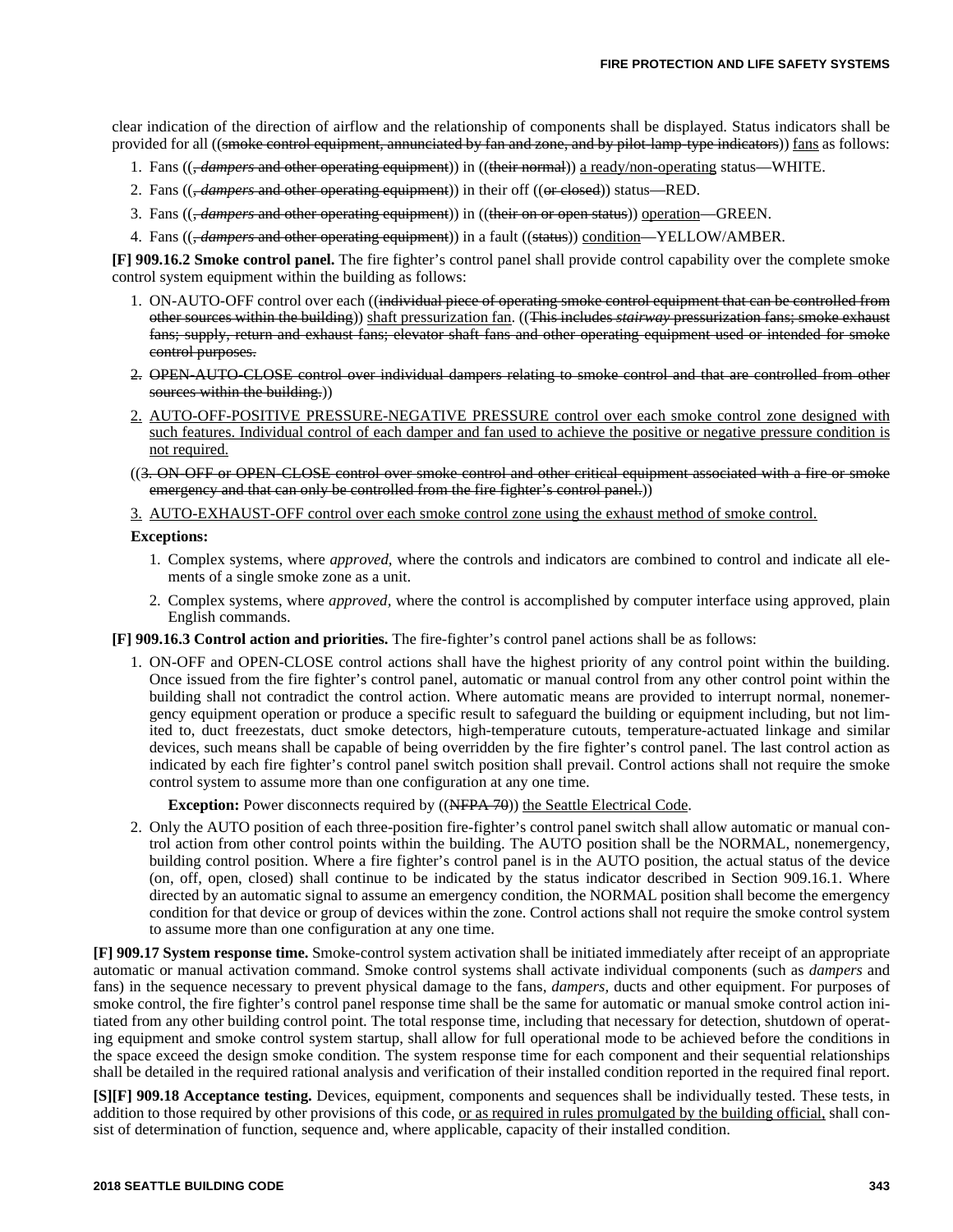**[F] 909.18.1 Detection devices.** Smoke or fire detectors that are a part of a smoke control system shall be tested in accordance with Chapter 9 in their installed condition. Where applicable, this testing shall include verification of airflow in both minimum and maximum conditions.

**Note:** Verification of airflow in stairway or elevator hoistway pressurization systems is only required to verify compliance with duct detector listing.

**[S][F] 909.18.2 Ducts.** Ducts that are part of a smoke control system shall be traversed using generally accepted practices to determine actual air quantities.

**Exception:** Ducts that are part of a stairway or elevator hoistway pressurization system need not be traversed.

**[F] 909.18.3 Dampers.** *Dampers* shall be tested for function in their installed condition.

**[F] 909.18.4 Inlets and outlets.** Inlets and outlets shall be read using generally accepted practices to determine air quantities.

**Exception:** Air quantities are not required to be determined for stairway or elevator hoistway pressurization systems unless specifically required by other sections in this code.

**[F] 909.18.5 Fans.** Fans shall be examined for correct rotation. Measurements of voltage, amperage, revolutions per minute (rpm) and belt tension shall be made.

**[F] 909.18.6 Smoke barriers.** Measurements using inclined manometers or other *approved* calibrated measuring devices shall be made of the pressure differences across *smoke barriers.* Such measurements shall be conducted for each possible smoke control condition.

**[S][F] 909.18.7 Controls.** Each smoke zone equipped with an automatic-initiation device shall be put into operation by the actuation of one such device. Each additional device within the zone shall be verified to cause the same sequence without requiring the operation of fan motors in order to prevent damage. Control sequences shall be verified throughout the system, including verification of override from the fire fighter's control panel and simulation of ((standby)) emergency power conditions.

**[S][F] 909.18.8 Testing for smoke control.** Smoke control systems shall be tested by a special inspector for compliance with the *approved* design in accordance with Section 1705.18.

**[F] 909.18.8.1 Scope of testing.** Testing shall be conducted ((in accordance with the following:)) prior to occupancy and after sufficient completion for the purposes of pressure-difference testing, flow measurements, and detection and control verification.

- ((1. During erection of ductwork and prior to concealment for the purposes of leakage testing and recording of device location.
- 2. Prior to occupancy and after sufficient completion for the purposes of pressure-difference testing, flow measurements, and detection and control verification.))

**[F] 909.18.8.2 Qualifications.** *Approved* agencies for smoke control testing shall have expertise in fire protection engineering, mechanical engineering and certification as air balancers.

**[F] 909.18.8.3 Reports.** A complete report of testing shall be prepared by the *approved* agency. The report shall include identification of all devices by manufacturer, nameplate data, design values, measured values and identification tag or mark. The report shall be reviewed by the responsible *registered design professional* and, when satisfied that the design intent has been achieved, the responsible *registered design professional* shall sign, seal and date the report.

**[F] 909.18.8.3.1 Report filing.** ((A copy)) Copies of the final report shall be filed with the building official and the fire code official. ((and an)) An identical copy shall be maintained in an *approved* location at the building and shall be made available to the fire department on request.

**Exception:** A copy of the final report need not be maintained at low-rise buildings using stairway or elevator hoistway pressurization.

**[S] (([F] 909.18.9 Identification and documentation.** Charts, drawings and other documents identifying and locating each component of the smoke control system, and describing its proper function and maintenance requirements, shall be maintained on file at the building as an attachment to the report required by Section 909.18.8.3. Devices shall have an *approved* identifying tag or *mark* on them consistent with the other required documentation and shall be dated indicating the last time they were successfully tested and by whom.))

**[S][F] 909.19 System acceptance.** Buildings, or portions thereof, required by this code to comply with this section shall not be issued a certificate of occupancy until such time that the ((fire eode)) *building official* determines that the provisions of this section have been fully met. ((<del>complied with and that the fire department has received satisfactory instruction on the operation, both</del> automatic and manual, of the system and a written maintenance program complying with the requirements of Section 909.20.1 of the *International Fire Code* has been submitted and approved by the fire code official.))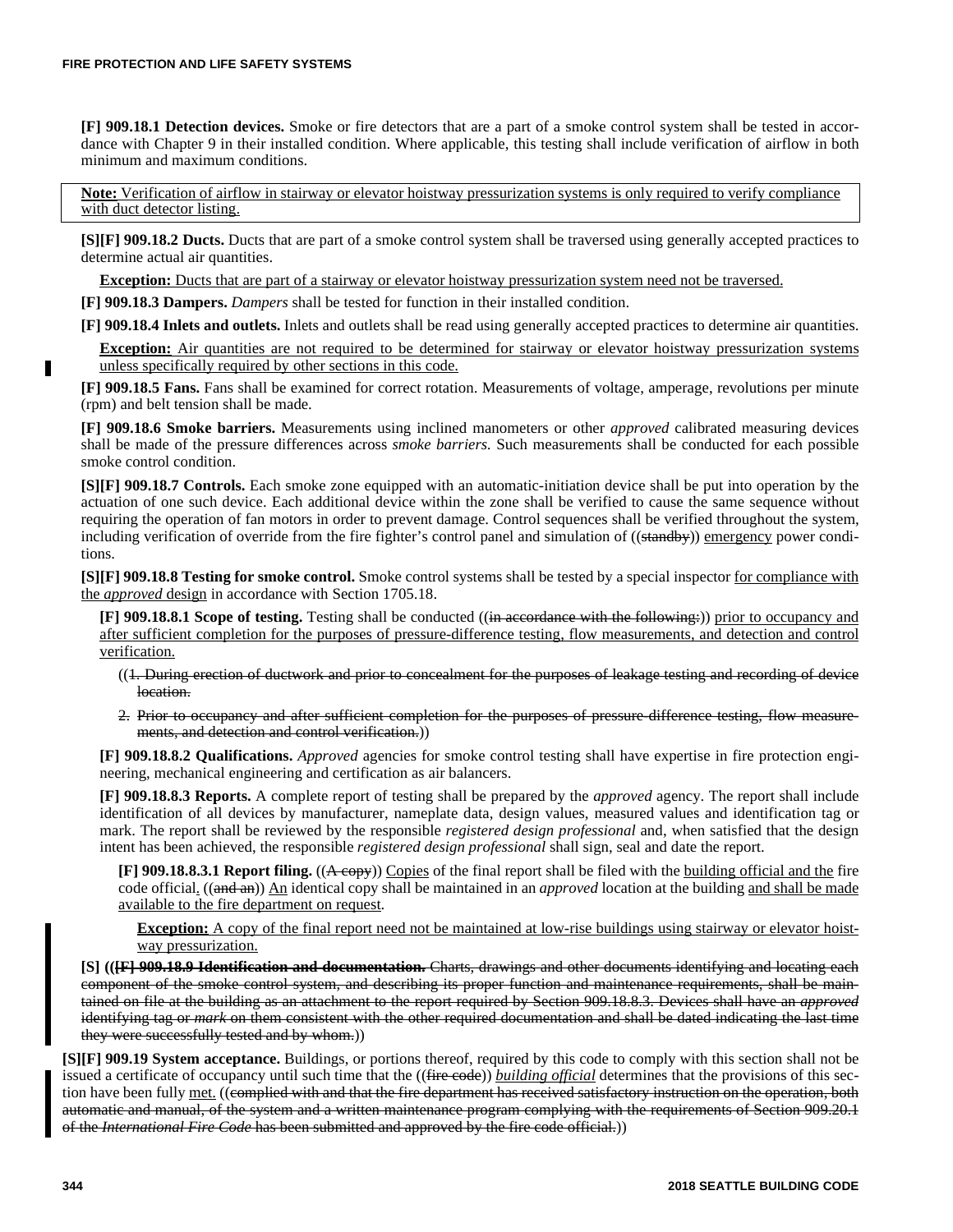**Exception:** In buildings of phased construction, a temporary certificate of occupancy, as *approved* by the ((fire eode)) *building official,* shall be allowed provided that those portions of the building to be occupied meet the requirements of this section and that the remainder does not pose a significant hazard to the safety of the proposed occupants or adjacent buildings.

**Note:** Seattle Fire Department requires a written maintenance program to be submitted to the *fire code official,* but this is not required as a condition of issuing a certificate of occupancy.

**[S] 909.20 ((Smokeproof enclosures)) RESERVED.** ((Where required by Section 1023.11, a smokeproof enclosure shall be constructed in accordance with this section. A smokeproof enclosure shall consist of an *interior exit stairway* or *ramp* that is enclosed in accordance with the applicable provisions of Section 1023 and an open exterior balcony or ventilated vestibule meeting the requirements of this section. Where access to the roof is required by the *International Fire Code*, such access shall be from the smokeproof enclosure where a smokeproof enclosure is required.))

**909.20.1 ((Access)) RESERVED.** ((Access to the *stairway* or *ramp* shall be by way of a vestibule or an open exterior balcony. The minimum dimension of the vestibule shall be not less than the required width of the *corridor* leading to the vestibule but shall not have a width of less than 44 inches (1118 mm) and shall not have a length of less than 72 inches (1829 mm) in the direction of egress travel.)

**909.20.2 ((Construction)) RESERVED.** ((The smokeproof enclosure shall be separated from the remainder of the building by not less than 2-hour *fire barriers* constructed in accordance with Section 707 or *horizontal assemblies* constructed in accordance with Section 711, or both. Openings are not permitted other than the required *means of egress* doors. The vestibule shall be separated from the *stairway* or *ramp* by not less than 2-hour *fire barriers* constructed in accordance with Section 707 or *horizontal assemblies* constructed in accordance with Section 711, or both. The open exterior balcony shall be constructed in accordance with the *fire-resistance rating* requirements for floor assemblies.

**909.20.2.1 Door closers.** Doors in a smokeproof enclosure shall be self- or automatic closing by actuation of a smoke detector in accordance with Section 716.2.6.6 and shall be installed at the floor-side entrance to the smokeproof enclosure. The actuation of the smoke detector on any door shall activate the closing devices on all doors in the smokeproof enclosure at all levels. Smoke detectors shall be installed in accordance with Section 907.3.))

**909.20.3 ((Natural ventilation alternative)) RESERVED.** ((The provisions of Sections 909.20.3.1 through 909.20.3.3 shall apply to ventilation of smokeproof enclosures by natural means.

**909.20.3.1 Balcony doors.** Where access to the *stairway* or *ramp* is by way of an open exterior balcony, the door assembly into the enclosure shall be a *fire door assembly* in accordance with Section 716.

**909.20.3.2 Vestibule doors.** Where access to the *stairway* or *ramp* is by way of a vestibule, the door assembly into the vestibule shall be a *fire door assembly* complying with Section 716. The door assembly from the vestibule to the *stairway* shall have not less than a 20-minute *fire protection rating* complying with Section 716.

**909.20.3.3 Vestibule ventilation.** Each vestibule shall have a minimum net area of 16 square feet (1.5 m<sup>2</sup>) of opening in a wall facing an outer *court*, *yard* or *public way* that is not less than 20 feet (6096 mm) in width.))

**909.20.4 ((Mechanical ventilation alternative)) RESERVED.** ((The provisions of Sections 909.20.4.1 through 909.20.4.4 shall apply to ventilation of smokeproof enclosures by mechanical means.

**909.20.4.1 Vestibule doors.** The door assembly from the building into the vestibule shall be a *fire door assembly* complying with Section 716.2.2.1. The door assembly from the vestibule to the *stairway* or *ramp* shall not have less than a 20 minute *fire protection rating* and shall meet the requirements for a smoke door assembly in accordance with Section 716.2.2.1. The door shall be installed in accordance with NFPA 105.

**909.20.4.2 Vestibule ventilation.** The vestibule shall be supplied with not less than one air change per minute and the exhaust shall be not less than 150 percent of supply. Supply air shall enter and exhaust air shall discharge from the vestibule through separate, tightly constructed ducts used only for that purpose. Supply air shall enter the vestibule within 6 inches (152 mm) of the floor level. The top of the exhaust register shall be located at the top of the smoke trap but not more than 6 inches (152 mm) down from the top of the trap, and shall be entirely within the smoke trap area. Doors in the open position shall not obstruct duct openings. Duct openings with controlling *dampers* are permitted where necessary to meet the design requirements, but *dampers* are not otherwise required.

**909.20.4.2.1 Engineered ventilation system.** Where a specially engineered system is used, the system shall exhaust a quantity of air equal to not less than 90 air changes per hour from any vestibule in the emergency operation mode and shall be sized to handle three vestibules simultaneously. Smoke detectors shall be located at the floor-side entrance to each vestibule and shall activate the system for the affected vestibule. Smoke detectors shall be installed in accordance with Section 907.3.

**909.20.4.3 Smoke trap.** The vestibule ceiling shall be not less than 20 inches (508 mm) higher than the door opening into the vestibule to serve as a smoke and heat trap and to provide an upward-moving air column. The height shall not be decreased unless *approved* and justified by design and test.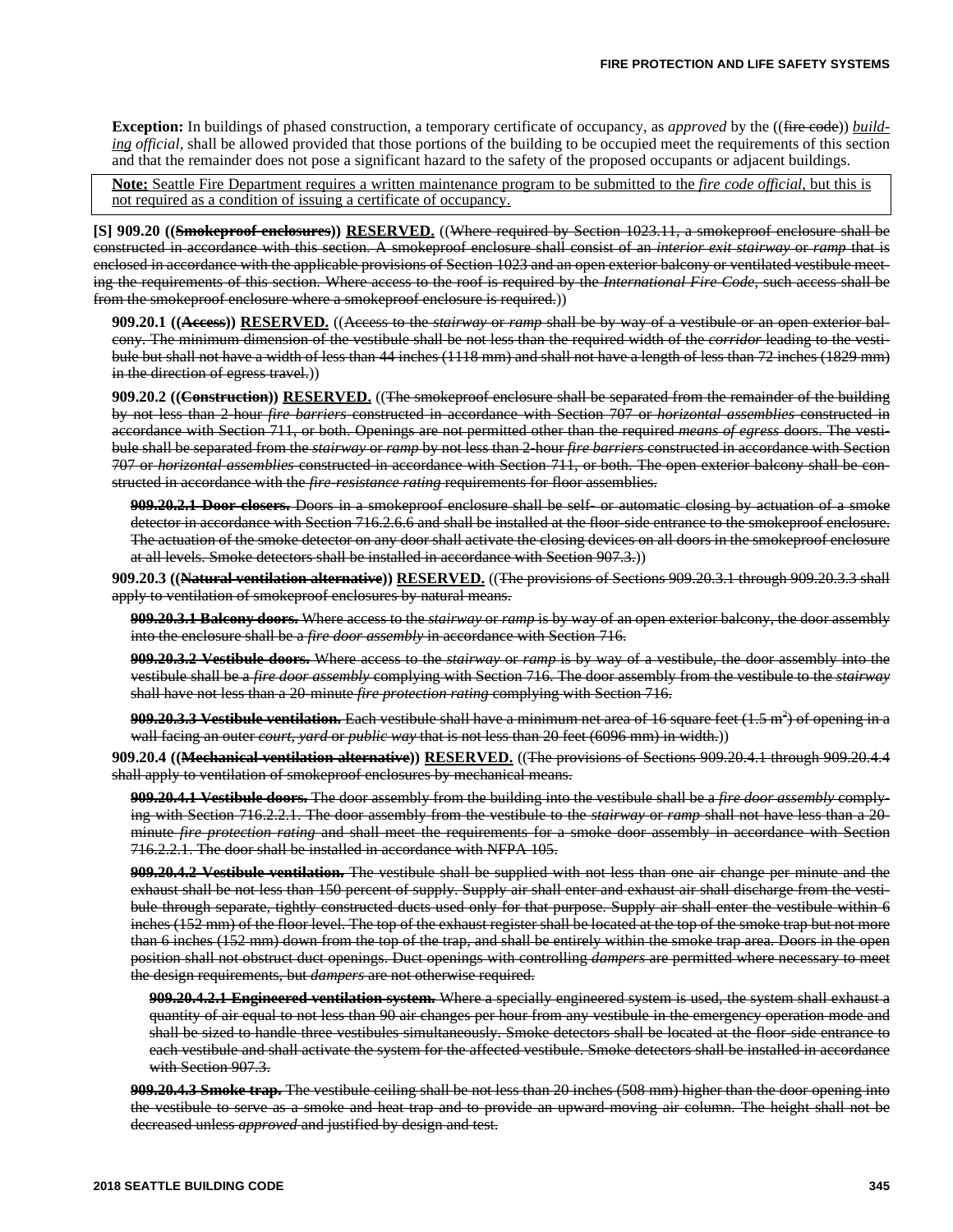**909.20.4.4 Stairway or ramp shaft air movement system.** The *stairway* or *ramp* shaft shall be provided with a dampered relief opening and supplied with sufficient air to maintain a minimum positive pressure of 0.10 inch of water (25 Pa) in the shaft relative to the vestibule with all doors closed.)

**[S] 909.20.5 Stairway and ramp pressurization ((alternative)) for high-rise and underground buildings.** Where ((the building is equipped throughout with an *automatic sprinkler system* in accordance with Section 903.3.1.1, the vestibule is not required, provided, that)) required by Section 403.5.4 or 405.7.2, each interior *exit stairway* or *ramp* ((is)) shall be pressurized to not less than 0.10 inch of water (25 Pa) and not more than 0.35 inches of water (87 Pa) in the shaft relative to the building measured with all *interior exit stairway* and *ramp* doors closed under maximum anticipated conditions of stack effect and wind effect. The pressure differential shall be measured between the *interior exit stairway* and the adjacent area. In residential buildings, the pressure differential is permitted to be measured between the *interior exit stairway* and the *dwelling units.*

# **Exceptions:**

- 1. Positive pressure with respect to the elevator recall floor is required where elevator cars are at the floor of recall with the elevator doors open, but need not comply with the 0.10 inch of water minimum pressure differential.
- 2. The pressure differential is permitted to be measured relative to outdoor atmosphere on floors other than the following:
	- 2.1. The fire floor;
	- 2.2. The two floors immediately below the fire floor; and
	- 2.3. The floor immediately above the fire floor.

**Interpretation I909.20.5:** For the purposes of measuring pressure differentials, smoke zones consisting of floors interconnected by unenclosed vertical openings shall constitute a single floor.

**909.20.5.1 Supply air.** Air for stairway pressurization shall be supplied at intervals sufficient to maintain the required pressure throughout the interior exit stairway.

**Note:** The performance goal for Section 909.20.5.1 is compliance with minimum and maximum pressures at all levels of the shaft.

**909.20.5.2 Supply air.** Supply air shall be taken directly from an outside, uncontaminated source at least 20 feet (6096 mm) from any mechanical exhaust outlet and the dampered relief opening required by Section 909.20.5.3. The supply air intake shall be located at the exterior of the building. The intake shall be continuous to the exterior of the building. The fan system shall be equipped with two smoke detectors located in accordance with NFPA 72 arranged to automatically shut down the fan system only when both smoke detectors activate. The detectors shall be located downstream of the fan and shall be connected to the fire alarm as a supervisory signal.

**Exception:** The supply air intake need not be located 20 feet from the dampered relief outlet serving the same stairway.

Dampers other than motorized dampers required by the *International Energy Conservation Code* are not permitted in the stairway pressurization system air supply unless *approved* by the *building official.*

**909.20.5.3 Dampered relief opening.** The interior exit stairway shall be equipped with a relief opening at the top. The relief opening shall be equipped with a barometric relief damper and a motorized damper that complies with the *International Energy Conservation Code.* The motorized damper shall be of the normally open type (open with the power off). Activation of the damper shall be initiated by the building fire alarm system and by actuation of the *automatic sprinkler system.*

The pressurization system shall be capable of maintaining the differential pressure required by Section 909.20.5 while discharging 2,500 cubic feet per minute (1180 L/s) of air through the relief opening.

The relief outlet shall be located at least 20 feet from elevator hoistway and stairway pressurization system supply air intake locations.

**Exception:** The relief outlet need not be located 20 feet from the supply air intake for the stairway served by the relief outlet.

**((909.20.6)) 909.20.5.4 ((Ventilating)) Activation of pressurization equipment.** ((The activation of ventilating equipment required by the alternatives in Sections 909.20.4 and 909.20.5 shall be by smoke detectors installed at each floor level at an *approved* location at the entrance to the smokeproof enclosure. When the closing device for the *stairway* and *ramp* shaft and vestibule doors is activated by smoke detection or power failure, the mechanical equipment shall activate and operate at the required performance levels.)) The pressurization equipment required by Section 909.20.5 shall be activated by a fire alarm signal originating anywhere in the building. Smoke detectors shall be installed in accordance with Section 907.3. Activation of the pressurization equipment shall be independent of the position of any dampers in the stairway pressurization air supply system.

Г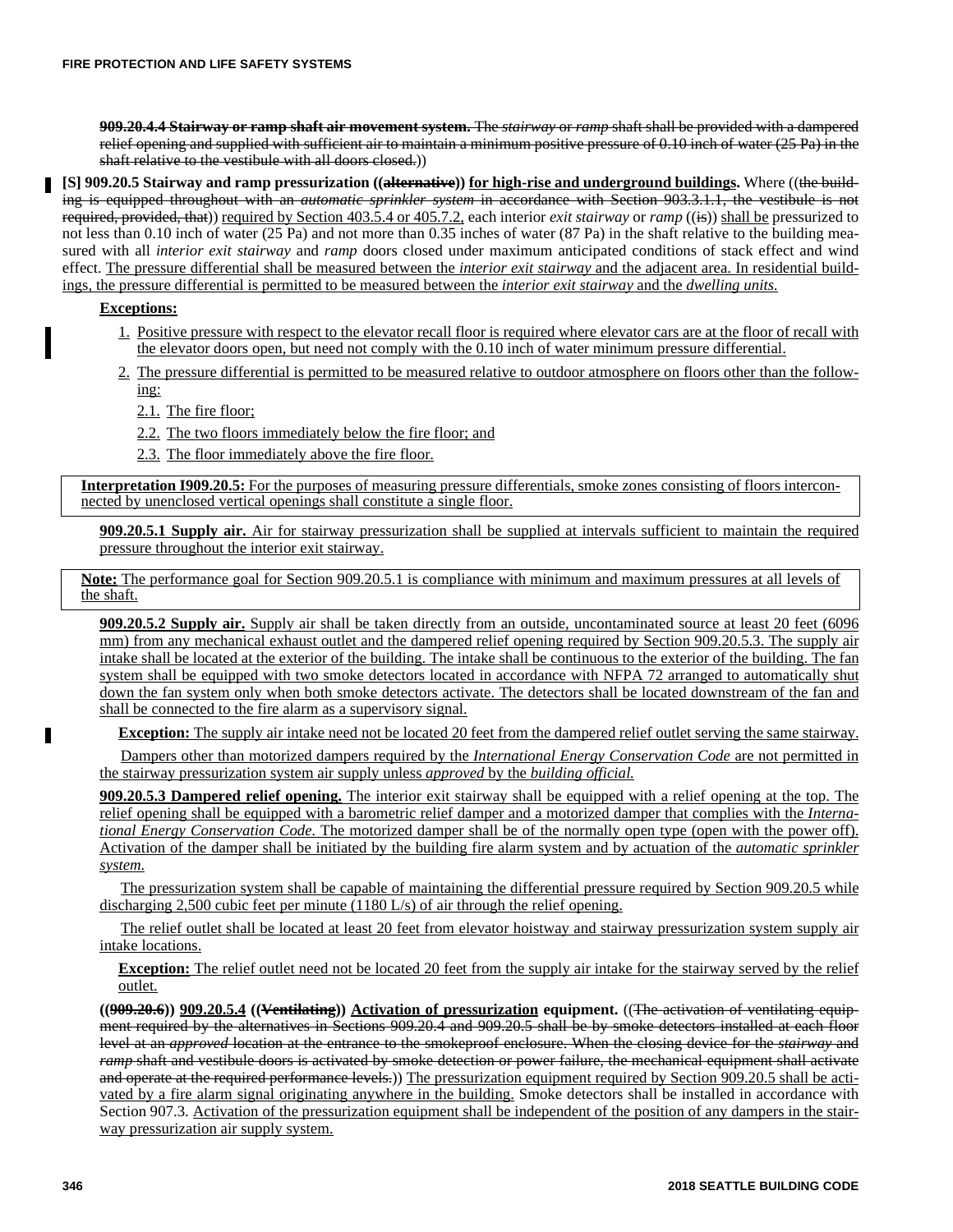**((909.20.6.1)) 909.20.5.5 ((Ventilation)) Independence of pressurization systems.** ((Smokeproof enclosure ventilation)) Stairway pressurization systems shall be independent of other building ventilation systems.

**Exception:** Building ventilation systems, other than interior exit stairway supply air systems, are permitted to be used to exhaust air from adjacent space where necessary to maintain the differential pressure relationships. Building ventilation systems used to achieve stairway pressurization are not required to comply with Sections 909.10.1 and 909.11.3.

**909.20.5.6 Protection of equipment.** The equipment, control wiring, power wiring and ductwork shall comply with one of the following:

- 1. Equipment, control wiring, power wiring and ductwork shall be located exterior to the building and directly connected to the ((smokeproof enclosure)) interior exit stairway or connected to the ((smokeproof enclosure)) interior exit stairway by ductwork enclosed by ((not less than 2-hour)) *fire barriers* constructed in accordance with Section 707 or *horizontal assemblies* constructed in accordance with Section 711, or both.
- 2. Equipment, control wiring, power wiring and ductwork shall be located within the ((smokeproof enclosure)) interior exit stairway with intake or exhaust directly from and to the outside or through ductwork enclosed by not less than 2 hour *fire barriers* constructed in accordance with Section 707 or *horizontal assemblies* constructed in accordance with Section 711, or both.
- 3. Equipment, control wiring, power wiring and ductwork shall be located within the building if separated from the remainder of the building, including other mechanical equipment, by not less than 2-hour *fire barriers* constructed in accordance with Section 707 or *horizontal assemblies* constructed in accordance with Section 711, or both.

#### **Exceptions:**

- 1. Control wiring and power wiring located outside of a 2-hour fire barrier construction shall be protected using any one of the following methods:
	- 1.1. Cables used for survivability of required critical circuits shall be listed in accordance with UL 2196 and shall have a fire-resistance rating of not less than 2 hours.
	- 1.2. Where encased with not less than 2 inches (51 mm) of concrete.
	- 1.3. Electrical circuit protective systems shall have a fire-resistance rating of not less than 2 hours. Electrical circuit protective systems shall be installed in accordance with their listing requirements.
- 2. Equipment, control wiring, power wiring, and ductwork serving building ventilation systems other than interior exit stairway supply air systems used to achieve the differential pressure relationships need not be protected.

**((909.20.6.2)) 909.20.5.7 ((Standby)) Emergency power.** ((Mechanical vestibule and *stairway* and *ramp* shaft ventilation)) Pressurization systems and automatic fire detection systems shall be provided with ((standby)) emergency power in accordance with Section 2702.

**Interpretation I909.20.5.7:** Building ventilation system fans used to achieve pressure differential relationships are considered to be part of the pressurization system and are required to be provided with emergency power.

**((909.20.6.3 Acceptance and testing.** Before the mechanical equipment is *approved*, the system shall be tested in the presence of the *building official* to confirm that the system is operating in compliance with these requirements.))

**909.20.6 Stairway pressurization for low-rise buildings.** Where stairway pressurization is provided in accordance with Section 1006.3.3 item 7 or Section 510.2 item 10, the pressurization system shall comply with the following:

1. Stairways shall be pressurized to a minimum positive pressure of 0.15 inch of water column (37 Pa) relative to the main occupied area on each floor, and a maximum pressure that complies with Section 1010.1.3.

**Interpretation I909.20.6:** For the purposes of measuring pressure differentials, smoke zones consisting of floors interconnected by unenclosed vertical openings shall constitute a single floor.

- 2. The stairway pressurization shall be activated by a fire alarm originating anywhere in the building.
- 3. Pressurization equipment and its duct work located within the building shall be separated from other portions of the building by construction equal to that required for the interior exit stairway.
- 4. Supply air shall be taken directly from an outside, uncontaminated source at least 20 feet (6096 mm) from any air exhaust system or outlet. Air ducts shall be continuous to the exterior of the building. Two smoke detectors shall be located in the duct in accordance with NFPA 72 arranged to automatically shut down the fan system only when both smoke detectors activate. The detectors shall be located downstream of the fan and shall be connected to the fire alarm as a supervisory signal.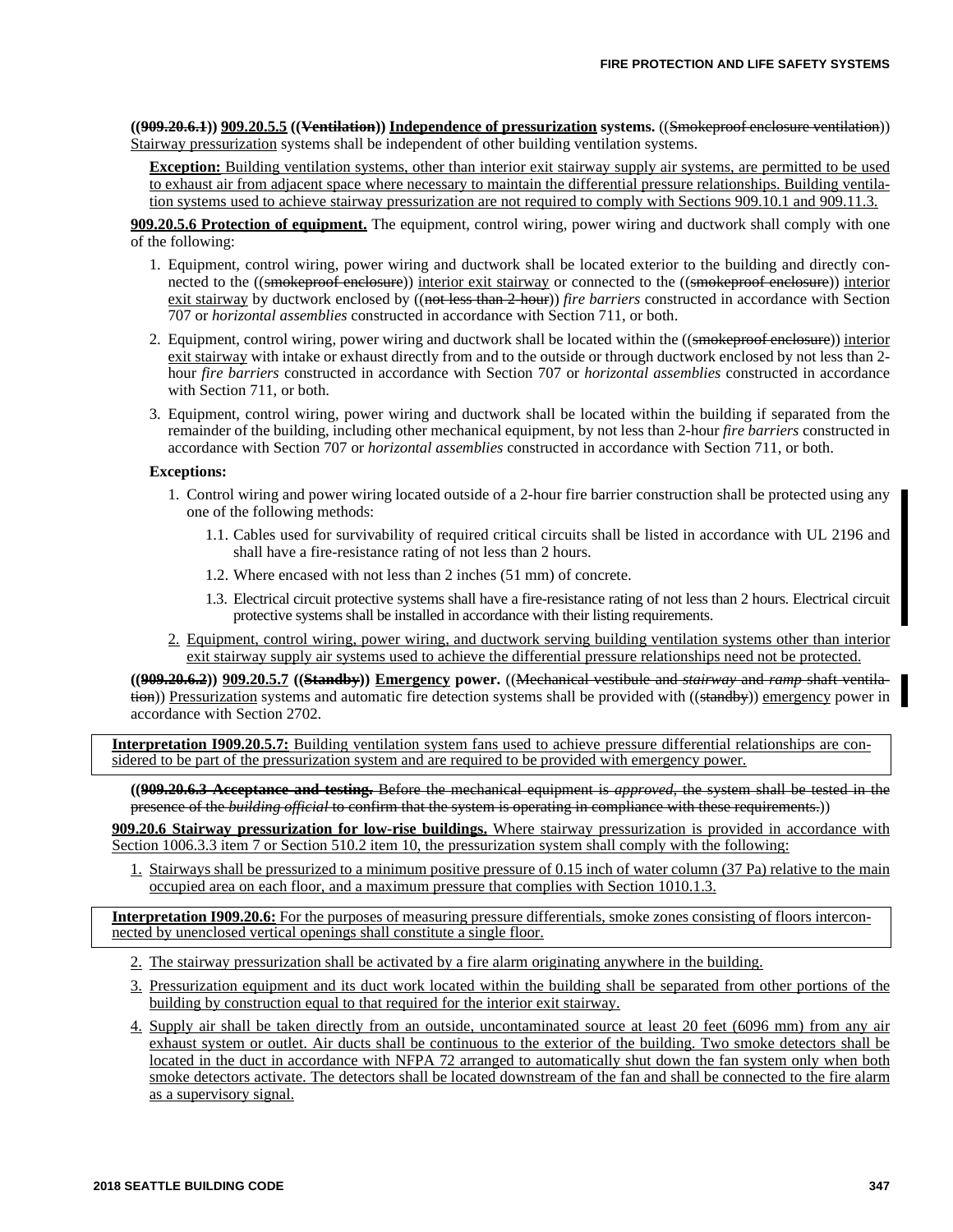- 5. A *legally required standby power system* shall be provided for the pressurization system according to Seattle Electrical Code Section 701. A connection ahead of the service disconnecting means shall be permitted as the sole source of power to the pressurization system.
- 6. Other measures to prevent loss of pressurization shall be provided in the design and construction of interior exit stairways, such as doors and door closers, quality of workmanship and caulking of penetrations and joints.
- 7. Stairway pressurization systems in low-rise buildings shall comply with Sections 909.2, 909.3, 909.10, 909.12, 909.13, 909.14, 909.17, 909.18, and 909.19 in addition to Section 909.20.6.

**Note:** A rational analysis complying with Section 909.4 is not required.

**[S] 909.21 Elevator hoistway pressurization alternative.** Where elevator hoistway pressurization is provided in lieu of required enclosed elevator lobbies, the pressurization system shall comply with Sections  $909.21.1$  through  $((909.21.11))$ 909.21.7.

**909.21.1 Pressurization requirements.** Elevator hoistways shall be pressurized to maintain a minimum positive pressure of 0.10 inch of water (25 Pa) and a maximum positive pressure of 0.25 inch of water (67 Pa) with respect to adjacent occupied space on all floors. This pressure shall be measured at the midpoint of each hoistway door, with all elevator cars at the floor of recall and all hoistway doors on the floor of recall open and all other hoistway doors closed. The pressure differentials shall be measured between the hoistway and the adjacent elevator landing. The opening and closing of hoistway doors at each level must be demonstrated during this test. ((The supply air intake shall be from an outside, uncontaminated source located a minimum distance of 20 feet (6096 mm) from any air exhaust system or outlet.))

#### **Exceptions:**

- 1. On floors containing only Group R occupancies, the pressure differential is permitted to be measured between the hoistway and a *dwelling unit* or *sleeping unit.*
- 2. Where an elevator opens into a lobby enclosed in accordance with Section ((3007.6 or 3008.6)) 403.6.1.5 or 403.6.2.6, the pressure differential is permitted to be measured between the hoistway and the space immediately outside the door(s) from the floor to the enclosed lobby.
- 3. The pressure differential is permitted to be measured relative to the outdoor atmosphere on floors other than the following:
	- 3.1. The fire floor.
	- 3.2. The two floors immediately below the fire floor.
	- 3.3. The floor immediately above the fire floor.
- 4. The minimum positive pressure of 0.10 inch of water (25 Pa) and a maximum positive pressure of 0.25 inch of water (67 Pa) with respect to occupied floors are not required at the floor of recall with the doors open.
- 5. Subject to the approval of the *building official,* pressurization is not required for elevators in high-rise buildings with less than 75 feet (22 860 mm) from the lowest floor to the highest ceiling of the *stories* served by the elevator.
- 6. Maximum and minimum pressures are permitted to comply with rules promulgated by the *building official.*

**Interpretation I909.21:** For the purposes of measuring pressure differentials, smoke zones consisting of floors interconnected by unenclosed vertical openings shall constitute a single floor.

**909.21.1.1 Supply air.** The supply air shall be taken from an outside, uncontaminated source located a minimum distance of 20 feet (6096 mm) from any mechanical exhaust outlet and dampered relief openings required by Section 909.20.5.3. The supply air intake may be located within the building provided it is located no more than 20 feet (6096 mm) from major openings in the building exterior such as loading docks and vehicular entrances. There shall be no obstruction to the flow of air to the intake.

Dampers other than motorized dampers required by the *International Energy Conservation Code* are not permitted in the elevator hoistway pressurization system air supply unless *approved* by the *building official.*

**((909.21.1.1)) 909.21.1.2 Use of ventilation systems.** Ventilation systems, other than hoistway supply air systems, are permitted to be used to exhaust air from adjacent spaces ((on the fire floor, two floors immediately below and one floor immediately above the fire floor)) to the building's exterior where necessary to maintain positive pressure relationships as required in Section 909.21.1 during operation of the elevator shaft pressurization system. Ventilation systems used to achieve elevator hoistway pressurization are not required to comply with Section 909.21.4.

**909.21.2 Rational analysis.** A rational analysis complying with Section 909.4 shall be submitted with the *construction documents.*

**Exception:** A rational analysis is not required for elevator hoistway pressurization in low-rise buildings.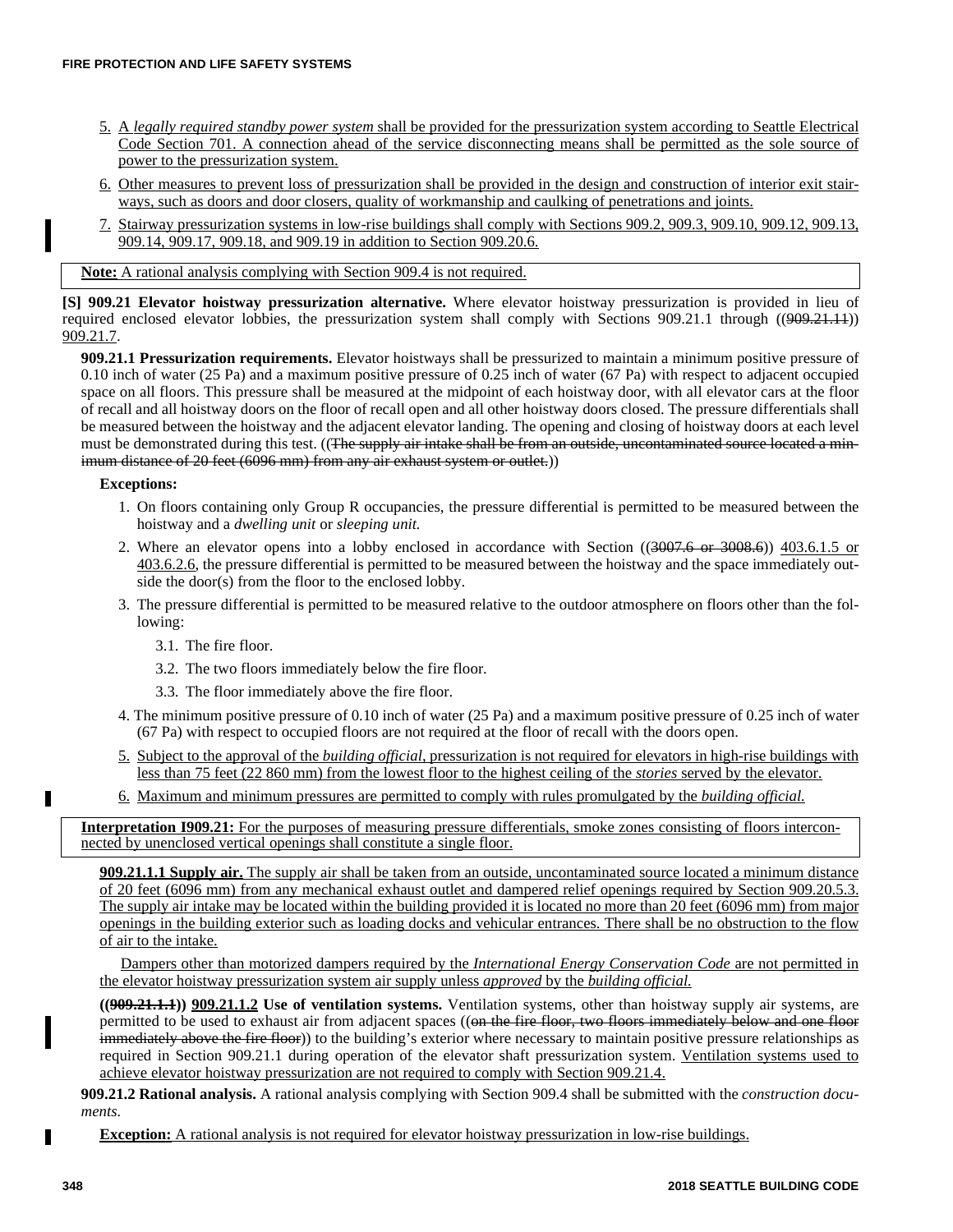**909.21.3 Ducts for system.** Any duct system that is part of the pressurization system shall be protected with the same *fireresistance rating* as required for the elevator shaft enclosure.

**909.21.4 Fan system.** The fan system provided for the pressurization system shall be as required by Sections 909.21.4.1 through 909.21.4.4.

**909.21.4.1 Fire resistance.** Where located within the building, the fan system that provides the pressurization shall be protected with the same *fire-resistance rating* required for the elevator ((shaft)) hoistway enclosure.

**909.21.4.2 Smoke detection.** The fan system shall be equipped with ((a)) two smoke detectors ((that will)) located in accordance with NFPA 72 arranged to automatically shut down the fan system only when both smoke detectors activate. ((is detected within the system.)) The detectors shall be located downstream of the fan and shall be connected to the fire alarm as a supervisory signal.

**909.21.4.3 Separate systems.** A separate fan system shall be used for each elevator hoistway.

**909.21.4.4 Fan capacity.** The ((supply)) fan system shall be ((either adjustable with a capacity of not less than 1,000 cfm (0.4719 m<sup>3</sup>/s) per door, or that specified by a *registered design professional* to meet the requirements of a designed pressurization system)) provided with the capacity to pressurize the elevator hoistway as determined by a registered design professional. The fan system shall be provided with a means to balance or modulate the airflow to the elevator hoistway to meet the differential pressure requirements on all floors for each condition identified by the rational analysis.

**909.21.5 ((Standby)) Legally required standby and emergency power.** Pressurization systems shall be powered by an *approved* emergency or *legally required standby power system.* ((The)) An *emergency power system* conforming to Section 909.11 shall be provided for pressurization systems in high-rise and underground buildings. Legally required standby power shall be provided  $((with))$  for the pressurization system in all other buildings. The emergency and legally required standby power shall be in accordance with Section 2702. For other than high-rise or underground buildings, connection ahead of the service disconnecting means in accordance with Seattle Electrical Code Section 701.12(E) is permitted as a source of legally required standby power.

**909.21.6 Activation of pressurization system.** The elevator pressurization system shall be activated upon activation of either the building fire alarm system or the elevator lobby smoke detectors. Where both a building fire alarm system and elevator lobby smoke detectors are present, each shall be independently capable of activating the pressurization system. Activation of the fan serving the hoistway is permitted to be delayed by up to 30 seconds so that elevator recall can be initiated prior to pressurizing the hoistway. Activation of the pressurization equipment shall be independent of the position of any dampers in the elevator hoistway air supply system.

**Note:** Activation of fans serving occupant evacuation elevators is allowed to be delayed, but the elevators must begin occupant evacuation activities and may not be immediately recalled.

**((909.21.7 Testing.** Testing for performance shall be required in accordance with Section 909.18.8. System acceptance shall be in accordance with Section 909.19.))

**909.21.7 Machine and control rooms.** Elevator machine and control rooms shall be pressurized in accordance with this section unless separated from the elevator hoistway by construction in accordance with Section 713.

**((909.21.8 Marking and identification.** Detection and control systems shall be marked in accordance with Section 909.14.

**909.21.9 Control diagrams.** Control diagrams shall be provided in accordance with Section 909.15.

**909.21.10 Control panel.** A control panel complying with Section 909.16 shall be provided.

**909.21.11 System response time.** Hoistway pressurization systems shall comply with the requirements for smoke control system response time in Section 909.17.)

## **SECTION 910 SMOKE AND HEAT REMOVAL**

**[F] 910.1 General.** Where required by this code, smoke and heat vents or mechanical smoke removal systems shall conform to the requirements of this section.

**[F] 910.2 Where required.** Smoke and heat vents or a mechanical smoke removal system shall be installed as required by Sections 910.2.1 and 910.2.2.

## **Exceptions:**

- 1. Frozen food warehouses used solely for storage of Class I and II commodities where protected by an *approved automatic sprinkler system*.
- 2. Smoke and heat removal shall not be required in areas of buildings equipped with early suppression fast-response (ESFR) sprinklers.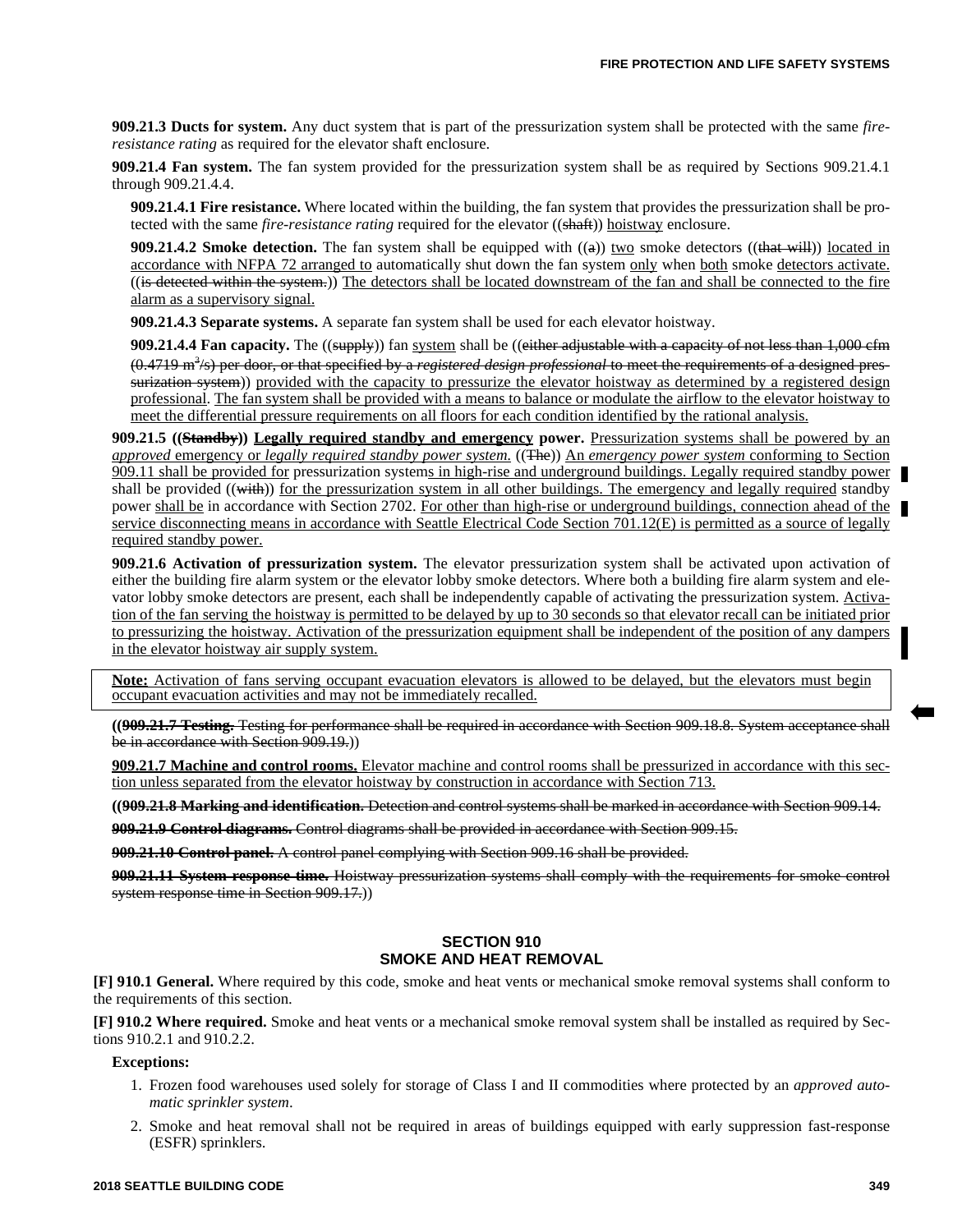3. Smoke and heat removal shall not be required in areas of buildings equipped with control mode special application sprinklers with a response time index of 50  $(m \cdot s)/2$  or less that are listed to control a fire in stored commodities with 12 or fewer sprinklers.

**910.2.1 Group F-1 or S-1.** Smoke and heat vents installed in accordance with Section 910.3 or a mechanical smoke removal system installed in accordance with Section 910.4 shall be installed in buildings and portions thereof used as a Group F-1 or S-1 occupancy having more than 50,000 square feet  $(4645 \text{ m}^2)$  of undivided area. In occupied portions of a building equipped throughout with an *automatic sprinkler system* in accordance with Section 903.3.1.1 where the upper surface of the story is not a roof assembly, a mechanical smoke removal system in accordance with Section 910.4 shall be installed.

**Exception:** Group S-1 aircraft repair hangars.

**[F] 910.2.2 High-piled combustible storage.** Smoke and heat removal required by Table 3206.2 of the *International Fire Code* for buildings and portions thereof containing high-piled combustible storage shall be installed in accordance with Section 910.3 in unsprinklered buildings. In buildings and portions thereof containing high-piled combustible storage equipped throughout with an *automatic sprinkler system* in accordance with Section 903.3.1.1, a smoke and heat removal system shall be installed in accordance with Section 910.3 or 910.4. In occupied portions of a building equipped throughout with an *automatic sprinkler system* in accordance with Section 903.3.1.1, where the upper surface of the story is not a roof assembly, a mechanical smoke removal system in accordance with Section 910.4 shall be installed.

**[F] 910.3 Smoke and heat vents.** The design and installation of smoke and heat vents shall be in accordance with Sections 910.3.1 through 910.3.3.

**[F] 910.3.1 Listing and labeling.** Smoke and heat vents shall be *listed* and labeled to indicate compliance with UL 793 or FM 4430.

**[F] 910.3.2 Smoke and heat vent locations.** Smoke and heat vents shall be located 20 feet (6096 mm) or more from adjacent *lot lines* and *fire walls* and 10 feet (3048 mm) or more from *fire barriers*. Vents shall be uniformly located within the roof in the areas of the building where the vents are required to be installed by Section 910.2 with consideration given to roof pitch, sprinkler location and structural members.

**910.3.3 Smoke and heat vents area.** The required aggregate area of smoke and heat vents shall be calculated as follows:

For buildings equipped throughout with an *automatic sprinkler system* in accordance with Section 903.3.1.1:

where:

 $A_{VR}$  = The required aggregate vent area (ft<sup>2</sup>).

 $V =$  Volume (ft<sup>3</sup>) of the area that requires smoke removal.

For unsprinklered buildings:

 $A_{VR} = A_{FA} / 50$  (Equation 9-4)

where:

 $A_{VR}$  = The required aggregate vent area (ft<sup>2</sup>).

 $A_{FA}$  = The area of the floor in the area that requires smoke removal.

**[S][F] 910.4 Mechanical smoke removal systems.** Mechanical smoke removal systems shall be designed and installed in accordance with Sections 910.4.1 through 910.4.7.

**910.4.1 Automatic sprinklers required.** The building shall be equipped throughout with an *approved automatic sprinkler system* in accordance with Section 903.3.1.1.

**910.4.2 Exhaust fan construction.** Exhaust fans that are part of a mechanical smoke removal system shall be rated for operation at 221°F (105°C). Exhaust fan motors shall be located outside of the exhaust fan air stream.

**910.4.3 System design criteria.** The mechanical smoke removal system shall be sized to exhaust the building at a minimum rate of two air changes per hour based on the volume of the building or portion thereof without contents. The capacity of each exhaust fan shall not exceed 30,000 cubic feet per minute  $(14.2 \text{ m}^3/\text{s})$ .

**910.4.3.1 Makeup air.** Makeup air openings shall be provided within 6 feet (1829 mm) of the floor level. Operation of makeup air openings shall be manual or automatic. The minimum gross area of makeup air inlets shall be 8 square feet per 1,000 cubic feet per minute  $(0.74 \text{ m}^2 \text{ per } 0.4719 \text{ m}^3/\text{s})$  of smoke exhaust.

**910.4.4 Activation.** The mechanical smoke removal system shall be activated by manual controls only.

**350 2018 SEATTLE BUILDING CODE**

 $A_{VR} = V/9000$  **(Equation 9-3)**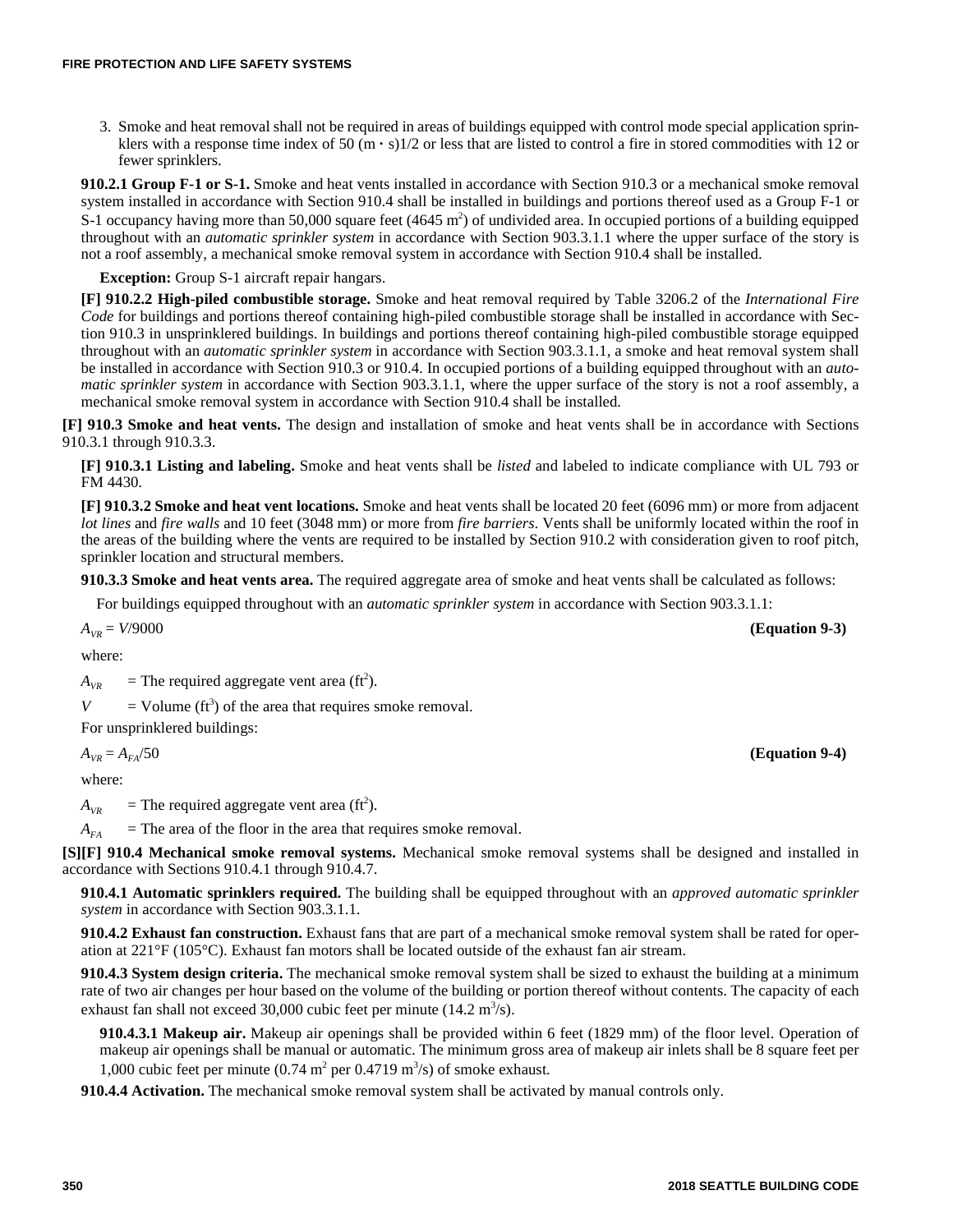**910.4.5 Manual control location.** Manual controls shall be located where they are able to be accessed by the fire service from an exterior door of the building and separated from the remainder of the building by not less than 1-hour *fire barriers* constructed in accordance with Section 707 or *horizontal assemblies* constructed in accordance with Section 711, or both.

**[F] 910.4.6 Control wiring.** Wiring for operation and control of mechanical smoke removal systems shall be connected ahead of the main disconnect in accordance with Section 701.12E of  $((\overline{NFPA 70}))$  the Seattle Electrical Code and be protected against interior fire exposure to temperatures in excess of 1,000°F (538°C) for a period of not less than 15 minutes.

**[F] 910.4.7 Controls.** Where building air-handling and mechanical smoke removal systems are combined or where independent building air-handling systems are provided, fans shall automatically shut down in accordance with the *International Mechanical Code*. The manual controls provided for the smoke removal system shall have the capability to override the automatic shutdown of fans that are part of the smoke removal system.

**910.5 Maintenance.** Smoke and heat vents and mechanical smoke removal systems shall be maintained in accordance with the *International Fire Code*.

## **SECTION 911 FIRE COMMAND CENTER**

**[S][F] 911.1 General.** Where required by other sections of this code and in buildings classified as high-rise buildings by this code, a fire command center for fire department operations shall be provided and shall comply with Sections 911.1.1 through 911.1.6.

**[F] 911.1.1 Location and access.** The location and accessibility of the fire command center shall be *approved* by the *fire code official.*

**[F] 911.1.2 Separation.** The fire command center shall be separated from the remainder of the building by not less than a ((1)) 2-hour *fire barrier* constructed in accordance with Section 707 or *horizontal assembly* constructed in accordance with Section 711, or both.

**[F] 911.1.3 Size.** The *fire command center* shall be not less than 0.015 percent of the total building area of the facility served or 200 square feet (19 m<sup>2</sup>) in area, whichever is greater, with a minimum dimension of 0.7 times the square root of the room area or 10 feet (3048 mm), whichever is greater.

**[F] 911.1.4 Layout approval.** A layout of the fire command center and all features required by this section to be contained therein shall be submitted for approval prior to installation.

**[F] 911.1.5 Storage.** Storage unrelated to operation of the fire command center shall be prohibited.

**[F] 911.1.6 Required features.** The fire command center shall comply with NFPA 72 and shall contain all of the following features:

- 1. The emergency voice/alarm communication system control unit.
- 2. The fire department communications system.
- 3. Fire detection and alarm system annunciator.
- 4. Annunciator unit visually indicating the location of the elevators and whether they are operational.
- 5. Status indicators and controls for air distribution systems.
- 6. The fire fighter's control panel required by Section 909.16 for smoke control systems installed in the building.
- 7. Controls for unlocking *interior exit stairway* doors simultaneously.
- 8. Sprinkler valve and waterflow detector display panels.
- 9. Emergency and legally required standby power status indicators.
- 10. A telephone for fire department use with controlled access to the public telephone system.
- 11. Fire pump status indicators.
- 12. Schematic building plans indicating the typical floor plan and detailing the building core, *means of egress*, fire protection systems, fire fighter air replenishment system, fire-fighting equipment and fire department access and the location of *fire walls, fire barriers, fire partitions, smoke barriers* and smoke partitions.
- 13. An *approved* Building Information Card that contains, but is not limited to, the following information:
	- 13.1. General building information that includes: property name, address, the number of floors in the building above and below grade, use and occupancy classification (for mixed uses, identify the different types of occupancies on each floor), and the estimated building population during the day, night and weekend.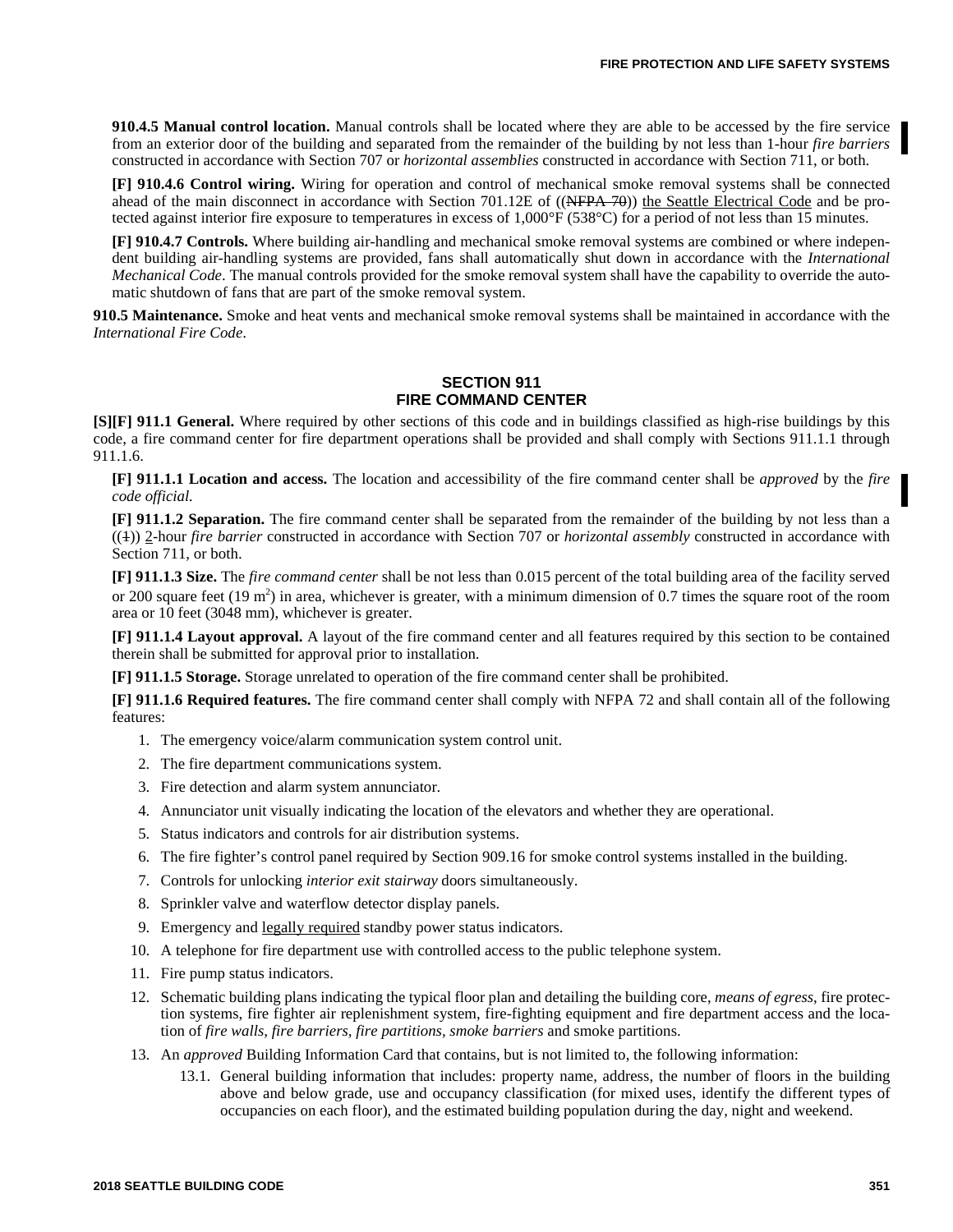- 13.2. Building emergency contact information that includes: a list of the building's emergency contacts including but not limited to building manager and building engineer and their respective work phone number, cell phone number, e-mail address.
- 13.3. Building construction information that includes: the type of building construction including but not limited to floors, walls, columns, and roof assembly.
- 13.4. *Exit access* and *exit stairway* information that includes: number of *exit access* and *exit stairways* in the building, each *exit access* and *exit stairway* designation and floors served, location where each *exit access* and *exit stairway* discharges, *interior exit stairways* that are pressurized, *exit* stairways provided with emergency lighting, each *exit stairway* that allows reentry, *exit stairways* providing roof access; elevator information that includes: number of elevator banks, elevator bank designation, elevator car numbers and respective floors that they serve; location of elevator machine rooms, control rooms and control spaces; location of sky lobby, location of freight elevator banks.
- 13.5. Building services and system information that includes: location of mechanical rooms, location of building management system, location and capacity of all fuel oil tanks, location of emergency generator, location of natural gas service.
- 13.6. Fire protection system information that includes: location of standpipes, location of fire pump room, location of fire department connections, floors protected by automatic sprinklers, location of different types of *automatic sprinkler systems* installed including, but not limited to, dry, wet and pre-action.
- 13.7 Hazardous material information that includes: location of hazardous material, quantity of hazardous material.
- 14. Work table.
- 15. Generator supervision devices, manual start and ((transfer)) stop features.
- 16. Public address system, where specifically required by other sections of this code.
- 17. Elevator fire recall switch in accordance with ASME A17.1/BSA 44.
- 18. Elevator emergency or legally required standby power selector switch(es), where emergency or standby power is provided.
- 19. On-site fire protection water tank fill-valve control switch, tank level indicators, tank low-level alarm and tank fill signal.

## **SECTION 912 FIRE DEPARTMENT CONNECTIONS**

**[F] 912.1 Installation.** Fire department connections shall be installed in accordance with the NFPA standard applicable to the system design and shall comply with Sections 912.2 through 912.6.

**[F] 912.2 Location.** With respect to hydrants, driveways, buildings and landscaping, fire department connections shall be so located that fire apparatus and hose connected to supply the system will not obstruct access to the buildings for other fire apparatus. The location of fire department connections shall be *approved* by the *fire code official*.

**[F] 912.2.1 Visible location.** Fire department connections shall be located on the street side of buildings or facing approved fire apparatus access roads, fully visible and recognizable from the street, fire apparatus access road or nearest point of fire department vehicle access or as otherwise *approved* by the *fire code official*.

**[F] 912.2.2 Existing buildings.** On existing buildings, wherever the fire department connection is not visible to approaching fire apparatus, the fire department connection shall be indicated by an *approved* sign mounted on the street front or on the side of the building. Such sign shall have the letters "FDC" not less than 6 inches (152 mm) high and words in letters not less than 2 inches (51 mm) high or an arrow to indicate the location. Such signs shall be subject to the approval of the *fire code official*.

**[F] 912.3 Fire hose threads.** Fire hose threads used in connection with standpipe systems shall be *approved* and shall be compatible with fire department hose threads.

**[F] 912.4 Access.** Immediate access to fire department connections shall be maintained at all times and without obstruction by fences, bushes, trees, walls or any other fixed or moveable object. Access to fire department connections shall be *approved* by the *fire code official*.

**Exception:** Fences, where provided with an access gate equipped with a sign complying with the legend requirements of this section and a means of emergency operation. The gate and the means of emergency operation shall be *approved* by the *fire code official* and maintained operational at all times.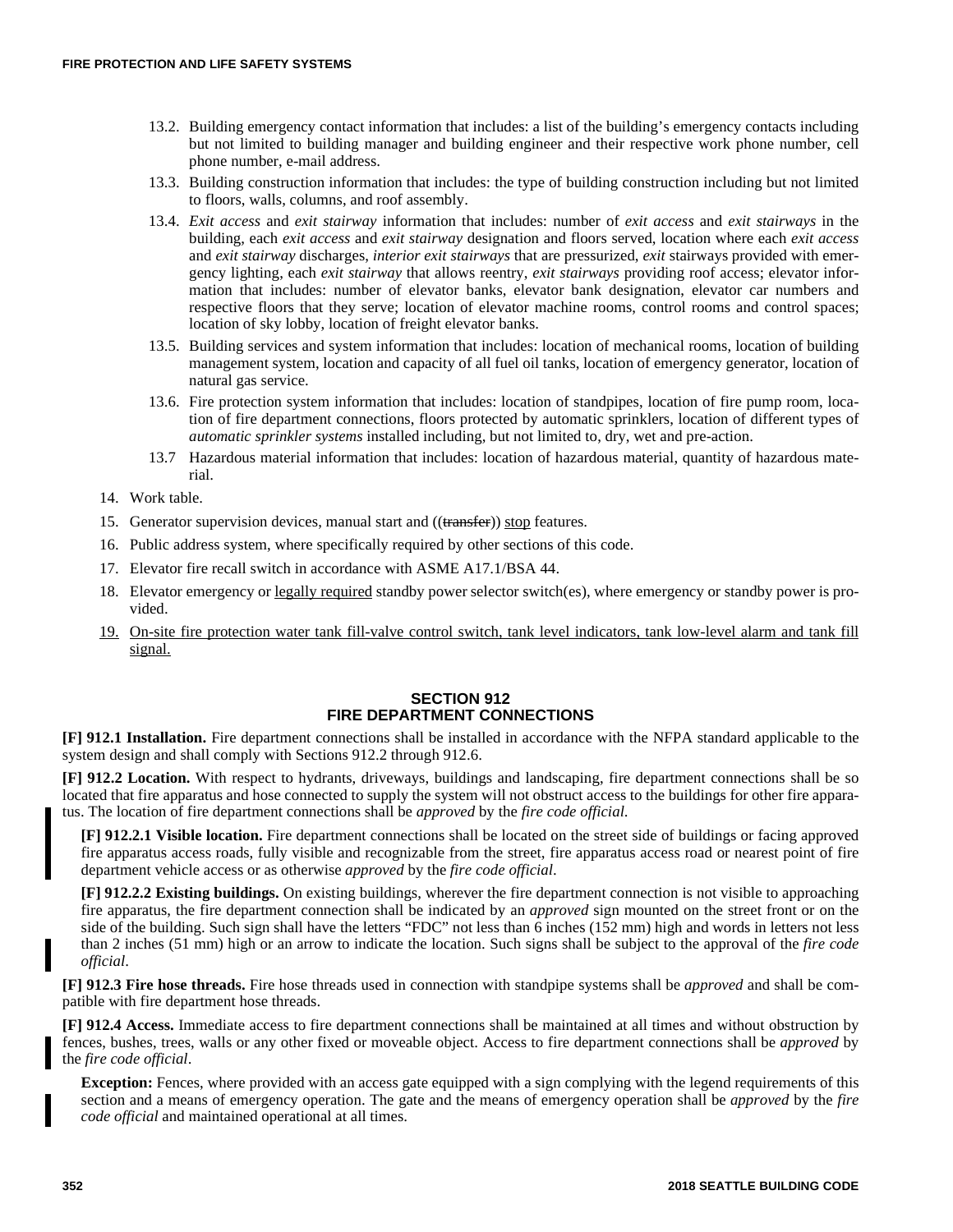**[F] 912.4.1 Locking fire department connection caps.** The fire code official is authorized to require locking caps on fire department connections for water-based *fire protection systems* where the responding fire department carries appropriate key wrenches for removal.

**[F] 912.4.2 Clear space around connections.** A working space of not less than 36 inches (762 mm) in width, 36 inches (914 mm) in depth and 78 inches (1981 mm) in height shall be provided and maintained in front of and to the sides of wallmounted fire department connections and around the circumference of free-standing fire department connections, except as otherwise required or *approved* by the *fire code official*.

**[F] 912.4.3 Physical protection.** Where fire department connections are subject to impact by a motor vehicle, vehicle impact protection shall be provided in accordance with Section 312 of the *International Fire Code.*

**[S][F] 912.5 Signs.** A metal sign with raised letters not less than 1 inch (25 mm) in size shall be mounted on all fire department connections serving automatic sprinklers, standpipes or fire pump connections. Such signs shall read: AUTOMATIC SPRIN-KLERS or STANDPIPES or TEST CONNECTION or a combination thereof as applicable. Where the fire department connection does not serve the entire building, a sign shall be provided indicating the portions of the building served.

**912.5.1 Signs for high-rise buildings.** An additional **s**ign with letters at least 1 inch in size shall be provided at the fire department connections of high-rise buildings that indicate the building fire pump static (churn) discharge pressure. Where the pump is more than two *stories* above or below the fire department connections, the pump static/churn discharge pressure on the signage shall be adjusted to correct for the elevation difference.

**[S][P] 912.6 Backflow protection.** The potable water supply to automatic sprinkler and standpipe systems shall be protected against backflow as required by the ((*International)) Uniform Plumbing Code*.

# **SECTION 913 FIRE PUMPS**

**[F] 913.1 General.** Where provided, fire pumps shall be installed in accordance with this section and NFPA 20.

**[F] 913.2 Protection against interruption of service.** The fire pump, driver and controller shall be protected in accordance with NFPA 20 against possible interruption of service through damage caused by explosion, fire, flood, earthquake, rodents, insects, windstorm, freezing, vandalism and other adverse conditions.

**[W][S] 913.2.1 Protection of fire pump rooms.** Fire pumps shall be located in rooms that are separated from all other areas of the building by 2-hour *fire barriers* constructed in accordance with Section 707 or 2-hour *horizontal assemblies* constructed in accordance with Section 711, or both. Fire pump rooms not directly accessible from the outside shall be accessible through an enclosed passageway from an interior exit stairway or exterior exit. The enclosed passageway shall have a *fireresistance rating* not less than the *fire-resistance rating* of the fire pump room (see NFPA 20 Section 4.12.2.1.2).

## **((Exceptions:**

- 1. In other than high-rise buildings, separation by 1-hour *fire barriers* constructed in accordance with Section 707 or 1 hour *horizontal assemblies* constructed in accordance with Section 711, or both, shall be permitted in buildings equipped throughout with an *automatic sprinkler system* in accordance with Section 903.3.1.1 or 903.3.1.2.
- 2. Separation is not required for fire pumps physically separated in accordance with NFPA 20.))

**[F] 913.2.2 Circuits supplying fire pumps.** Cables used for survivability of circuits supplying fire pumps shall be protected using one of the following methods:

- 1. Cables used for survivability of required critical circuits shall be *listed* in accordance with UL 2196 and shall have a f*ire-resistance rating* of not less than 1 hour.
- 2. Electrical circuit protective systems shall have a *fire-resistance rating* of not less than 1 hour. Electrical circuit protective systems shall be installed in accordance with their listing requirements.
- 3. Construction having a *fire-resistance rating* of not less than 1 hour.

**[F] 913.3 Temperature of pump room.** Suitable means shall be provided for maintaining the temperature of a pump room or pump house, where required, above 40°F (5°C).

**[F] 913.3.1 Engine manufacturer's recommendation.** Temperature of the pump room, pump house or area where engines are installed shall never be less than the minimum recommended by the engine manufacturer. The engine manufacturer's recommendations for oil heaters shall be followed.

**[F] 913.4 Valve supervision.** Where provided, the fire pump suction, discharge and bypass valves, and isolation valves on the backflow prevention device or assembly shall be supervised open by one of the following methods:

- 1. Central-station, proprietary or remote-station signaling service.
- 2. Local signaling service that will cause the sounding of an audible signal at a *constantly attended location*.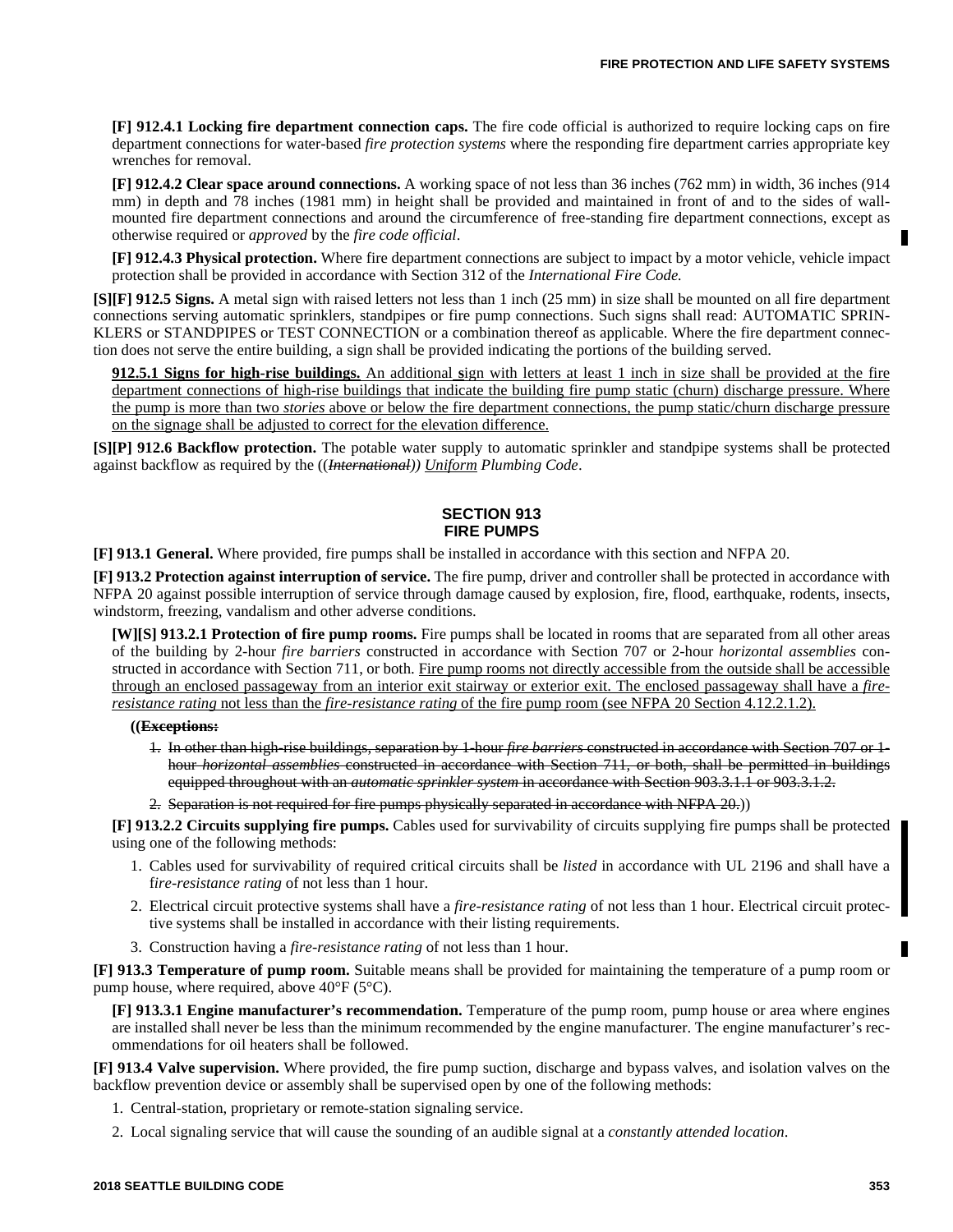- 3. Locking valves open.
- 4. Sealing of valves and *approved* weekly recorded inspection where valves are located within fenced enclosures under the control of the owner.
- **[F] 913.4.1 Test outlet valve supervision.** Fire pump test outlet valves shall be supervised in the closed position.

**[F] 913.5 Acceptance test.** Acceptance testing shall be done in accordance with the requirements of NFPA 20.

# **SECTION 914 EMERGENCY RESPONDER SAFETY FEATURES**

**[F] 914.1 Shaftway markings.** Vertical shafts shall be identified as required by Sections 914.1.1 and 914.1.2.

**[F] 914.1.1 Exterior access to shaftways.** Outside openings accessible to the fire department and that open directly on a hoistway or shaftway communicating between two or more floors in a building shall be plainly marked with the word "SHAFTWAY" in red letters not less than 6 inches (152 mm) high on a white background. Such warning signs shall be placed so as to be readily discernible from the outside of the building.

**[F] 914.1.2 Interior access to shaftways.** Door or window openings to a hoistway or shaftway from the interior of the building shall be plainly marked with the word "SHAFTWAY" in red letters not less than 6 inches (152 mm) high on a white background. Such warning signs shall be placed so as to be readily discernible.

**Exception:** Markings shall not be required on shaftway openings that are readily discernible as openings onto a shaftway by the construction or arrangement.

**[F] 914.2 Equipment room identification.** Fire protection equipment shall be identified in an *approved* manner. Rooms containing controls for air-conditioning systems, sprinkler risers and valves or other fire detection, suppression or control elements shall be identified for the use of the fire department. *Approved* signs required to identify fire protection equipment and equipment location shall be constructed of durable materials, permanently installed and readily visible.

# **SECTION 915 CARBON MONOXIDE DETECTION**

**[W][F] 915.1 General.** Carbon monoxide detection shall be installed in new buildings in accordance with Sections 915.1.1 through 915.6. Carbon monoxide detection shall be installed in existing buildings in accordance with Chapter 11 of the *International Fire Code*.

**[W][F] 915.1.1 Where required.** Carbon monoxide detection shall be provided in Group I-1, I-2, I-4 and R occupancies and in classrooms in Group E occupancies in the locations specified in Section 915.2 where any of the conditions in Sections 915.1.2 through 915.1.6 exist.

# **Exceptions:**

- 1. R-2 occupancies, with the exception of R-2 college dormitories, are required to install carbon monoxide detectors without exception.
- 2. Sleeping units or *dwelling units* in I and R-1 occupancies and R-2 college dormitories, hotels, DOC prisons and work releases and DSHS licensed boarding home and residential treatment facility occupancies which do not themselves contain a fuel-burning appliance, a fuel-burning fireplace, or have an attached garage, need not be provided with carbon monoxide alarms provided that they comply with the exceptions of Section 915.1.4.

**[F] 915.1.2 Fuel-burning appliances and fuel-burning fireplaces.** Carbon monoxide detection shall be provided in *dwelling units*, *sleeping units* and classrooms that contain a fuel-burning appliance or a fuel-burning fireplace.

**[F] 915.1.3 Fuel burning, forced-air furnaces.** Carbon monoxide detection shall be provided in *dwelling units*, *sleeping units* and classrooms served by a fuel-burning, forced-air furnace.

**Exception:** Carbon monoxide detection shall not be required in *dwelling units*, *sleeping units* and classrooms if a carbon monoxide detector is provided in the first room or area served by each main duct leaving the furnace, and the carbon monoxide alarm signals are automatically transmitted to an approved location.

**[F] 915.1.4 Fuel-burning appliances outside of dwelling units, sleeping units and classrooms.** Carbon monoxide detection shall be provided in *dwelling units*, *sleeping units* and classrooms located in buildings that contain fuel-burning appliances or fuel-burning fireplaces.

# **Exceptions:**

1. Carbon monoxide detection shall not be required in *dwelling units*, *sleeping units* and classrooms without communicating openings between the fuel-burning appliance or fuel-burning fireplace and the *dwelling unit*, *sleeping unit* or classroom.

п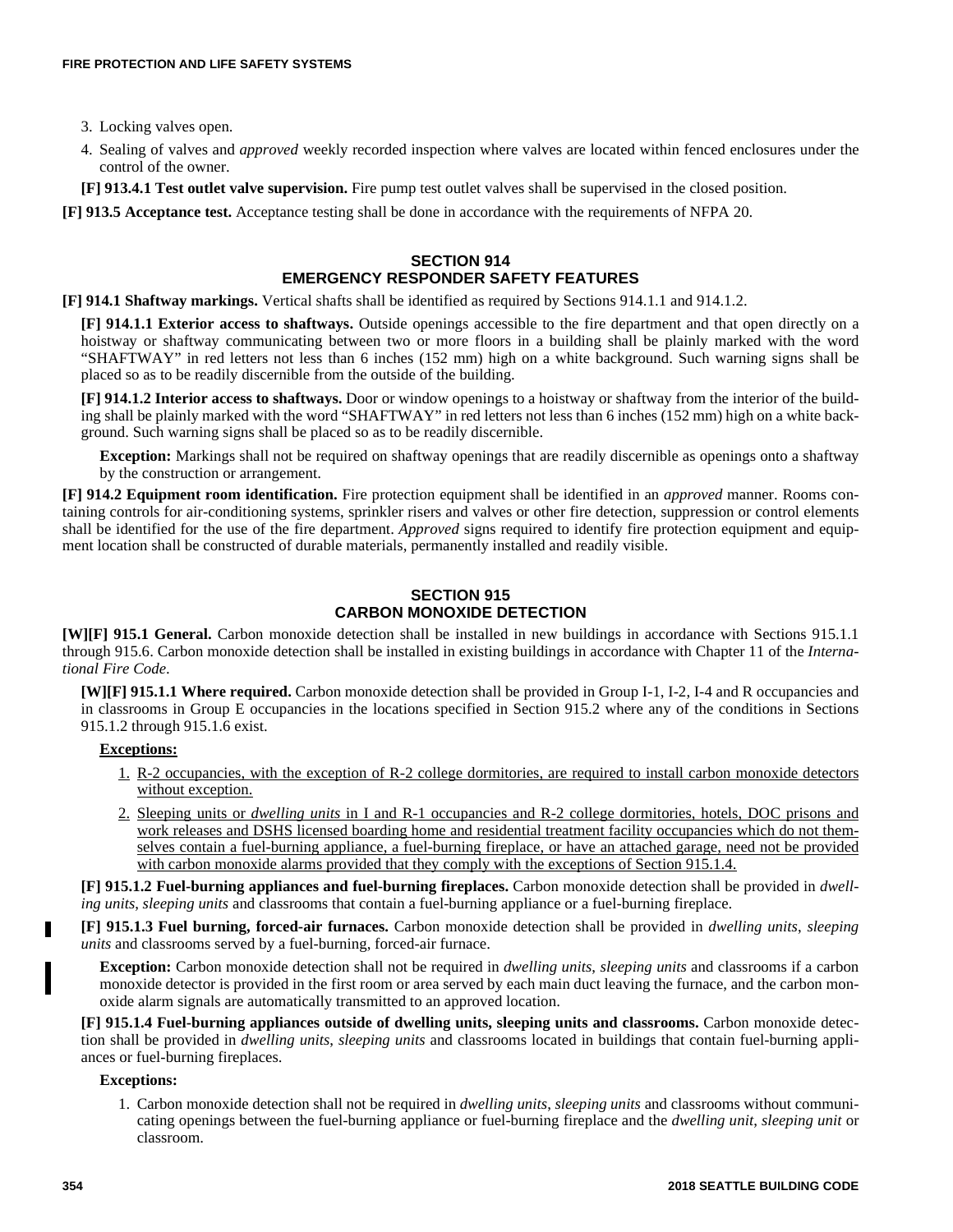- 2. Carbon monoxide detection shall not be required in *dwelling units*, *sleeping units* and classrooms where a carbon monoxide detector is provided in one of the following locations:
	- 2.1. In an approved location between the fuel-burning appliance or fuel-burning fireplace and the *dwelling unit*, *sleeping unit* or classroom.
	- 2.2. On the ceiling of the room containing the fuel-burning appliance or fuel-burning fireplace.

**[F] 915.1.5 Private garages.** Carbon monoxide detection shall be provided in *dwelling units*, *sleeping units* and classrooms in buildings with attached private garages.

#### **Exceptions:**

- 1. Carbon monoxide detection shall not be required in dwelling units, sleeping units and classrooms without communicating openings between the private garage and the *dwelling unit*, *sleeping unit* or classroom.
- 2. Carbon monoxide detection shall not be required in *dwelling units*, *sleeping units* and classrooms located more than one story above or below a private garage.
- 3. Carbon monoxide detection shall not be required where the private garage connects to the building through an openended corridor.
- 4. Where a carbon monoxide detector is provided in an approved location between openings to a private garage and *dwelling units*, *sleeping units* or classrooms.

**[F] 915.1.6 Exempt garages.** For determining compliance with Section 915.1.5, an *open parking garage* complying with Section 406.5 or an enclosed parking garage complying with Section 406.6 shall not be considered a private garage.

**[W][F] 915.2 Locations.** Where required by Section 915.1.1, carbon monoxide detection shall be installed in the locations specified in Sections 915.2.1 through 915.2.3.

**[F] 915.2.1 Dwelling units.** Carbon monoxide detection shall be installed in *dwelling units* outside of each separate sleeping area in the immediate vicinity of the bedrooms and on each level of the *dwelling*. Where a fuel-burning appliance or a fuelburning fireplace is located within a bedroom or its attached bathroom, carbon monoxide detection shall be installed within the bedroom.

**[F] 915.2.2 Sleeping units.** Carbon monoxide detection shall be installed in *sleeping units*.

**Exception:** Carbon monoxide detection shall be allowed to be installed outside of each separate sleeping area in the immediate vicinity of the *sleeping unit* where the *sleeping unit* or its attached bathroom does not contain a fuel-burning appliance or a fuel-burning fireplace and is not served by a forced air furnace.

**[F] 915.2.3 Group E occupancies.** ((Carbon)) When required by Section 915.1 in new buildings or by Chapter 11 of the International Fire Code, carbon monoxide detectors shall be installed in classrooms in Group E occupancies. Carbon monoxide alarm signals shall be automatically transmitted to an on-site location that is staffed by school personnel.

#### **Exceptions:**

- 1. Carbon monoxide alarm signals shall not be required to be automatically transmitted to an on-site location that is staffed by school personnel in Group E occupancies with an occupant load of  $((30))$  50 or less.
- 2. Carbon monoxide alarm signals shall not be required to be automatically transmitted to an on-site location that is staffed by school personnel in Group E occupancies where an exception contained in Section 915.1 applies, or in Group E occupancies where signals are transmitted to an off-site service monitored by a third party, such as a service that monitors fire protection systems in the building.

**[F] 915.3 Carbon monoxide detection.** Carbon monoxide detection required by Sections 915.1 through 915.2.3 shall be provided by carbon monoxide alarms complying with Section 915.4 or carbon monoxide detection systems complying with Section 915.5.

**[F] 915.4 Carbon monoxide alarms.** Carbon monoxide alarms shall comply with Sections 915.4.1 through 915.4.4.

**[F] 915.4.1 Power source.** Carbon monoxide alarms shall receive their primary power from the building wiring where such wiring is served from a commercial source, and when primary power is interrupted, shall receive power from a battery. Wiring shall be permanent and without a disconnecting switch other than that required for overcurrent protection.

**Exception:** Where installed in buildings without commercial power, battery-powered carbon monoxide alarms shall be an acceptable alternative.

**[F] 915.4.2 Listings.** Carbon monoxide alarms shall be listed in accordance with UL 2034.

**[F] 915.4.3 Locations.** Carbon monoxide alarms shall only be installed in *dwelling units* and in *sleeping units*. They shall not be installed in locations where the code requires carbon monoxide detectors to be used.

**[F] 915.4.4 Combination alarms.** Combination carbon monoxide/smoke alarms shall be an acceptable alternative to carbon monoxide alarms. Combination carbon monoxide/smoke alarms shall be listed in accordance with UL 2034 and UL 217.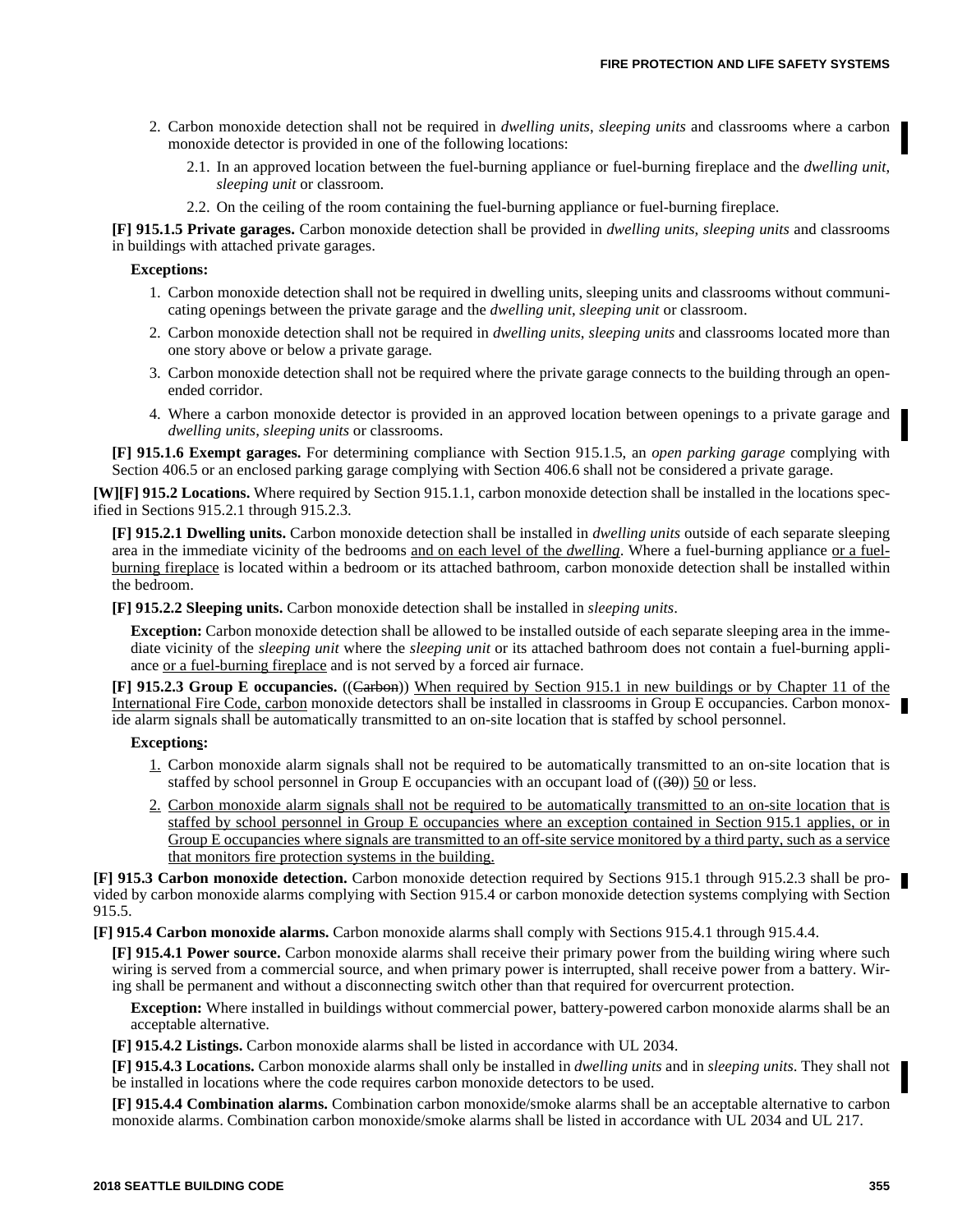**[F] 915.5 Carbon monoxide detection systems.** Carbon monoxide detection systems shall be an acceptable alternative to carbon monoxide alarms and shall comply with Sections 915.5.1 through 915.5.3.

**[F] 915.5.1 General.** Carbon monoxide detection systems shall comply with NFPA 720. Carbon monoxide detectors shall be listed in accordance with UL 2075.

**[F] 915.5.2 Locations.** Carbon monoxide detectors shall be installed in the locations specified in Section 915.2. These locations supersede the locations specified in NFPA 720.

**[F] 915.5.3 Combination detectors.** Combination carbon monoxide/smoke detectors installed in carbon monoxide detection systems shall be an acceptable alternative to carbon monoxide detectors, provided that they are listed in accordance with UL 2075 and UL 268.

**[F] 915.6 Maintenance.** Carbon monoxide alarms and carbon monoxide detection systems shall be maintained in accordance with the *International Fire Code*.

## **SECTION 916 GAS DETECTION SYSTEMS**

**[F] 916.1 Gas detection systems.** Gas detection systems required by this code shall comply with Sections 916.2 through 916.11.

**[F] 916.2 Permits.** Permits shall be required as set forth in Section 105.7.11 of the *International Fire Code*.

**[F] 916.2.1 Construction documents.** Documentation of the gas detection system design and equipment to be used that demonstrates compliance with the requirements of this code and the *International Fire Code* shall be provided with the application for permit.

**[F] 916.3 Equipment.** Gas detection system equipment shall be designed for use with the gases being detected and shall be installed in accordance with manufacturer's instructions.

**[F] 916.4 Power connections.** Gas detection systems shall be permanently connected to the building electrical power supply or shall be permitted to be cord connected to an unswitched receptacle using an *approved* restraining means that secures the plug to the receptacle.

**[F] 916.5 Emergency and standby power.** Standby or emergency power shall be provided or the gas detection system shall initiate a trouble signal at an *approved* location if the power supply is interrupted.

**[F] 916.6 Sensor locations.** Sensors shall be installed in approved locations where leaking gases are expected to accumulate.

**[F] 916.7 Gas sampling.** Gas sampling shall be performed continuously. Sample analysis shall be processed immediately after sampling, except as follows:

- 1. For HPM gases, sample analysis shall be performed at intervals not exceeding 30 minutes.
- 2. For toxic gases that are not HPM, sample analysis shall be performed at intervals not exceeding 5 minutes in accordance with Section 6004.2.2.7 of the *International Fire Code.*
- 3. Where a less frequent or delayed sampling interval is *approved.*

**[F] 916.8 System activation.** A gas detection alarm shall be initiated where any sensor detects a concentration of gas exceeding the following thresholds:

- 1. For flammable gases, a gas concentration exceeding 25 percent of the lower flammability limit (LFL).
- 2. For nonflammable gases, a gas concentration exceeding one-half of the IDLH, unless a different threshold is specified by the section of this code requiring a gas detection system.

Upon activation of a gas detection alarm, alarm signals or other required responses shall be as specified by the section of this code requiring a gas detection system. Audible and visible alarm signals associated with a gas detection alarm shall be distinct from fire alarm and carbon monoxide alarm signals.

**[F] 916.9 Signage.** Signs shall be provided adjacent to gas detection system alarm signaling devices that advise occupants of the nature of the signals and actions to take in response to the signal.

**[F] 916.10 Fire alarm system connections.** Gas sensors and gas detection systems shall not be connected to fire alarm systems unless approved and connected in accordance with the fire alarm equipment manufacturer's instructions.

**[F] 916.11 Inspection, testing and sensor calibration.** Gas detection systems and sensors shall be inspected, tested and calibrated in accordance with the *International Fire Code*.